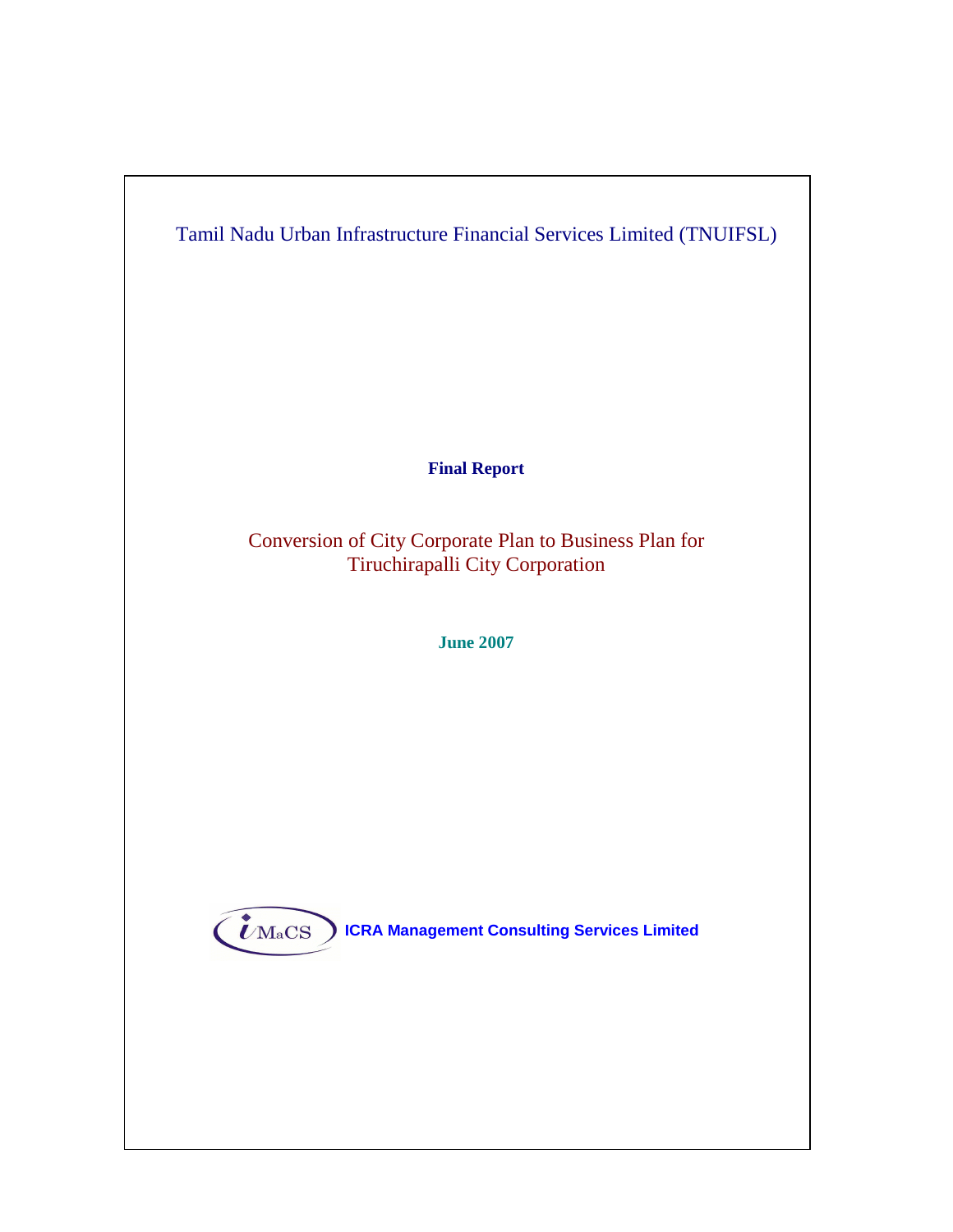

# **Table of Contents**

| 1.  |  |
|-----|--|
| 1.1 |  |
| 1.2 |  |
| 1.3 |  |
| 1.4 |  |
| 2.  |  |
| 2.1 |  |
| 2.2 |  |
| 2.3 |  |
| 2.4 |  |
| 2.5 |  |
| 2.6 |  |
| 2.7 |  |
| 3.  |  |
| 3.1 |  |
| 3.2 |  |
| 3.3 |  |
| 3.4 |  |
| 3.5 |  |
| 3.6 |  |
| 3.7 |  |
| 3.8 |  |
|     |  |
| 4.1 |  |
| 4.2 |  |
| 4.3 |  |
| 4.4 |  |
| 4.5 |  |
| 4.6 |  |
| 4.7 |  |
|     |  |
| 5.1 |  |
| 5.2 |  |
| 5.3 |  |
|     |  |
| 6.1 |  |
| 6.2 |  |
| 6.3 |  |
| 6.4 |  |
| 6.5 |  |
| 6.6 |  |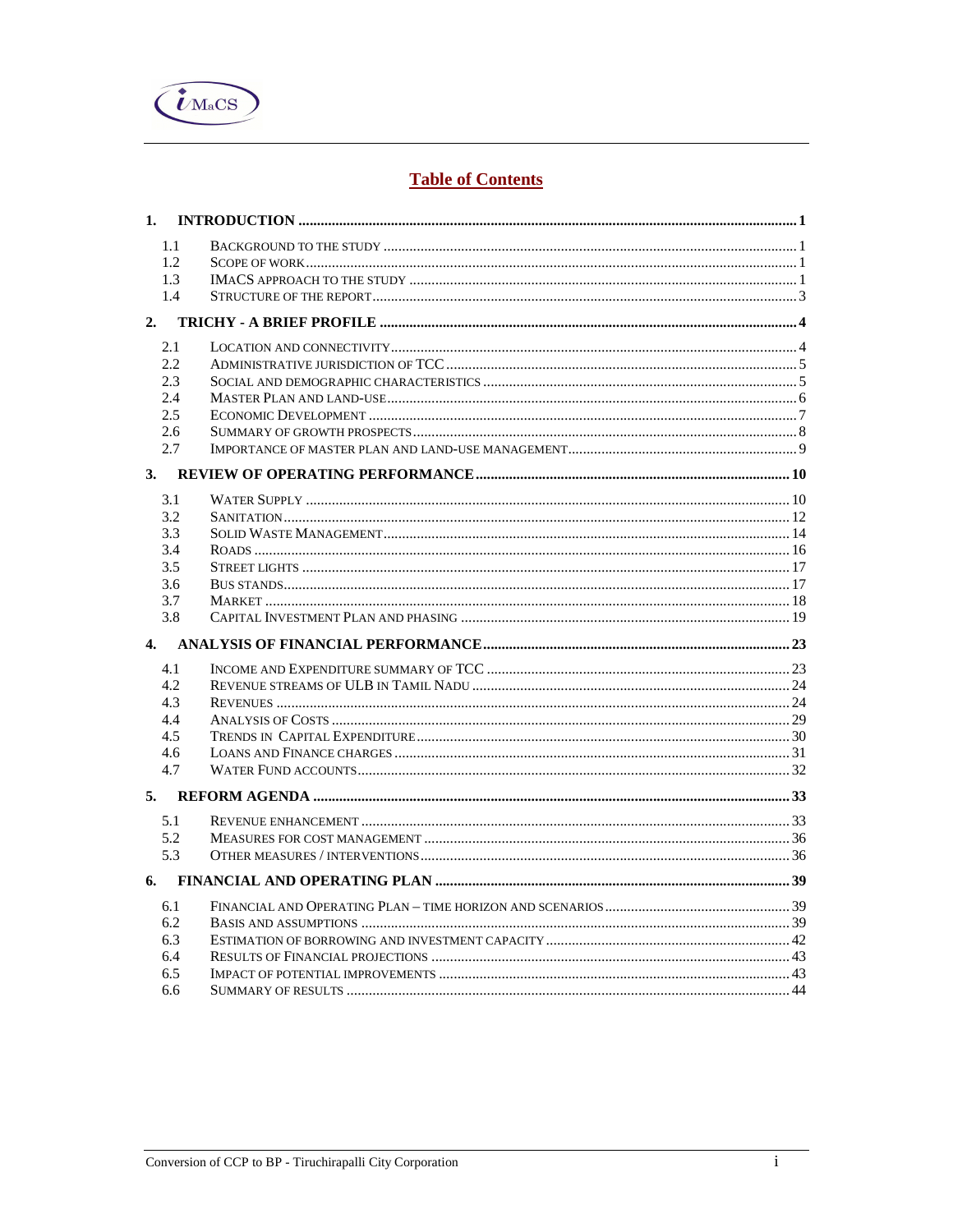

# **List of exhibits**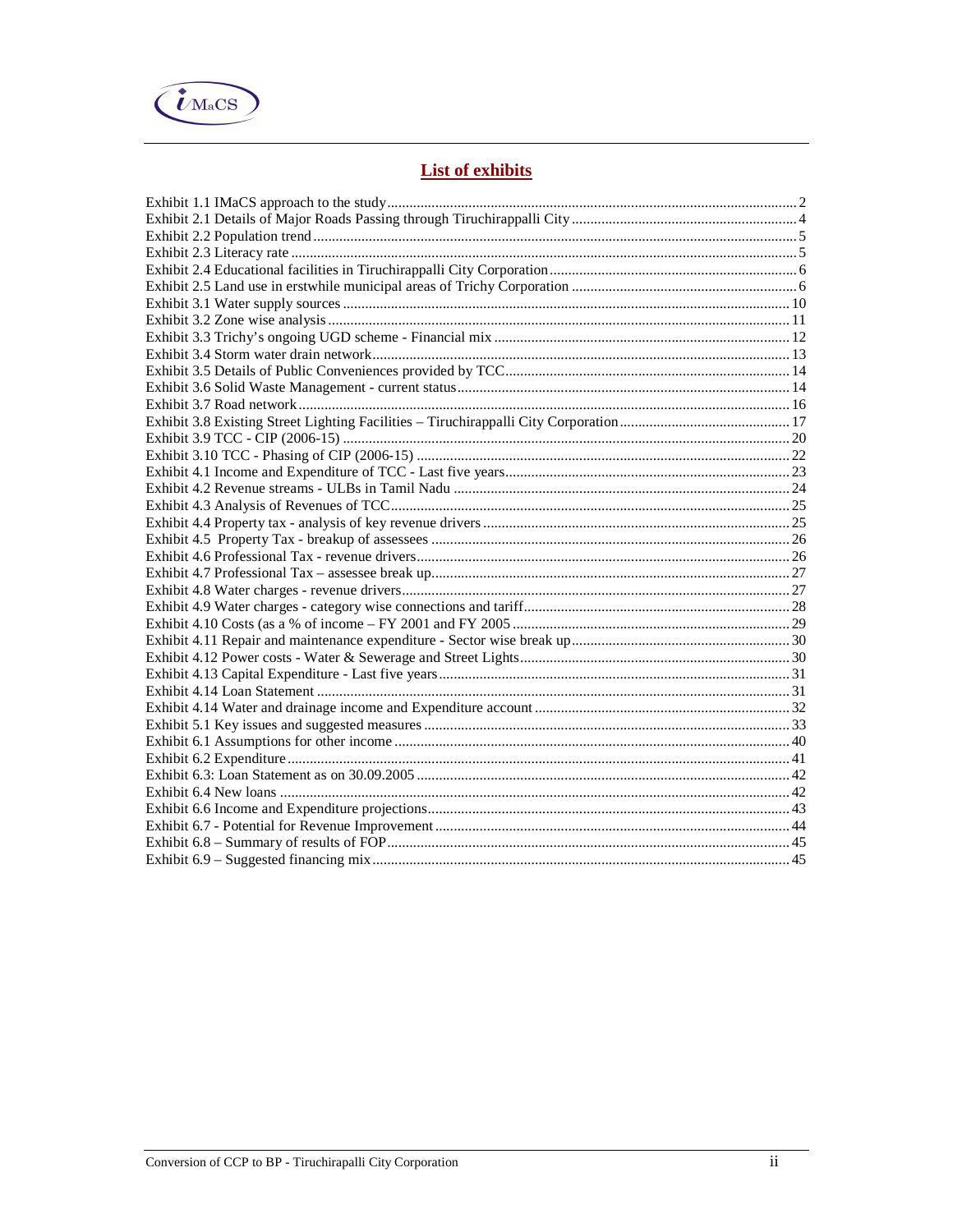

# **List of abbreviations**

| <b>BOT</b><br>Build-Operate-Transfer |                                                            |  |  |  |  |
|--------------------------------------|------------------------------------------------------------|--|--|--|--|
| <b>CAGR</b>                          | Cumulative Annual Growth Rate                              |  |  |  |  |
| <b>CIP</b>                           | Capital Investment Program                                 |  |  |  |  |
| <b>CCP</b>                           | City Corporate Plan                                        |  |  |  |  |
| <b>FOP</b>                           | Financial and Operating Plan                               |  |  |  |  |
| <b>GLR</b>                           | <b>Ground Level Reservoir</b>                              |  |  |  |  |
| <b>IMaCS</b>                         | <b>ICRA Management Consulting Services</b>                 |  |  |  |  |
| <b>LPCD</b>                          | Litres per capita per day                                  |  |  |  |  |
| <b>MSW</b>                           | Municipal Solid Waste                                      |  |  |  |  |
| <b>NRCP</b>                          | <b>National River Conservation Program</b>                 |  |  |  |  |
| <b>OHT</b>                           | Over Head Tanks                                            |  |  |  |  |
| <b>PPP</b>                           | <b>Public Private Partnerships</b>                         |  |  |  |  |
| <b>STP</b>                           | Sewerage Treatment Plant                                   |  |  |  |  |
| <b>SWM</b>                           | Solid Waste Management                                     |  |  |  |  |
| <b>TCC</b>                           | <b>Trichy City Corporation</b>                             |  |  |  |  |
| <b>TNUDF</b>                         | Tamil Nadu Urban Development Fund                          |  |  |  |  |
| <b>TNUDP</b>                         | Tamil Nadu Urban Development Program                       |  |  |  |  |
| <b>TNUIFSL</b>                       | Tamil Nadu Urban Infrastructure Financial Services Limited |  |  |  |  |
| <b>UGD</b>                           | <b>Under Ground Drainage</b>                               |  |  |  |  |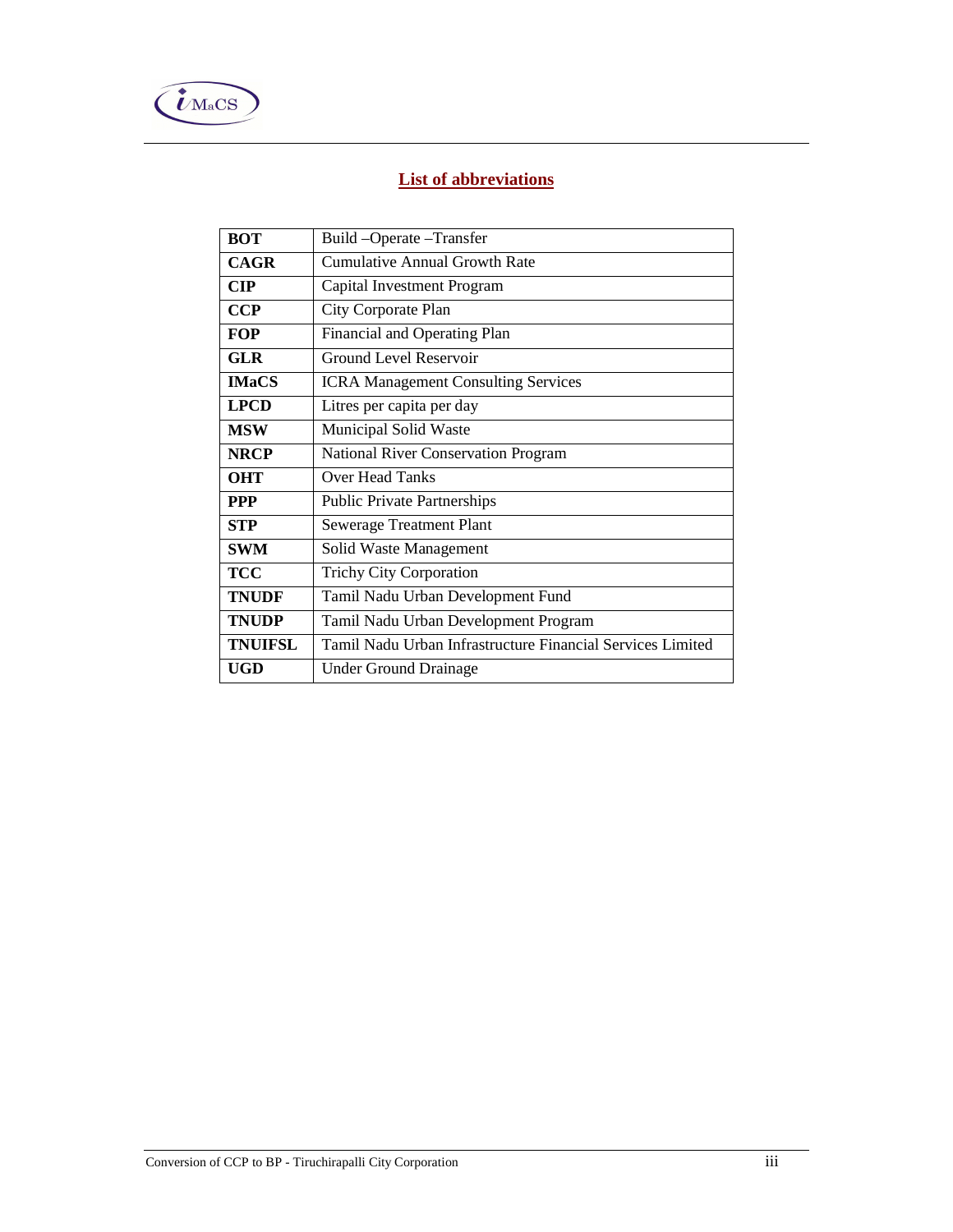

# **Executive Summary**

The Tamil Nadu Urban Infrastructure Financial Services (TNUIFSL) mandated ICRA Management Consulting Services (IMaCS) for conversion of City Corporate Plan (CCP) of Tiruchirapalli City Corporation into a Business Plan. The CCP for Tiruchirapalli (Trichy) was prepared in 2002, under the Tamil Nadu Urban Development Project - II (TNUDP-II) to develop vision, strategies and tasks to be carried out by TCC. Subsequently, TCC has prepared a Vision Plan, identifying various projects that it plans to undertake during 2004-09. The objective of this study is to enable effective implementation of projects envisaged in its CCP and Vision Plan through preparation of this report on conversion of the City Corporate Plan to a Business Plan.

# **City profile and growth potential**

Trichy is the  $2<sup>nd</sup>$  largest city in Tamil Nadu in terms of land area and ranks  $4<sup>th</sup>$  in population. Trichy could evolve into a **high growth urban agglomeration** in view of the following factors:

| Constitution            | <b>Corporation</b> |
|-------------------------|--------------------|
| Area                    | 146.90 sq.km       |
| Wards                   | 60                 |
| Zones                   |                    |
| Population (2001)       | 7,52,066           |
| Decadal growth          | 11.45%             |
| Proj. Population (2021) | 928,722            |
| % of slum population    | 21.54%             |

Geographical significance

- Trichy is located along the Cauvery river delta and is the district headquarters.
- Trichy is an important transit centre and is well connected by road and rail.
- Trichy is an important heritage centre with Srirangam being a nodal point for religious tourism

Favourable social and demographic profile

- Trichy's population is projected to grow to 8,42,332 by 2011 and to 9,28,772 by 2021.
- Trichy scores well on social indicators including literacy, sex ratio and educational infrastructure.

Economic profile

- Trichy has an intrinsic industrial base. Apart from BHEL's plant, a number of cotton textile mills, steel structural workshops and other ancillary industries located here.
- Trichy is an important trade and services centre as reflected in the 88% of its workforce being employed in the secondary and tertiary sectors.
- Trichy has potential to emerge as an important tier-II town for IT / BPO investments.

# **Municipal Services - Status assessment, gaps and actions being taken**

Exhibit 1 presents a summary of service levels and status with respect to select indicators in Water Supply, Sanitation, Transportation, Street lights and Solid Waste Management.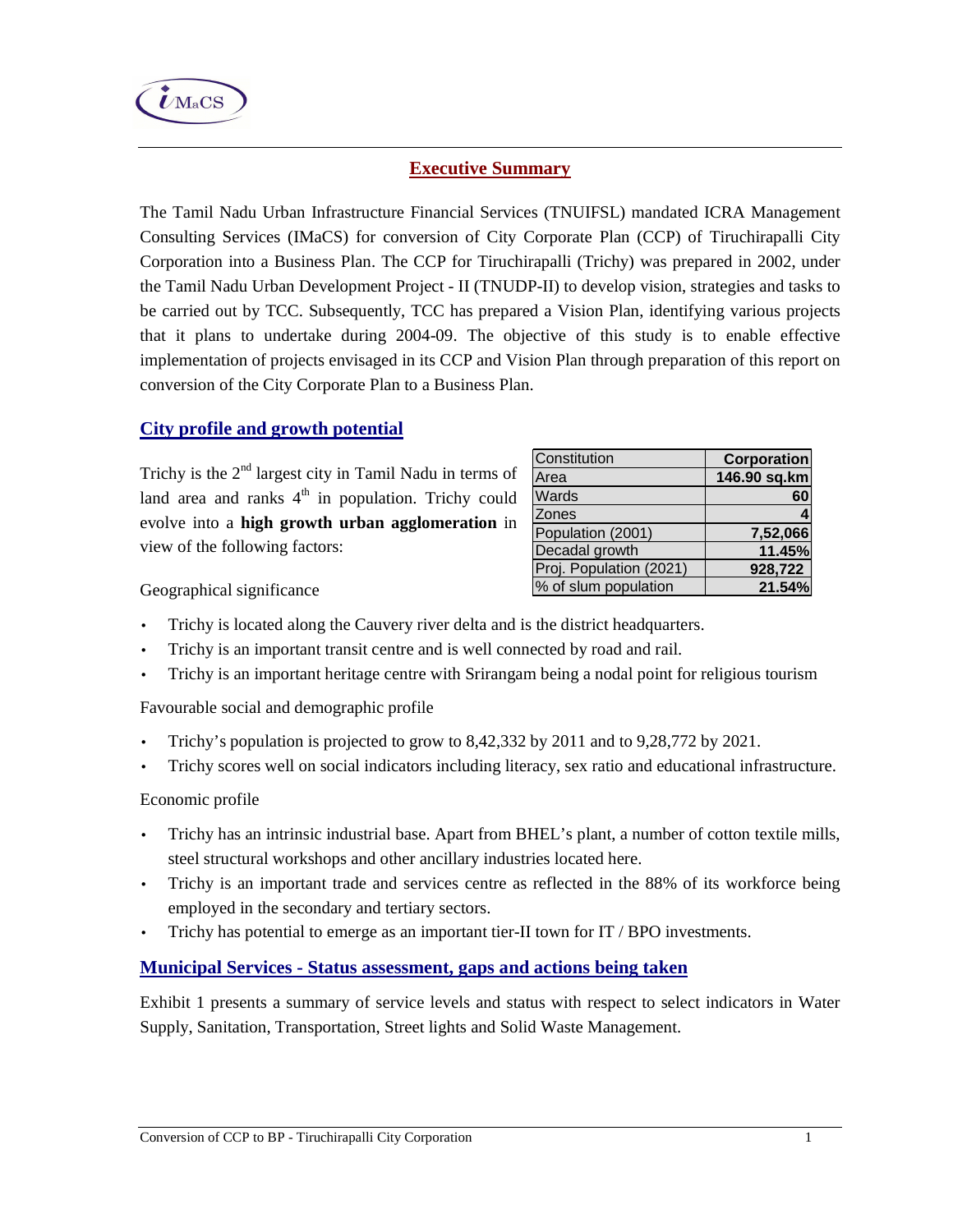

| SI. no         | <b>Parameter / Indicator</b>                                                                                                                                                   | Value    | <b>Issues and Gaps</b>                                                                                                 |  |  |  |  |  |
|----------------|--------------------------------------------------------------------------------------------------------------------------------------------------------------------------------|----------|------------------------------------------------------------------------------------------------------------------------|--|--|--|--|--|
|                | A. Water Supply                                                                                                                                                                |          |                                                                                                                        |  |  |  |  |  |
| $\mathbf{1}$   | <b>Total Water Supply (MLD)</b>                                                                                                                                                | 88       | Source / Supply - With a capacity to extract 155 MLD,<br>$\bullet$                                                     |  |  |  |  |  |
| 2              | Water Connections - nos.                                                                                                                                                       | ~568,500 | Trichy appears adequately placed in terms of supply                                                                    |  |  |  |  |  |
| 3              | Public Fountains - nos.                                                                                                                                                        | ~1.3476  | Distribution bottlenecks and uncovered areas -<br>$\bullet$<br>Variation in duration and quantity across zones. Nearly |  |  |  |  |  |
| 4              | Daily Per Capita Supply (LPCD)                                                                                                                                                 | 105      | 30% of the roads are yet to have a distribution system in                                                              |  |  |  |  |  |
| 5              | Storage Capacity / Daily Supply (%)                                                                                                                                            | 46%      | place which would also require additional storage.                                                                     |  |  |  |  |  |
| 6              | Pipe length / Road Length (%)                                                                                                                                                  | 64%      | Scope for adding water connections - Existing water<br>$\bullet$                                                       |  |  |  |  |  |
| $\overline{7}$ | Water connections / properties (%)                                                                                                                                             | 52 %     | connections account for only 50 % of the assessed<br>properties. 35 % population has access through PFs.               |  |  |  |  |  |
|                | TWAD has prepared an estimate for water supply in uncovered areas at an outlay of Rs. 99 crore.<br>TCC expects this project to be commenced during the current financial year. |          |                                                                                                                        |  |  |  |  |  |
|                | <b>B.</b> Sanitation                                                                                                                                                           |          |                                                                                                                        |  |  |  |  |  |
| 8              | UGD network (Yes/No/Partial)                                                                                                                                                   | Partial  | UGD - Significant uncovered areas even after<br>$\bullet$                                                              |  |  |  |  |  |
| 9              | <b>Existing UGD connections</b>                                                                                                                                                | 16,000   | implementation of ongoing scheme.<br>Public Conveniences - Nearly 287 public                                           |  |  |  |  |  |
| 10             | New UGD scheme connections                                                                                                                                                     | 50,000   | $\bullet$<br>conveniences and 66 Integrated Sanitary complexes                                                         |  |  |  |  |  |
| 11             | Length of UGD network (km)                                                                                                                                                     | 318.7    | are in operation. Maintenance and upkeep are critical.                                                                 |  |  |  |  |  |
| 12             | Length of Storm drains (km)                                                                                                                                                    | 603      | About 150 PCs are maintained by Self-Help Groups.                                                                      |  |  |  |  |  |
| 13             | Number of PC seats                                                                                                                                                             | 4249     | Storm Drains - Need for a comprehensive restoration<br>$\bullet$                                                       |  |  |  |  |  |
| 14             | UGD - % of road length                                                                                                                                                         | ~133%    | of canals and drains in view of the region being flood<br>prone. Storm drains cover only 70% of road network           |  |  |  |  |  |
| 15             | Storm Drains - % of road length<br>$~54\%$                                                                                                                                     |          | and are poorly integrated. Need significant renovation<br>even in areas covered by Storm drains.                       |  |  |  |  |  |

## **Exhibit 1 - Status of Municipal services**

#### **Actions being taken:**

- The ongoing UGD scheme (Phase I) being implemented under NRCP is expected to be completed during FY 2008.
- Implementation of Phase II UGD scheme to cater to uncovered areas estimated to cost **Rs. 160 crore.**
- Proposal for restoration and desilting of canals and storm drains at an outlay of **Rs. 330 crore** under consideration.

|    | <b>C. Roads and Street Lights</b> |       |                                                                                                                                                                                                                                                               |  |  |  |  |  |
|----|-----------------------------------|-------|---------------------------------------------------------------------------------------------------------------------------------------------------------------------------------------------------------------------------------------------------------------|--|--|--|--|--|
| 16 | <b>Total Length of Roads</b>      | 941   | Nearly 65% of road length of TCC is surfaced.<br>$\bullet$                                                                                                                                                                                                    |  |  |  |  |  |
| 17 | Total number of Street Lights     | 28188 | Roads need significant improvement in view of damage<br>on floods in 2005 and ongoing UGD scheme.                                                                                                                                                             |  |  |  |  |  |
| 18 | BT + CC roads / Road length (%)   | 65 %  | Street light spacing is in line with municipal norms.<br>٠                                                                                                                                                                                                    |  |  |  |  |  |
| 19 | Road length per Street Light (m)  | 30    | CCP observes that nearly 460 bus services, generating<br>nearly 4000 trips per day serve about 60000<br>passengers daily and highlighted the need for<br>upgradation of bus stand infrastructure.<br>Locations for 3 ROBs identified in the CCP.<br>$\bullet$ |  |  |  |  |  |
|    | Actions being taken:              |       |                                                                                                                                                                                                                                                               |  |  |  |  |  |

• Nearly 186 km of road upgradation has been undertaken under Special Roads Scheme.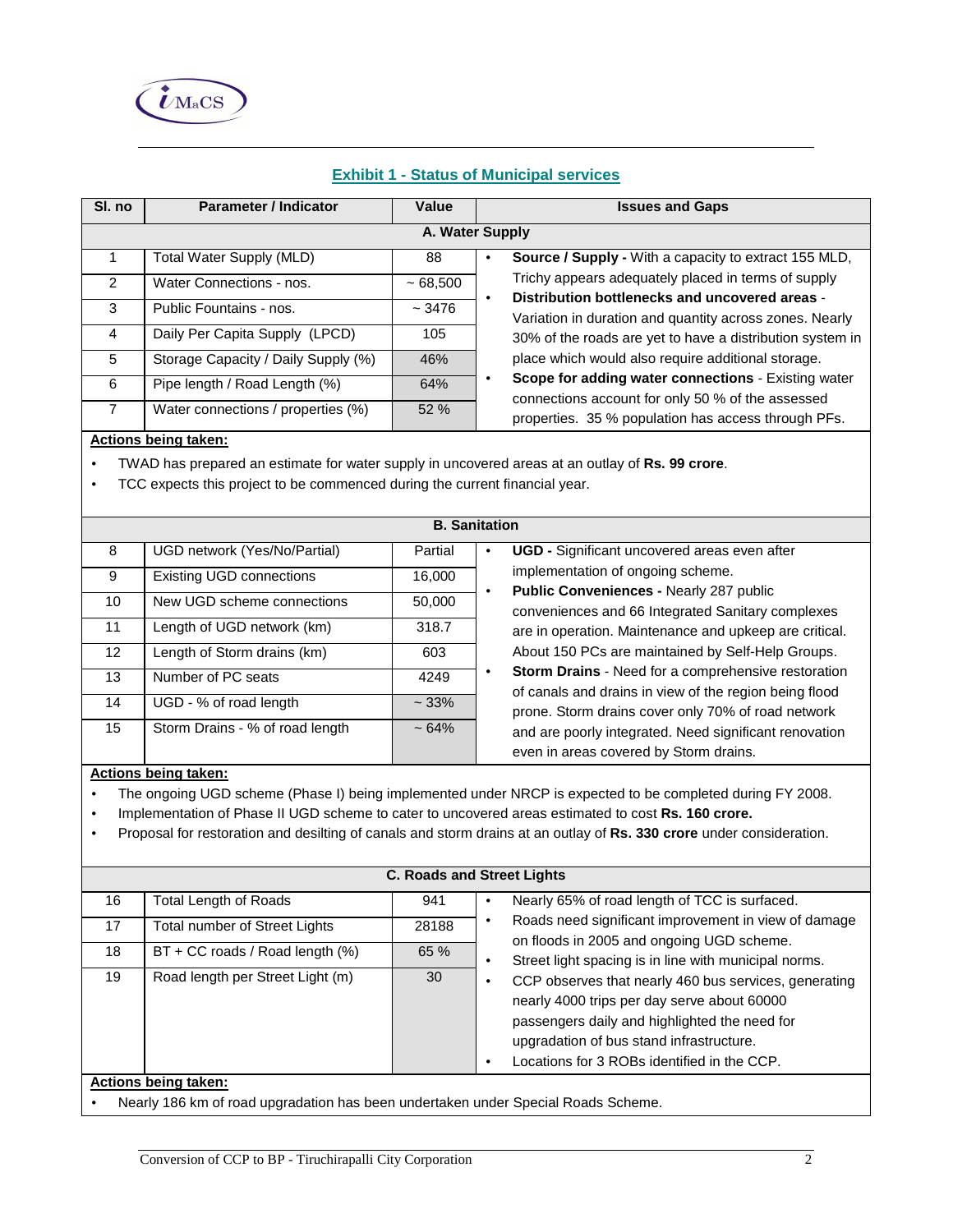

|                      |                                    |        | <b>D. Solid Waste Management</b>                                                                                       |  |  |  |  |
|----------------------|------------------------------------|--------|------------------------------------------------------------------------------------------------------------------------|--|--|--|--|
| 20                   | <b>Total Waste Generation (MT)</b> | 382 MT | <b>Compost Yard - TCC would require additional land to</b><br>$\bullet$                                                |  |  |  |  |
| 21                   | Collection - % of waste generated  | 92%    | meet the norm of 1 acre per 10000 population for its<br>ultimate population requirements.                              |  |  |  |  |
| 22                   | Compost yard area -available       | 47.96  | <b>Collection</b> - There is scope for improving collection<br>$\bullet$                                               |  |  |  |  |
| 23                   | Compost yard - required (Acres)    | 92.50  | efficiency. 100% door-to-door collection and source                                                                    |  |  |  |  |
| 24                   | No. of Vehicles for SWM            | 57     | segregation needs to be implemented on priority                                                                        |  |  |  |  |
| 25                   | Rated Tonnage of vehicles (MT)     | 240    | Equipment - While TCC has procured a Compactor<br>$\bullet$<br>and bins recently, it needs to upgrade its equipment in |  |  |  |  |
| 26                   | Compressed Carrying capacity       | 36%    | line with the initiatives outlined in its SWM Action Plan.                                                             |  |  |  |  |
| 27                   | Compost Yard - Gap - Acres         | 44.54  |                                                                                                                        |  |  |  |  |
| Actions being taken: |                                    |        |                                                                                                                        |  |  |  |  |

- Rs. 829 lakh Solid Waste Management Action Plan under implementation
- Rs. 42 lakh equipment Compactor and Compactor bins procured during 2006. Plan envisages an additional Rs. 308 lakh outlay on equipment
- Development of compost Yard planned at an outlay of Rs. 100 lakh.
- TCC is exploring acquisition of additional land for creation of a comprehensive compost yard in Panjapur area.

#### **Other Ongoing / recent Initiatives:**

- Upgradation of existing bus stand is being undertaken. Railway lands adjacent to existing bus stand acquired.
- A new modern bus stand complex is being planned at Devadanam.
- Upgradation of 2 slaughter houses is being considered.
- TCC is developing a zonal office at Sengulam for the Golden Rock zone
- A tourism proposal has been sent for providing amenities in Srirangam zone at an outlay of Rs. 12.83 crore.
- Provision of Shelters and amenities in 70 slums envisaged under IHSDP at an outlay of Rs. 29.31 crore

## **Analysis of financial performance**

Exhibit 2 provides a summary of the financials of TCC. TCC's financial position has improved from an overall deficit of Rs. 1836 lakh in FY 2001 to an overall surplus of Rs. 4008 lakh in FY 2005. This has been primarily achieved through:

- A **20% CAGR in revenue** along with expenditure control has led to growth (CAGR-56%) in operating surplus during FY 2001-2005.
	- $\div$  Tax income has grown at a CAGR of 6 %, aided by a 27% growth in professional tax. Property tax revenue has grown at a modest 3%.
	- User charges have grown by a healthy 13 %, aided by increased in collection of water charges and other fee income including lease and rents. The share of user charges/fees has increased from 17% of revenue to 21% of revenue over the last five years.
	- $\triangleleft$  Grants / Contributions from state have doubled in the last five years. They contribute to nearly a quarter of revenues of TCC.
- **Expenditure has remained flat**, shown a declining trend till FY 2003 and marginally growing over the next two years. Salaries have marginally declined due to reduction in staff, while operating expenditure has grown at 10% primarily due to increase in electricity charges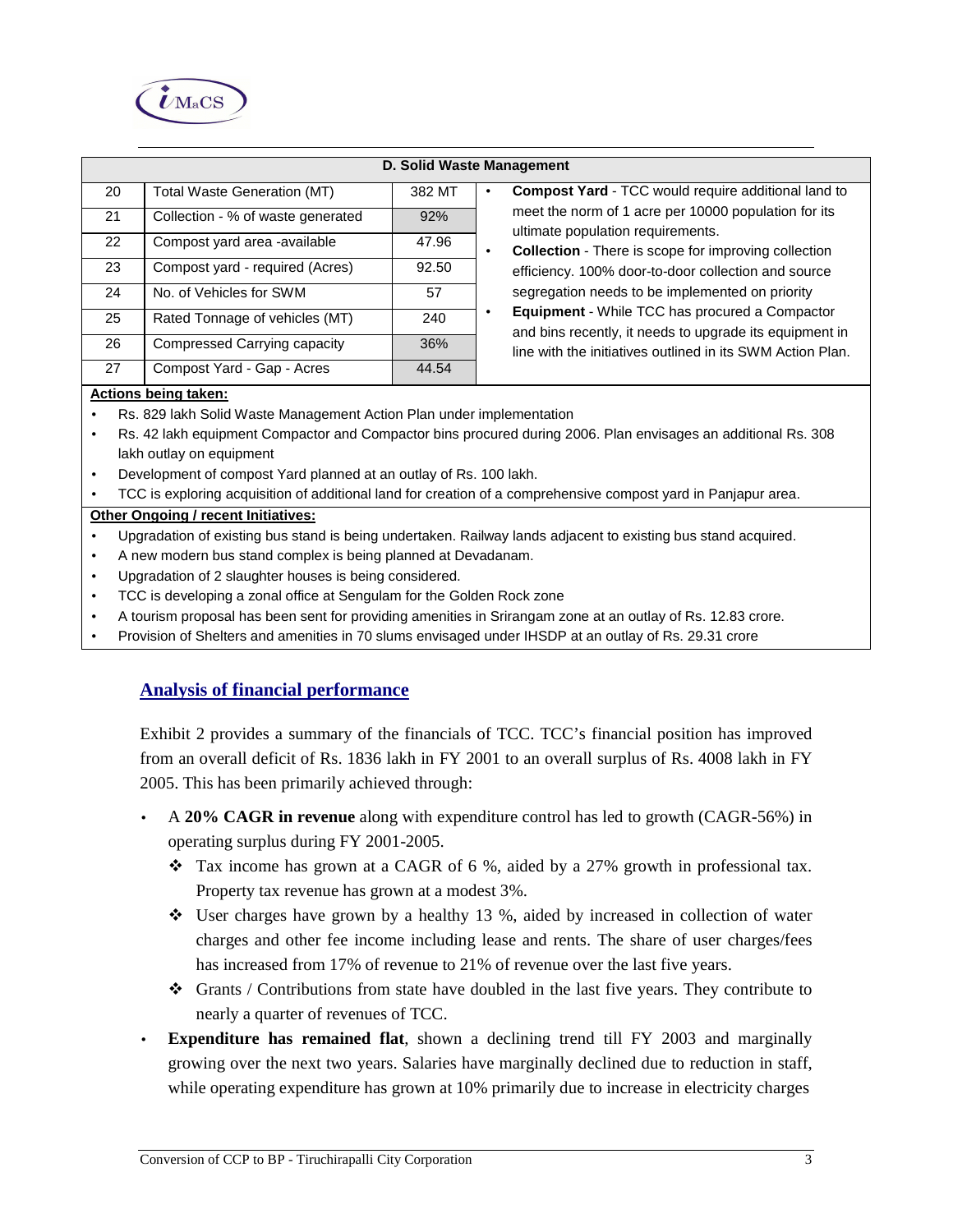

• **Loans and interest burden -** Outstanding loans of TCC stood at **Rs. 42.18 crore** as of FY ending 2005. There has been a sharp reduction in debt burden. Interest expenditure is down from nearly 10% of revenue in FY 2001 (Rs. 557 lakh) to 4% of revenue in FY 2005.

|                                     | <b>FY</b> | <b>FY</b> | <b>FY</b> | FY      | <b>FY</b> | <b>CAGR</b> |
|-------------------------------------|-----------|-----------|-----------|---------|-----------|-------------|
| <b>Particulars</b>                  | 2001      | 2002      | 2003      | 2004    | 2005      | 2001-05     |
|                                     |           | %         |           |         |           |             |
| <b>Taxes</b>                        | 1,674     | 1,765     | 1,824     | 1,881   | 2,132     | 6%          |
| <b>Property Tax</b>                 | 1,511     | 1,597     | 1,639     | 1,667   | 1,706     | 3%          |
| Prof. Tax                           | 162       | 168       | 185       | 215     | 426       | 27%         |
| <b>User Charges / Fees</b>          | 877       | 1,265     | 1,300     | 977     | 1,418     | 13%         |
| <b>Water Charges</b>                | 537       | 915       | 938       | 611     | 894       | 14%         |
| Sewerage Charges                    | 4         | 7         | 9         | 6       | 6         | 9%          |
| Service Charges / Fees              | 335       | 344       | 353       | 360     | 518       | 12%         |
| <b>Other Income</b>                 | 865       | 773       | 1,146     | 920     | 706       | -5%         |
| <b>Grants / Contributions</b>       | 831       | 429       | 1,315     | 1,458   | 1,689     | 19%         |
| <b>Assigned Revenue</b>             | 913       | 439       | 2,005     | 1,310   | 822       | $-3%$       |
| <b>TOTAL INCOME (excl. PPI)</b>     | 5,159     | 4,671     | 7,591     | 6,546   | 6,767     | 7%          |
| Prior Period Income (PPI)           | 65        | 73        | 69        | 2,337   | 3,978     | 180%        |
| <b>TOTAL INCOME (incl.PPI)</b>      | 5,224     | 4,744     | 7,660     | 8,883   | 10,744    | 20%         |
| Salaries                            | 2,725     | 2,339     | 2,314     | 2,311   | 2,427     | $-3%$       |
| Repairs & Maintenance               | 929       | 1,070     | 1,279     | 1,273   | 1,352     | 10%         |
| Program Expenditure                 | 3         | 23        | 1         | 3       | 3         | 3%          |
| Admin                               | 435       | 320       | 137       | 151     | 584       | 8%          |
| <b>Prior Period Expenditure</b>     | 66        | 88        | 7         | 190     | 73        | 2%          |
| <b>OPERATING EXPENDITURE</b>        | 4,158     | 3,841     | 3,738     | 3,929   | 4,439     | 2%          |
| <b>OPERATING SURPLUS</b>            | 1,067     | 903       | 3,922     | 4,954   | 6,305     | 56%         |
| Depreciation                        | 2345.87   | 2027.46   | 1788.59   | 1829.16 | 1829.16   | $-6%$       |
| Finance Charges                     | 557.14    | 543.84    | 300.64    | 423.15  | 468.4     | $-4%$       |
| <b>TOTAL EXPENDITURE</b>            | 7,061     | 6,412     | 5,827     | 6,181   | 6,736     | $-1%$       |
| <b>SURPLUS</b> (After Dep and Int.) | (1, 836)  | (1,668)   | 1,833     | 2,702   | 4,008     |             |

## **Exhibit 2 - Financial analysis**

# **Capital Investment Plan**

The CIP has been prepared based on

- Review of projects recommended in the City Corporate Plan prepared earlier
- Status and progress on projects identified as part of the Vision Plan (2004-09)
- Consultations with stakeholders and feedback on our presentation to the Council.
- Discussion with TCC officials and review with TNUIFSL and CMA

Exhibit 3 provides a summary of the CIP for TCC.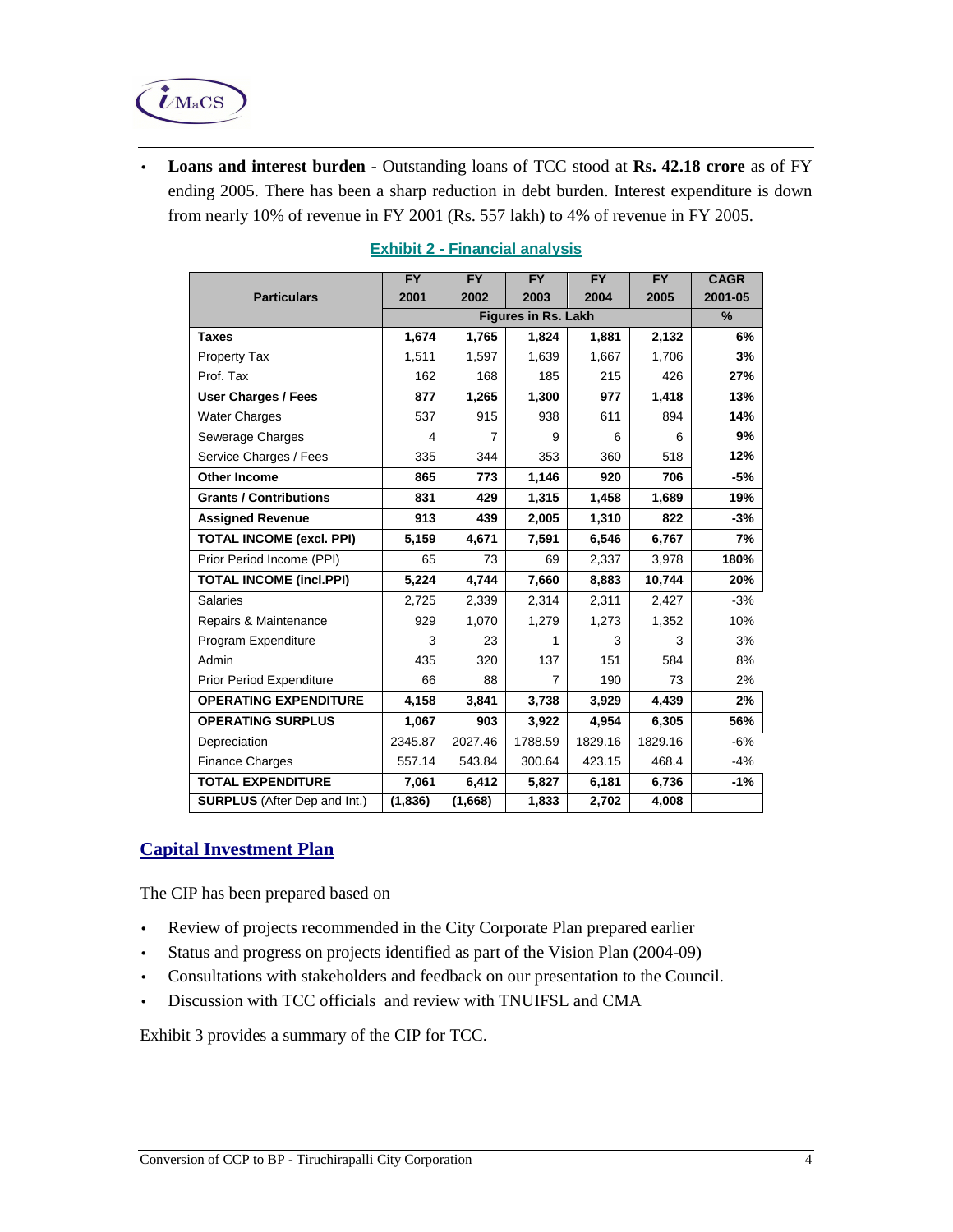|                                     |         | <b>Phasing</b> |         |  |
|-------------------------------------|---------|----------------|---------|--|
| <b>Segment</b>                      | Outlay  | 2006-10        | 2011-15 |  |
| <b>Water Supply</b>                 | 10,500  | 7,875          | 2,625   |  |
| Sewerage and Sanitation             | 62,700  | 37,200         | 25,500  |  |
| Solid Waste Management              | 6,00    | 500            | 100     |  |
| Roads                               | 19,350  | 8,675          | 10,675  |  |
| <b>Street Lights</b>                | 5,00    | 250            | 250     |  |
| Bus Stand and remunerative projects | 11,150  | 5,150          | 6,000   |  |
| Social Infrastructure               | 12,660  | 5,497          | 7,163   |  |
| Tourism                             | 3,000   | 1,333          | 1,667   |  |
| <b>Others</b>                       | 2,000   | 1,000          | 1,000   |  |
| <b>TOTAL</b>                        | 122,460 | 67,480         | 54,980  |  |

## **Exhibit 3 Capital Investment Plan along with phasing - Short Term (2006-10 and 2011-15)**

# **Priority Projects**

Priority projects identified by TCC are listed below:

- 1. Comprehensive augmentation of water supply network in uncovered areas.
- 2. Proposed development of new bus stand at Devadanam.
- 3. Energy conservation projects including a) Installation of energy conservation devices on the street light network (timers, solar lights etc) and b) Upgradation of pumping devices on the water supply network
- 4. Improvement of roads in view of the ongoing UGD scheme (expected to be completed during FY 2007).
- 5. Remunerative projects on a BOT basis (Slaughter house, Market upgradation and shifting of Gandhi market and commercial complexes)

GoTN should consider providing technical assistance for preparation of Detailed Project Reports for the following projects.

- 1. Underground drainage scheme for uncovered areas
- 2. Proposed new bus stand at Devadanam.
- 3. Land development opportunities including proposed commercial complexes

## **Reform Agenda**

The report provides the details of reform agenda. TCC's ability to improve on its financial performance hinges primarily on its ability to sustain and improve on the revenue growth noticeable in recent years.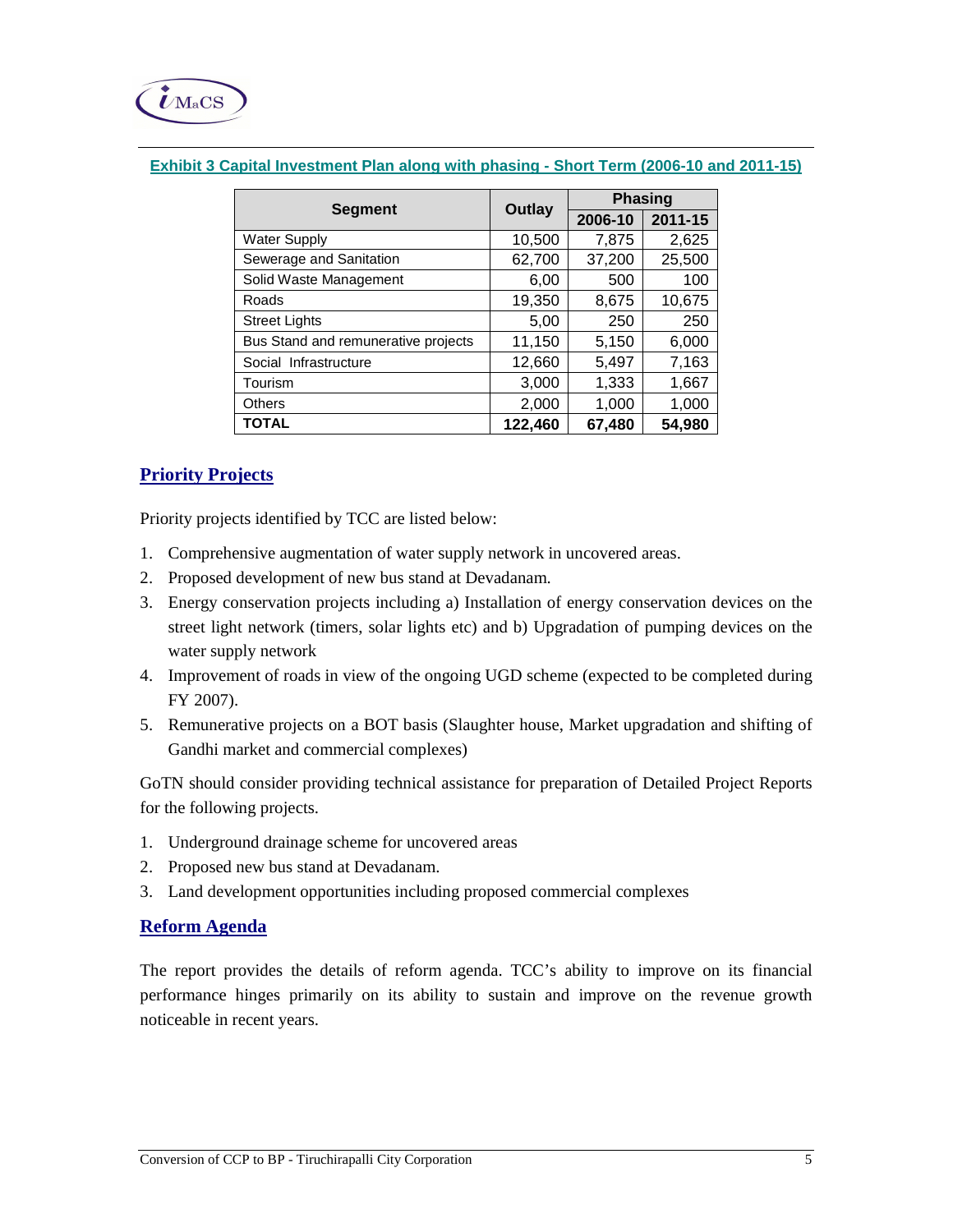

# *ULB level*

TCC could potentially increase its own income to Rs. 6500 lakh through focused interventions in the following areas:

- 1. **Property tax**: through revision in ARV, widening assessee base and closer scrutiny.
- 2. **Professional tax**  sustaining a growth in assessments of 12% in the assessments through widening tax base among traders and self-employed professionals
- 3. **User charges**  TCC could potentially generate nearly Rs. 220 lakh by adding another 25,000 water connections and 30,000 sewerage connections even with conservative user charges by FY 2010.
- 4. **PPP / remunerative projects**  TCC also needs to explore land development as a revenue enhancement mechanism and should focus on attracting private sector participation through appropriate BOT/ SPV structures for implementing remunerative projects. Considering that TCC has identified development of bus stand infrastructure and other remunerative projects at an outlay of nearly Rs. 100 crore, it could potentially realise 2.5% of this outlay or nearly Rs. 250 lakh as annual revenue. This potential has not been taken into account while arriving at the borrowing / investment capacity of TCC.
- 5. **Energy costs**  A savings of 10-15% reduction in energy costs appears imminently achievable and could translate to annual savings of nearly Rs. 100 lakh on the energy cost base for the year FY 2005. A comprehensive energy audit is required.
- 6. **Collection Efficiencies**  While current collection efficiency in taxes have improved, arrears collection efficiency is an area of concern. Further collection efficiency in user charges require considerable improvement.
- 7. **NGOs / Corporate participation** Intensify focus on attracting NGOs/advertising revenue for city beautification projects.

## *Actions from GoTN and GoTN agencies*

- 1. Initiate action to complete ongoing updation of land use and master plan for Trichy Corporation on priority to guide future growth of the town in an orderly manner.
- 2. Revise ARV for property taxes, pending since 1998 at the earliest.
- 3. Develop model concessions / formats for involving Private sector in various areas including Solid waste, STP O&M, Maintenance of head works for water supply, Street light maintenance and remunerative projects
- 4. Incentivise energy conservation and implementation of SWM guidelines through specific grants
- 5. GoTN should continue its thrust on e-governance, accounting systems and capacity building/training. Specific actions on this have been identified in the report.
- 6. The State Highways department should support the town in implementing the flyovers and ROBs as identified as part of the CCP.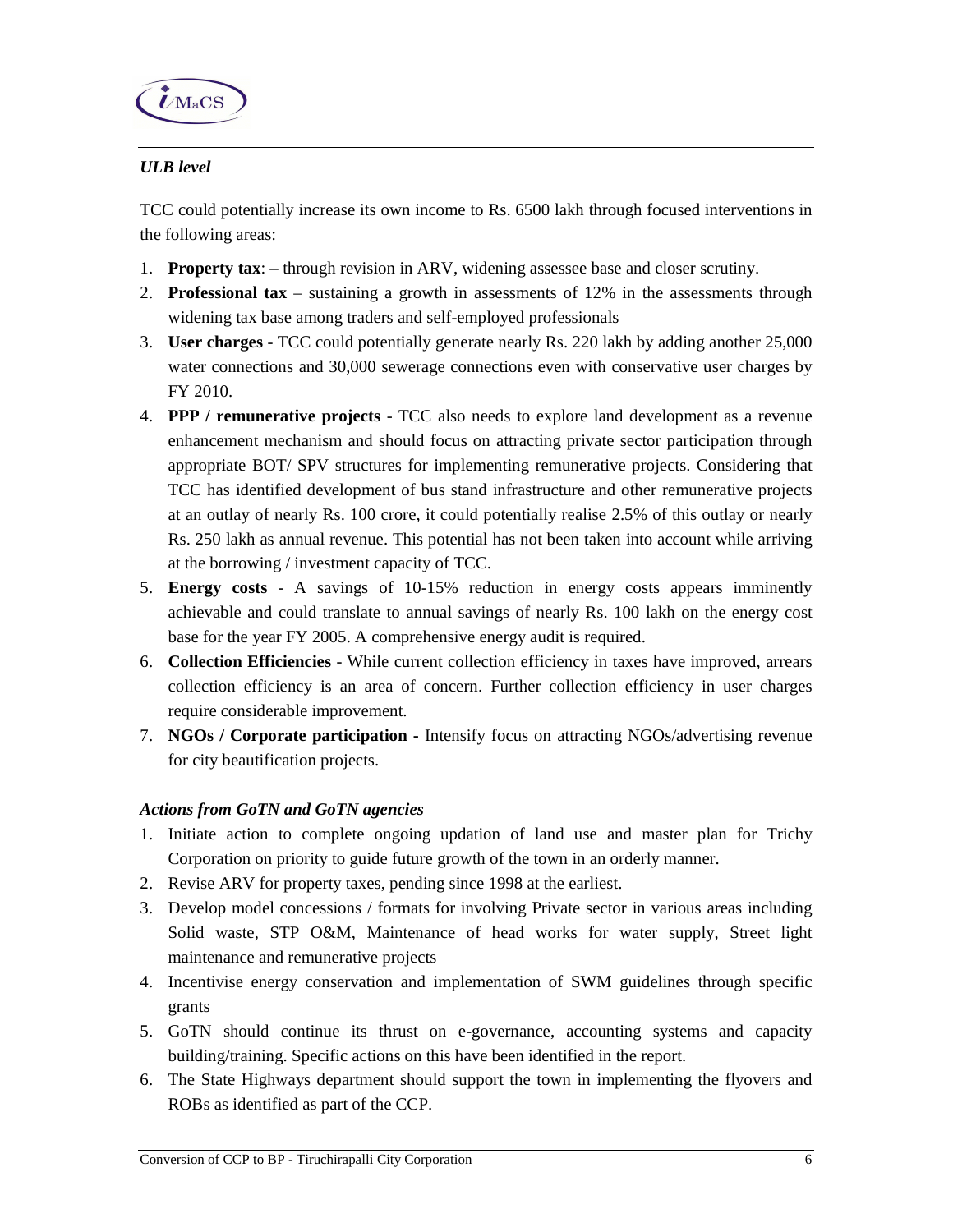## **FOP, borrowing capacity and investment capacity**

Exhibit 5 provides a summary of the results of the FOP, which has been prepared for a 10-year horizon. The borrowing capacity has been computed as the minimum of NPV of operating surplus, 30% of revenues during the projection period and works out to Rs. 202 crore.

| FOP summary                                         |       |  |  |  |  |
|-----------------------------------------------------|-------|--|--|--|--|
| Revenues - FY 2010 (Rs.Crore)                       | 101   |  |  |  |  |
| Revenue CAGR % - FY 2006-15                         | 7.7%  |  |  |  |  |
| Avg. Op. Surplus (Rs. Crore)                        | 4,424 |  |  |  |  |
| Avg. TE /TR (%)                                     | 77 %  |  |  |  |  |
| Avg. DS /TR (%)                                     | 25%   |  |  |  |  |
| Borrowing Capacity (Rs. crore) computed as NPV of   |       |  |  |  |  |
| Operating surplus projections                       | 320   |  |  |  |  |
| 30% of Revenue projections                          | 202   |  |  |  |  |
| <b>Summary of Investment and Borrowing Capacity</b> |       |  |  |  |  |
| <b>Borrowing Capacity (BC) - Rs. Crore</b>          | 202   |  |  |  |  |
| Investment Capacity (IC) - BC/0.4                   | 505   |  |  |  |  |
| Investment Requirement (IR)                         | 1224  |  |  |  |  |
| Sustainable investment capacity % - IC/ IR          | 42%   |  |  |  |  |

## **Exhibit 5 – FOP,Borrwoing capacity and Investment Capacity**

At an aggregate level, assuming loans to be equivalent to 40% of investment, sustainable investment capacity works out to Rs. 505 crore, which is only 42% of the total investment requirement. Exhibit 6 provides a suggested financing mix to meet the shortfall and implement the CIP in full.

|                             |         | <b>Phasing</b> |         |      | <b>Suggested Financing %</b> |                |  |
|-----------------------------|---------|----------------|---------|------|------------------------------|----------------|--|
| <b>Segment</b>              | Outlay  | 2006-10        | 2011-15 | Loan | Grant                        | <b>Own/Pyt</b> |  |
| <b>Water Supply</b>         | 10,500  | 7.875          | 2,625   | 30%  | 60%                          | 10%            |  |
| Sewerage and Sanitation     | 62,700  | 37,200         | 25,500  | 15%  | 75%                          | 10%            |  |
| Solid Waste Management      | 600     | 500            | 100     | 30%  | 50%                          | 20%            |  |
| Roads                       | 19,350  | 8,675          | 10,675  | 30%  | 50%                          | 20%            |  |
| <b>Street Lights</b>        | 500     | 250            | 250     | 0%   | 50%                          | 50%            |  |
| Remunerative Infrastructure | 11,150  | 5,150          | 6,000   | 20%  | 20%                          | 60%            |  |
| Social Infrastructure       | 12,660  | 5,497          | 7,163   | 0%   | 90%                          | 10%            |  |
| Tourism                     | 3,000   | 1,333          | 1,667   | 0%   | 90%                          | 10%            |  |
| <b>Others</b>               | 2,000   | 1,000          | 1,000   | 0%   | 90%                          | 10%            |  |
| <b>TOTAL</b>                | 122,460 | 67,480         | 54,980  |      |                              |                |  |

## **Exhibit 6 - Financing structure for implementing CIP**

While loans and own funds should be used to finance remunerative projects, TCC should leverage and utilize Grants from schemes like UIDSSMT and IHSDP to undertake non remunerative projects relating to slum development, canal desilting etc. Further, TCC could also consider involvement of private sector in implementing remunerative projects including busstands, markets and slaughter houses etc.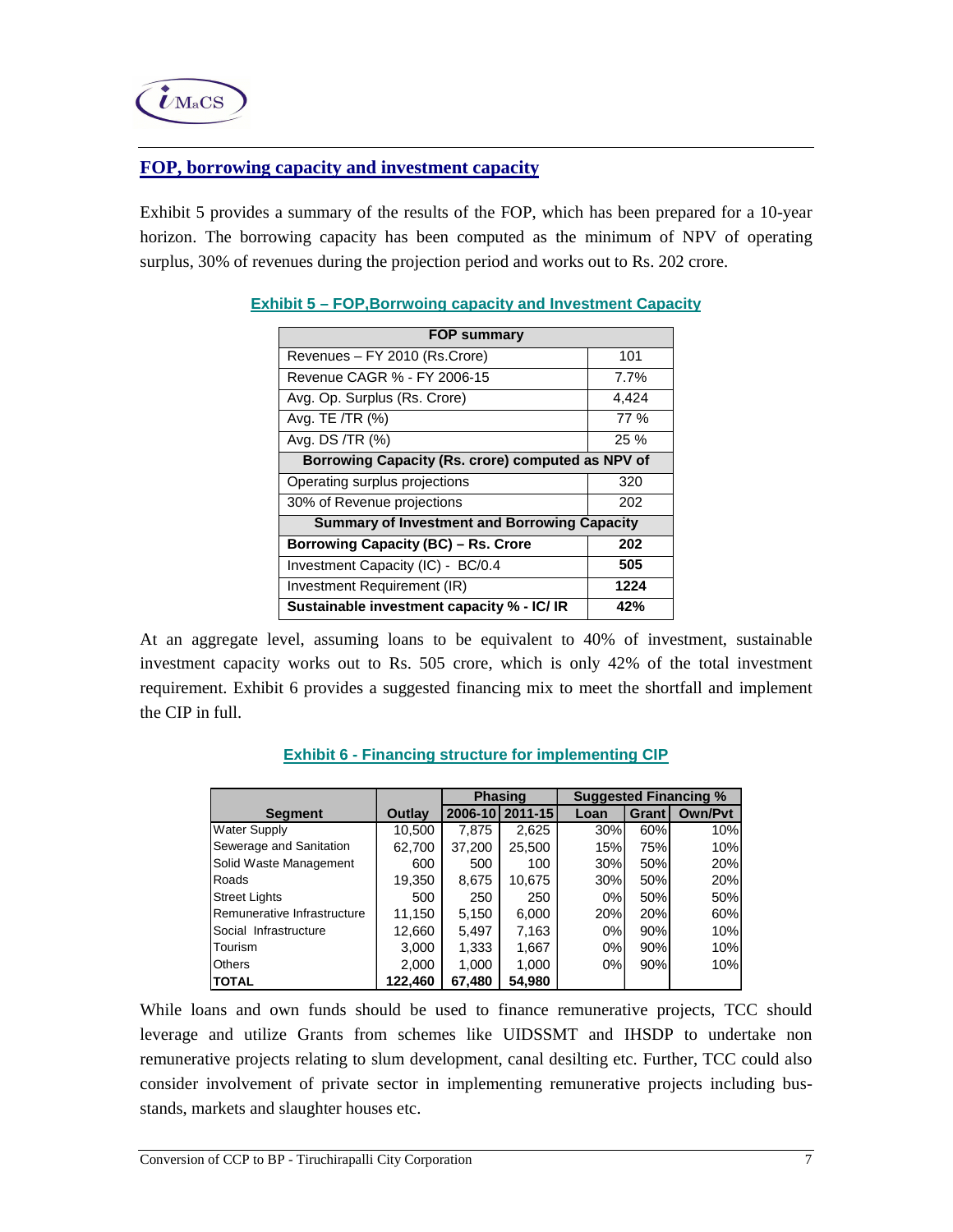

| Area                                    | <b>Project</b>                                                | Outlay     | <b>Status</b>   | <b>Remarks</b>                                                                                                                                                     |
|-----------------------------------------|---------------------------------------------------------------|------------|-----------------|--------------------------------------------------------------------------------------------------------------------------------------------------------------------|
|                                         |                                                               | (Rs. Lakh) |                 |                                                                                                                                                                    |
| <b>Water Supply</b>                     | Integrated Water Supply Project                               | 10500      | Yet to commence | Feasibility study by TWAD under review for<br>Coverage of uncovered areas and comprehensive<br>system to address existing bottlenecks.                             |
| Sewerage and<br><b>Sanitation</b>       | UGD Scheme - Phase I                                          | 11700      | Ongoing         | Would cover 70% of population. To be completed<br>in 2007.                                                                                                         |
|                                         | UGD Scheme - Phase II                                         | 16000      | Yet to commence | For comprehensive coverage of all areas including<br>areas not covered under Phase I                                                                               |
|                                         | Major Canals desilting and Storm<br>Drain improvement program | 35000      | Yet to commence | Submitted as part of Integrated Disaster Mgmt.<br>Plan post 2005 floods Awaiting approval from<br>Govt. of India                                                   |
| <b>Solid Waste</b><br><b>Management</b> | Vehicles & Equipment                                          | 500        | Ongoing         | Rs.829 lakh financing has been tied up<br>$\bullet$<br>To be implemented over next 2-3 years                                                                       |
|                                         | Compost yard & Green Belt                                     | 100        | Yet to commence | Planned in view of likely increase in solid waste<br>per capita from 461 gms to 490 gms by 2012.                                                                   |
| <b>Roads</b>                            | Upgradation of city roads                                     | 15000      | Ongoing / New   | Projects identified under Vision Plan at an outlay<br>of Rs. 5500 lakh<br>186 km under Special Roads Scheme<br>Past trend indicate Rs. 800 lakh annually           |
|                                         | <b>Construction of ROBs</b>                                   | 3500       | Yet to commence | New link road, ROBs near Marris theatre, Anna<br>Nagar, Devadhanam and Konakarai. These have<br>been taken as recommended in CCP, based on<br>earlier discussions. |
|                                         | <b>Construction of Culverts</b>                               | 850        | Ongoing         | 500 culverts @ Rs. 1.7 lakh per culvert. Would be<br>primarily require d in the newly added layouts.                                                               |
| <b>Street Lights</b>                    | Improving Lighting facilities                                 | 500        | Ongoing         | Mainly for added areas. Would be done from<br><b>TCC's General Fund</b>                                                                                            |

## **Details of Capital Investment Plan**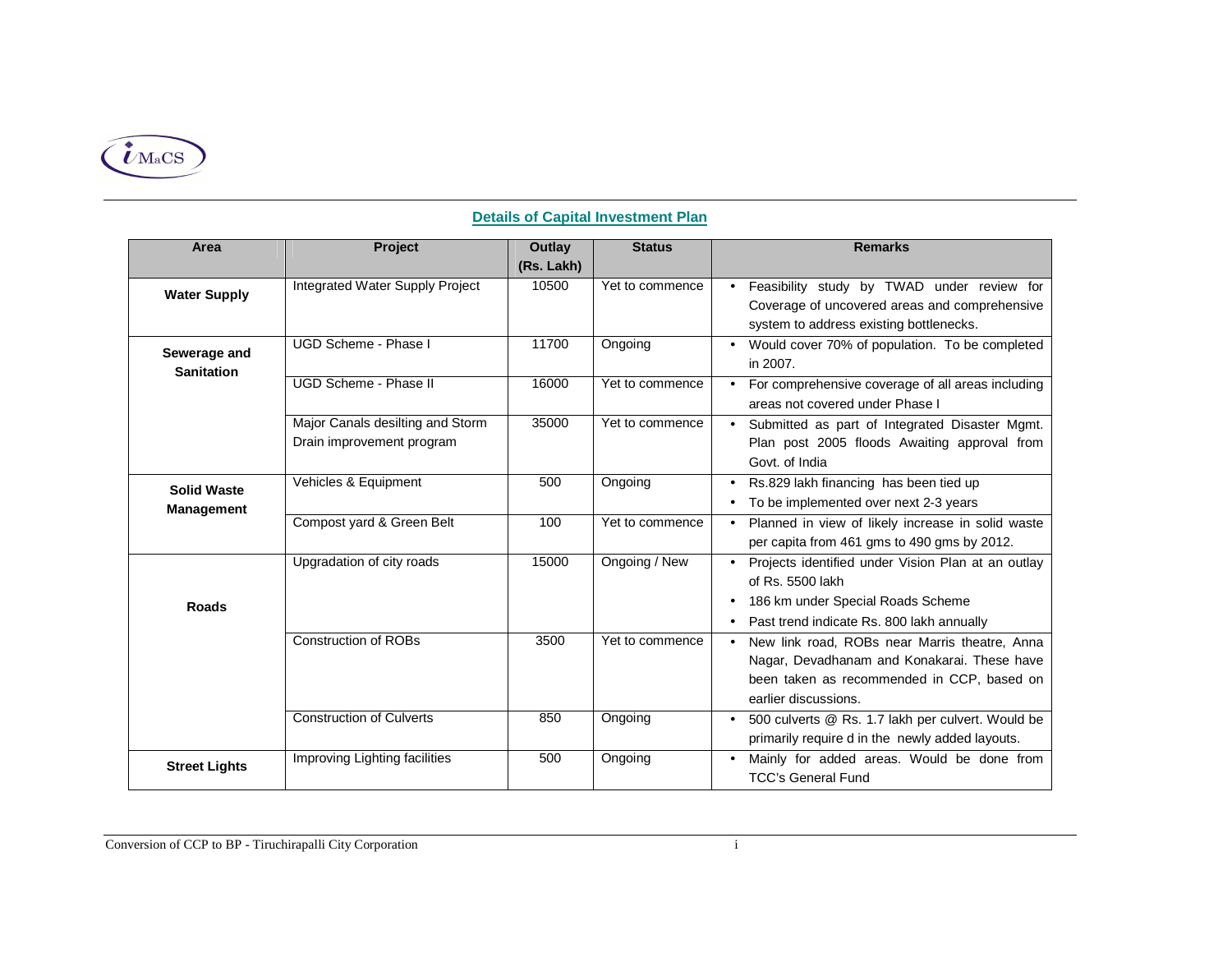

| Area                       | Project                                                                                    | Outlay<br>(Rs. Lakh) | <b>Status</b>                                                                             | <b>Remarks</b>                                                                                                                                                                                                                                               |
|----------------------------|--------------------------------------------------------------------------------------------|----------------------|-------------------------------------------------------------------------------------------|--------------------------------------------------------------------------------------------------------------------------------------------------------------------------------------------------------------------------------------------------------------|
| <b>Bus Stand / Markets</b> | a) New bus stand<br>b) Expansion of existing bus stand<br>c) Parking for buses - Srirangam | 6000                 | Existing<br>bus<br>stand expansion<br>Other<br>started.<br>yet to<br>projects<br>commence | Significant upgradation of bus stand infrastructure<br>needed in view of the city's growth and tourism<br>potential. Koyambedu bus stand (37 acres cost<br>Rs. 103 crore including land cost). Assuming Rs.<br>50 crore for proposed new bus stand at Trichy |
|                            | Zonal office - Sengulam                                                                    | 50                   | Yet to commence                                                                           | Zonal office building for Golden Rock zone.                                                                                                                                                                                                                  |
|                            | Commercial complex - Yanakulam<br>Commercial complex - Sengulam                            | 1000<br>1000         | Yet to commence                                                                           | 2.5. acres of land identified for the project.<br>The estimate prepared by the Consultant is being<br>revised                                                                                                                                                |
|                            | <b>Markets</b>                                                                             | 3000                 | Yet to commence                                                                           | Shifting of parts of existing Gandhi market<br>Creation of an Integrated market complex<br>$\bullet$                                                                                                                                                         |
|                            | Slaughter House                                                                            | 100                  | Yet to commence                                                                           | Proposed to be undertaken on BOT.                                                                                                                                                                                                                            |
| Social Infrastructure      | Noon meal centers                                                                          | 300                  | Yet to commence                                                                           | Renovation of $\sim$ 300 centers                                                                                                                                                                                                                             |
|                            | Slum Improvement                                                                           | 10000                | Ongoing                                                                                   | 209 approved slums under TCC<br>Outlay Rs. 50 lakh annually in the past                                                                                                                                                                                      |
|                            | Health                                                                                     | 250                  | Ongoing                                                                                   | Improvement of dispensaries<br>$\bullet$                                                                                                                                                                                                                     |
|                            | Education                                                                                  | 910                  | Ongoing                                                                                   | Approx Rs. 15 lakh per year for 10 years for 59<br>schools                                                                                                                                                                                                   |
|                            | Parks and Playgrounds                                                                      | 1200                 | Ongoing                                                                                   | 30 parks and 8 playgrounds under TCC.<br>Six parks under private maintenance                                                                                                                                                                                 |
| <b>Tourism</b>             | Tourism amenities and<br>developments                                                      | 3000                 | Ongoing / New                                                                             | Tourism development proposal for Srirangam<br>alone for Rs. 12.83 crore.                                                                                                                                                                                     |
| <b>Others</b>              | Dobhikhana, city beautification,<br>burial grounds etc.                                    | 2000                 | Ongoing                                                                                   | Projects identified and in various stages of<br>implementation                                                                                                                                                                                               |
|                            | <b>TOTAL</b>                                                                               | 122460               |                                                                                           |                                                                                                                                                                                                                                                              |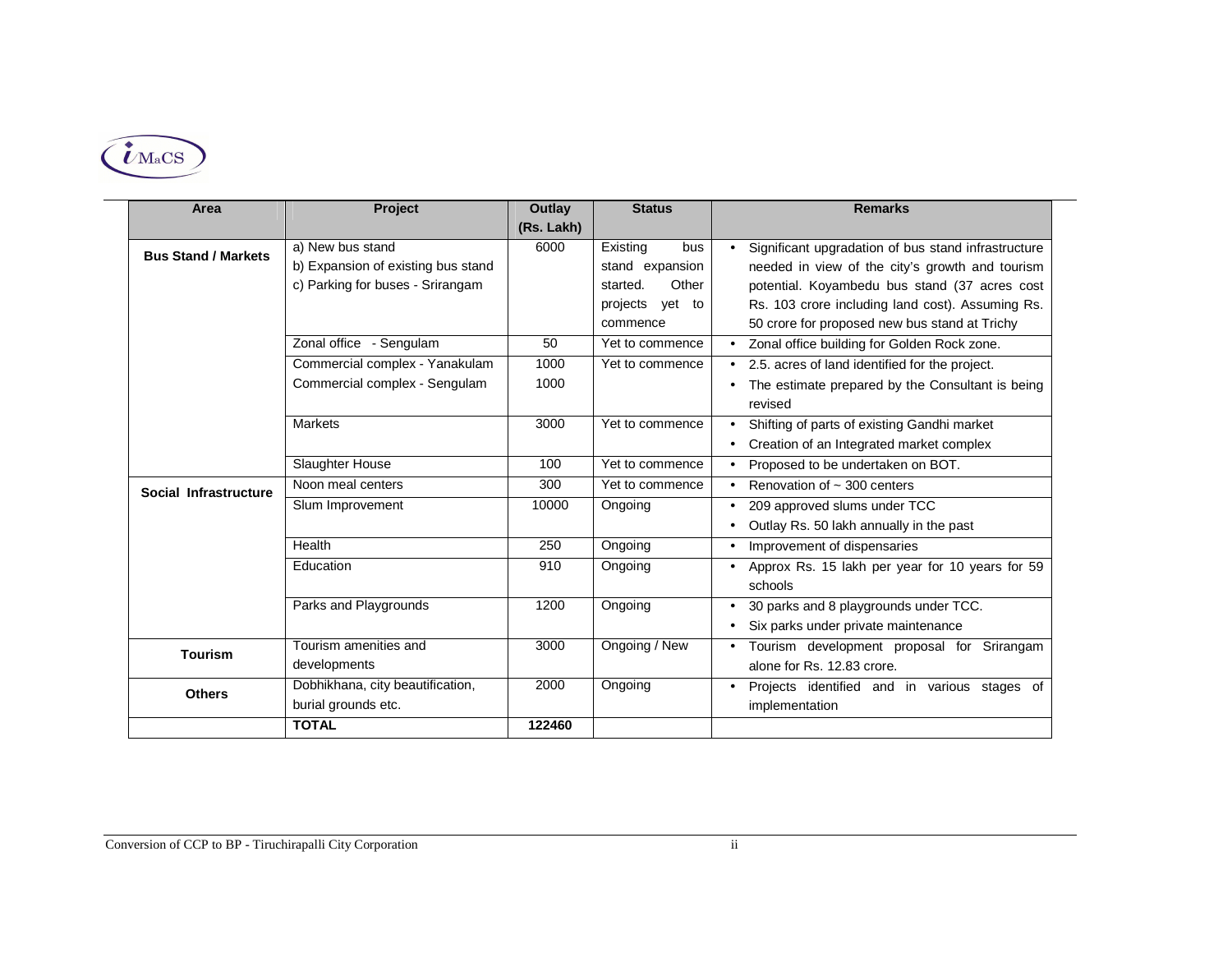

# 1. Introduction

## **1.1 Background to the study**

Tiruchirapalli City Corporation (TCC) consists of erstwhile Tiruchirapalli (or Trichy), Srirangam and Golden Rock Municipalities, 5 town Panchayats and 6 village Panchayats. TCC was upgraded from Selection Grade Municipality to Corporation in the year 1994. TCC currently has an area of 146.90 sq.km under its jurisdiction.

Under the Tamil Nadu Urban Development Project - II (TNUDP-II), a City Corporate Plan (CCP) was prepared for TCC in 2002. The objective of the CCP was to outline a vision for development of the city and to identify strategies and tasks to be carried out by TCC. Subsequently, TCC has also developed a 5-year Vision Plan (2004-09), identifying various projects that it plans to undertake during this period. In order to enable effective implementation of projects envisaged in its CCP and Vision Plan, The Tamil Nadu Urban Infrastructure Financial Services (TNUIFSL) mandated ICRA Management Consulting Services (IMaCS) for conversion of City Corporate Plan (CCP) into a Business Plan (BP).

## **1.2 Scope of work**

The scope of work for the study covered a) assessment of the financial and operating aspects of TCC, b) Review issues relating to revenue realisation and cost management and identification of improvement (revenue enhancement and cost reduction) measures and c) Development of a Financial and Operating Plan (FOP), taking into account potential revenue enhancement and cost reduction measures.

## **1.3 IMaCS approach to the study**

Exhibit 1.1 gives a snapshot of IMaCS' approach to the study. IMaCS's approach to the study involved four steps as detailed below: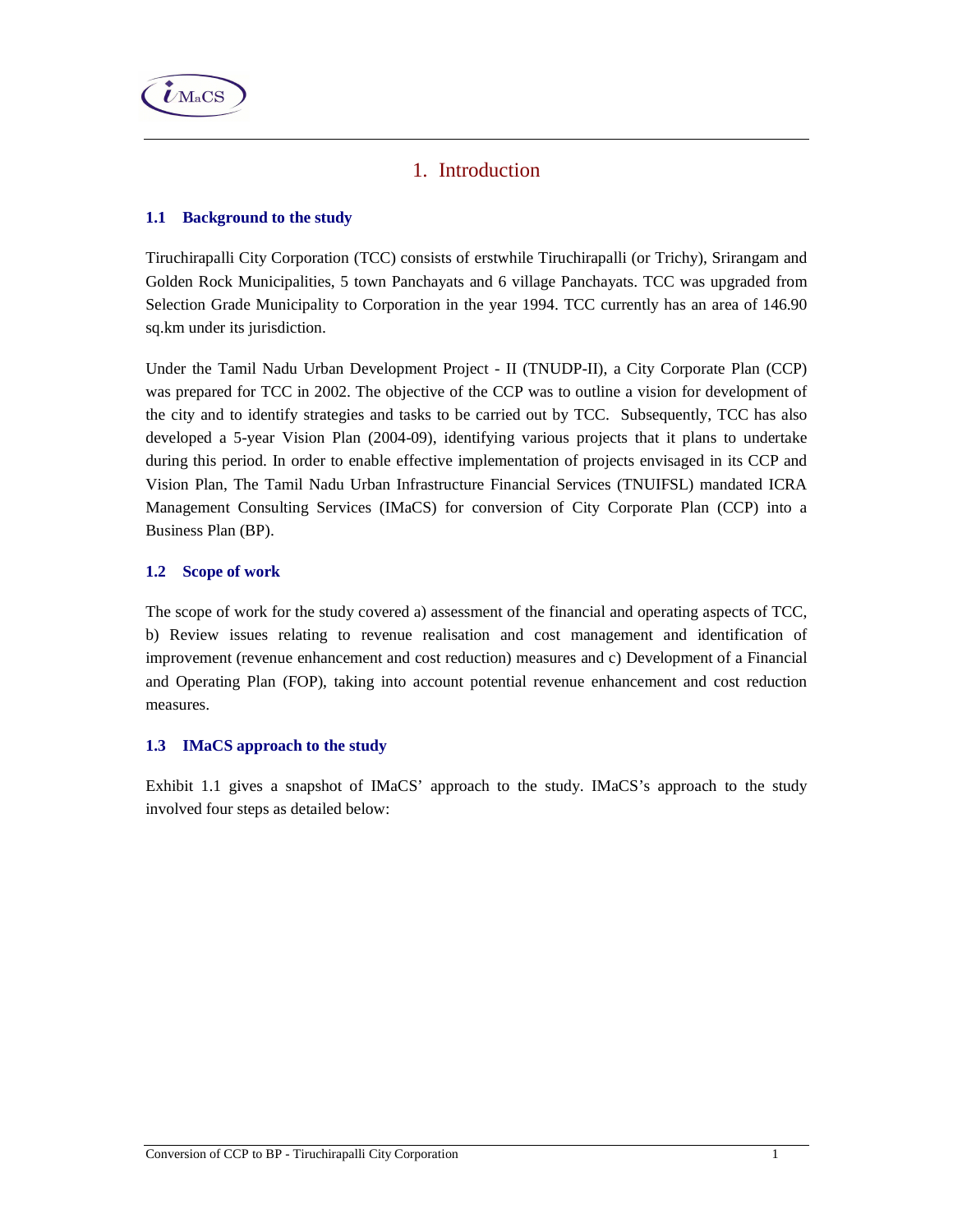





#### **1.3.1 Step I – Diagnostic review**

The diagnostic review involved an assessment of the current status of TCC, its activities and financial performance, review of the City Corporate Plan (CCP) and discussions with TNUIFSL and TCC. We had the opportunity to interact with the Commissioner, the Assistant Commissioner along with their team and had extensive interactions with the Mayor and select ward members during our field visits.

We collected relevant information on the performance (operational and financial) from TCC. Our review was focused on the following areas:

- Financial position
- Operational performance
- Demands on urban services in the town/municipality

The diagnostic review was directed towards achieving a clear understanding of the operating and financial performance of TCC.

### **1.3.2 Step II – Evaluation of options for financial improvement and projects**

Based on the diagnostic review, we crystallised the options for TCC covering a) analysis of areas for revenue enhancement and cost management and b) Felt needs in terms of projects and estimate of capital outlay.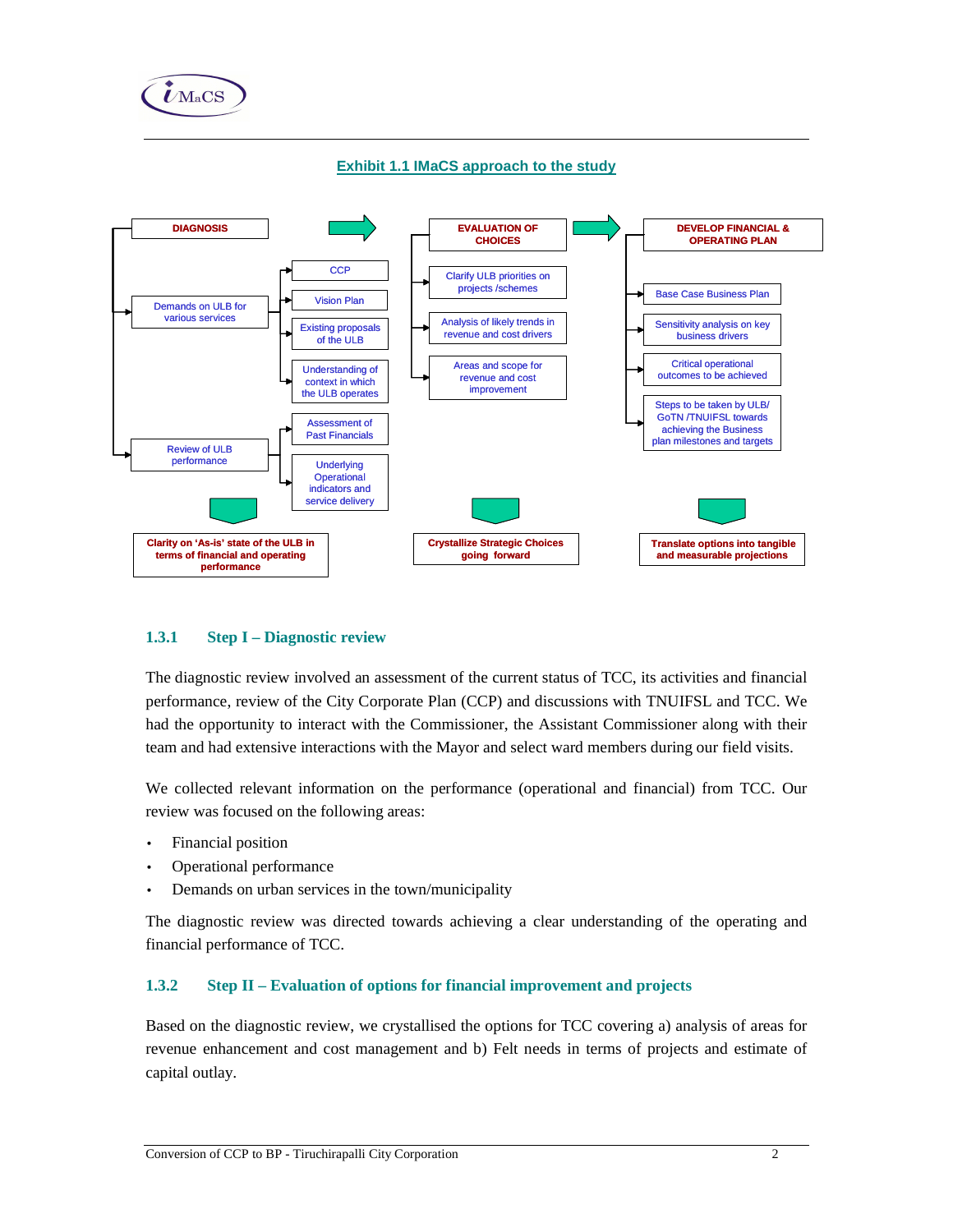

# **1.3.3 Step III –Projection of financial statements and estimation of investment and borrowing capacity**

We have projected financial statements for TCC under two scenarios namely, a) base case and b) with potential improvements. Under both scenarios, the optimum borrowing capacity and sustainable investment capacity have been computed.

### **1.3.4 Step IV - Consultations and Finalisation**

The Draft Final Report for the study was presented to the office of CMA, officials of Trichy Corporation and TNUIFSL in April 2006.

Subsequently, the report was presented to the newly elected Corporation Council were undertaken in March 2007 to factor the views and aspirations of the Council in the report. Public consultations were also held during March 2006 to elicit and factor views of a wider set of stakeholders. The stakeholder meeting was well attended with participation from architects, city NGOs and other consumer welfare associations. This was followed by a review of the report at TNUIFSL by officials of TNUIFSL, CMA and Trichy Corporation.

#### **1.4 Structure of the report**

This document presents our Final Report on the study and incorporates the suggestions received from consultations with the Council, Stakeholder meeting and review by TNUIFSL/CMA.

- **Section 1** Introduction
- **Section 2** Trichy a brief profile
- **Section 3** Review of operating performance
- **Section 4** Analysis of financial performance
- **Section 5** Reform agenda
- **Section 6** Financial and Operating Plan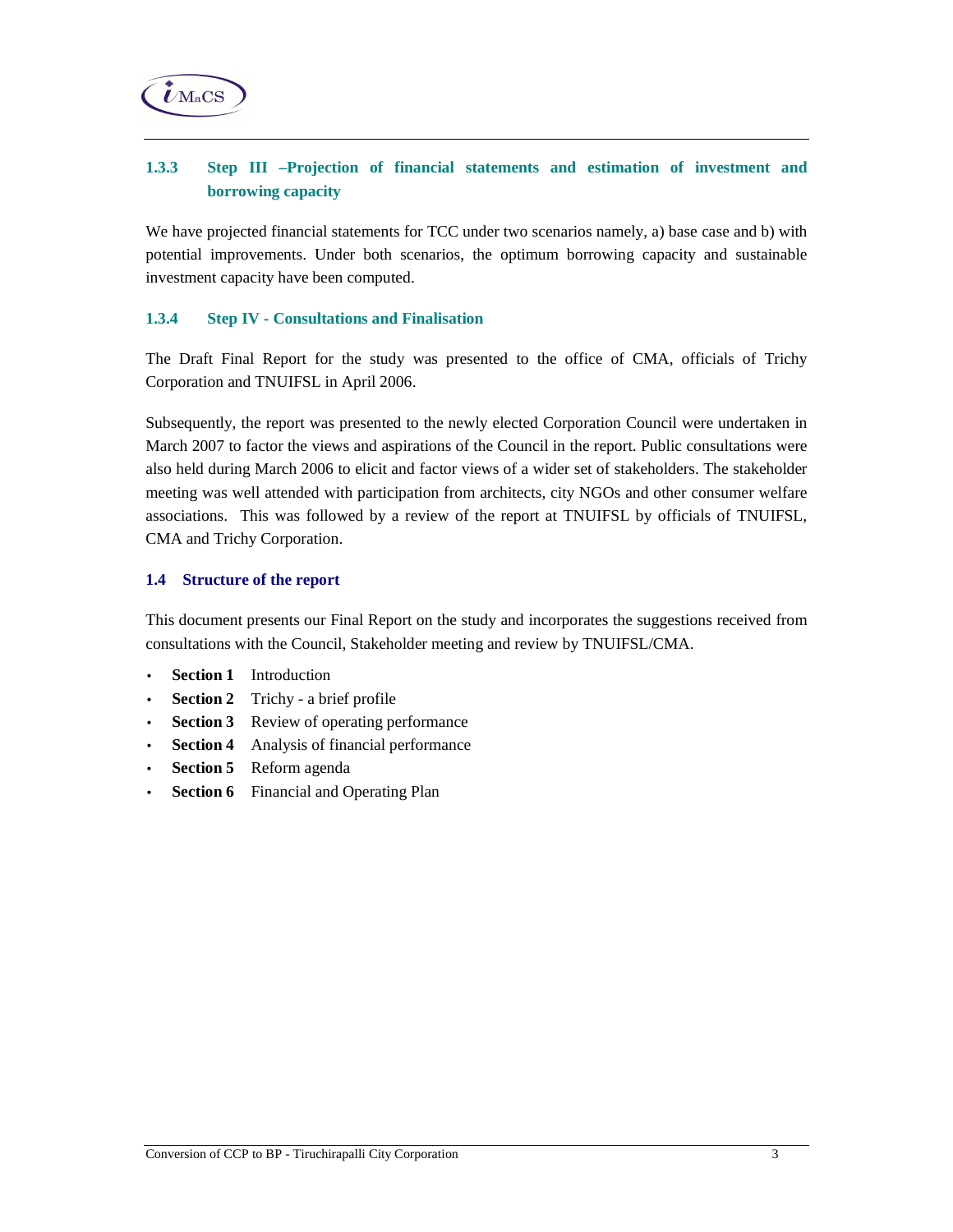

# 2. Trichy - a brief profile

## **2.1 Location and connectivity**

The twin cities of Trichy and Srirangam are located on the banks of the river Cauvery at a distance of 315 km from Chennai. The river Cauvery flows through Trichy and Srirangam areas, which form the boundary for both the urban areas. Trichy and Srirangam urban areas including their environs, form part of a vast plain of fertile alluvial soil with a gentle and gradual slope from the West to the East. This area is characterised by isolated masses of crystalline rocks i.e. the great Rockfort of Trichy and the Golden rock. The Cauvery River and its distributaries provide the basis for sustained paddy cultivation and add to the scenic beauty of the region. Trichy is an important transit centre and is well connected by road and rail.

- Trichy is an **important railway junction** and is the divisional head quarters of Southern Railway. Trichy is well connected with major centres including Chennai, Madurai, Tirunelveli, Salem and Coimbatore through a Broad Gauge railway network. Apart from this, Trichy is also on a metre gauge network connecting Chennai, Vellore and Rameswaram.
- The National Highway NH-45 and several other State Highways connect Trichy to towns like Tanjore, Pudukkottai and Karur. Major District Roads connecting Thuraiyur, Ariyalur and Kumbakonam pass through Trichy. Exhibit 2.1 provides a snapshot of the inter-city roads that connect other towns/cities to Trichy. There are nearly 95.20 Km of roads passing through Trichy that are maintained by the Highways and Rural Works department. The important inter-city road links passing through Trichy include the following:
	- Chennai Tiruchirappalli Dindigul (NH 45)
	- Nagapattinam Gudalur Mysore road (SH 8)
	- Trichy Namakkal road (SH 6)
	- Trichy Chidambaram road (MDR)
	- Trichy Pudukkottai road (MDR)
	- Trichy Madurai road (MDR)

## **Exhibit 2.1 Details of Major Roads Passing through Tiruchirappalli City**

| SI.No. | <b>Description</b>          | No. of<br><b>Roads</b> | Length in<br>Km. | $\%$   |
|--------|-----------------------------|------------------------|------------------|--------|
| 1.     | National Highways Roads     | 5                      | 32.40            | 34.03  |
| 2.     | State High ways Roads       |                        | 17.50            | 17.38  |
| 3.     | <b>Major District Road</b>  |                        | 3.00             | 3.15   |
| 4.     | <b>Other District Roads</b> |                        | 42.30            | 45.44  |
|        | Total                       | 34                     | 95.20            | 100.00 |

 *Source: City Corporate Plan, Discussion with TCC officials.* 

• Trichy has **domestic airport** is located along the Pudukottai Road at a distance of 6 km away from the railway junction.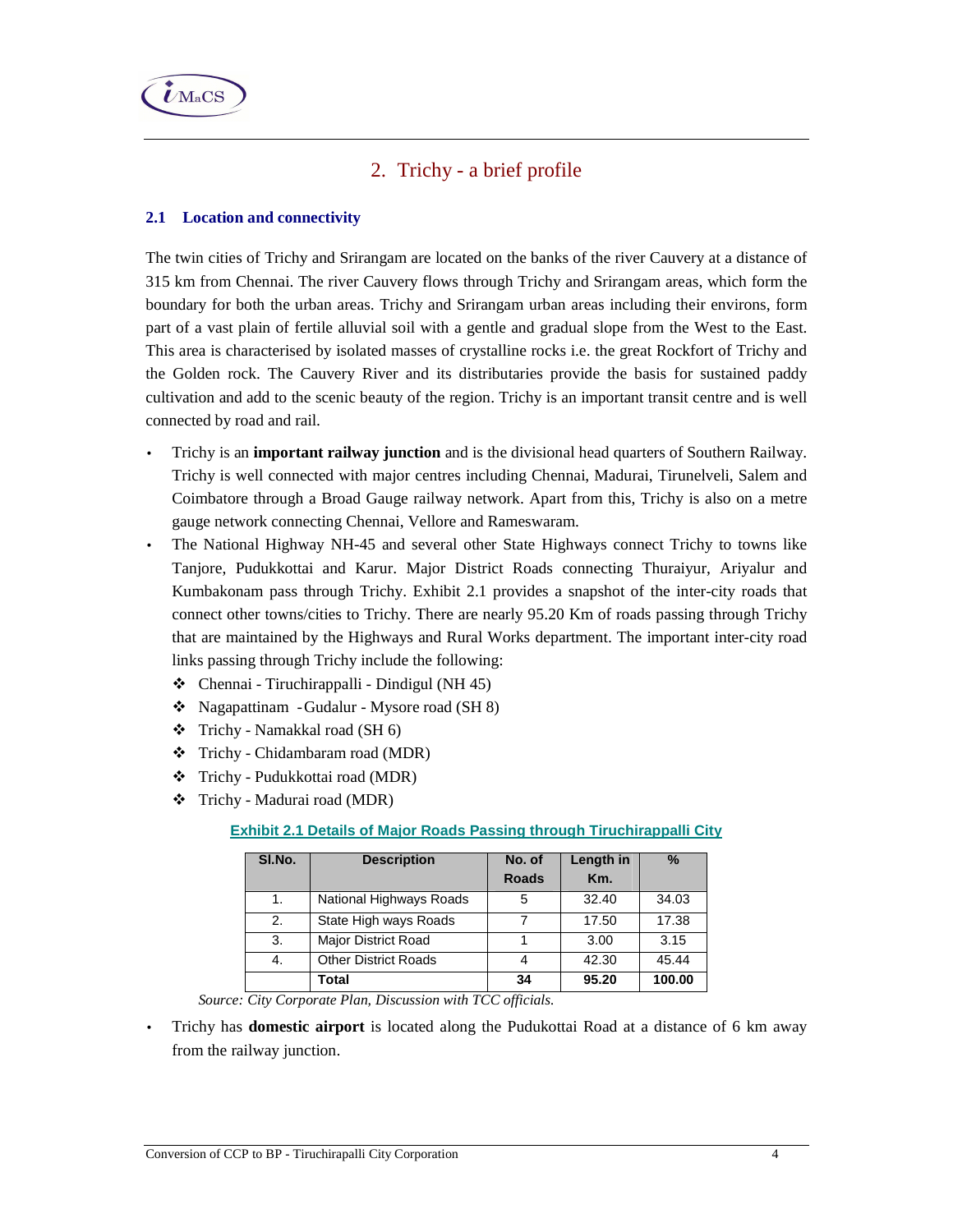## **2.2 Administrative jurisdiction of TCC**

## **TCC consists of erstwhile Trichy, Srirangam and Golden Rock municipalities, 5 town panchayats and 6 village panchayats, spread over 146.90 sq. km.**

Map 2 shows the zones and wards of TCC. TCC comprises 60 wards and these wards are grouped under 4 zones namely Srirangam (Zone I), Ariyamangalam (Zone 2), Golden Rock (Zone 3) and Abhishekpuram (Zone 4). The governing body of the Corporation has elected Council members headed by a Mayor for a period of 5 years. Each ward is represented by an area councillor.

### **2.3 Social and demographic characteristics**

#### **Trichy is the 2nd largest city in Tamil Nadu in terms of land area and ranks 4th in population.**

The population of Trichy was 746,137 in 2001, implying a growth of 11.45% over the population of 669,452 in 1991. Exhibit 2.2 (below) shows that the population growth has slowed down during the last decade. While industrialisation spurred the rapid growth in population in the 60s and 70s, the growth rate has declined from 20.99% during 1971-81 to 15.67% during 1981-91.

| Year | <b>Population</b> |           | Growth rate in % |               |
|------|-------------------|-----------|------------------|---------------|
|      | <b>Population</b> | Variation | <b>Decadal</b>   | <b>Annual</b> |
| 1951 | 323693            |           |                  |               |
| 1961 | 374284            | 50591     | 15.63            | 1.56          |
| 1971 | 478363            | 104079    | 27.81            | 2.78          |
| 1981 | 578767            | 100404    | 20.99            | 2.10          |
| 1991 | 669452            | 90685     | 15.67            | 1.57          |
| 2001 | 746062            | 76685     | 11.45            | 1.15          |

#### **Exhibit 2.2 Population trend**

*Source: Census of India* 

Map 3 shows the population density in various zones of the Corporation. The CCP points out the need for strengthening infrastructure in Ariyamangalam in view of the high population density and suggests that the K. Abishekapuram zone exhibits potential for accommodating additional population. Trichy has a very high literacy rate of more than 83 %. Exhibit 2.3 gives details of literate and illiterate population.

#### **Exhibit 2.3 Literacy rate**

|                    | <b>Male</b> | <b>Female</b> | <b>Total</b> |
|--------------------|-------------|---------------|--------------|
| Literates          | 317,369     | 299,429       | 616,798      |
| <b>Illiterates</b> | 56,172      | 73.092        | 129,264      |
| Total              | 373,541     | 372,521       | 746,062      |
| Literacy rate %    | 85%         | 80%           | 83%          |

*Source: Census of India* 

Trichy is well known for its educational facilities and higher education institutions. Refer Exhibit 2.4.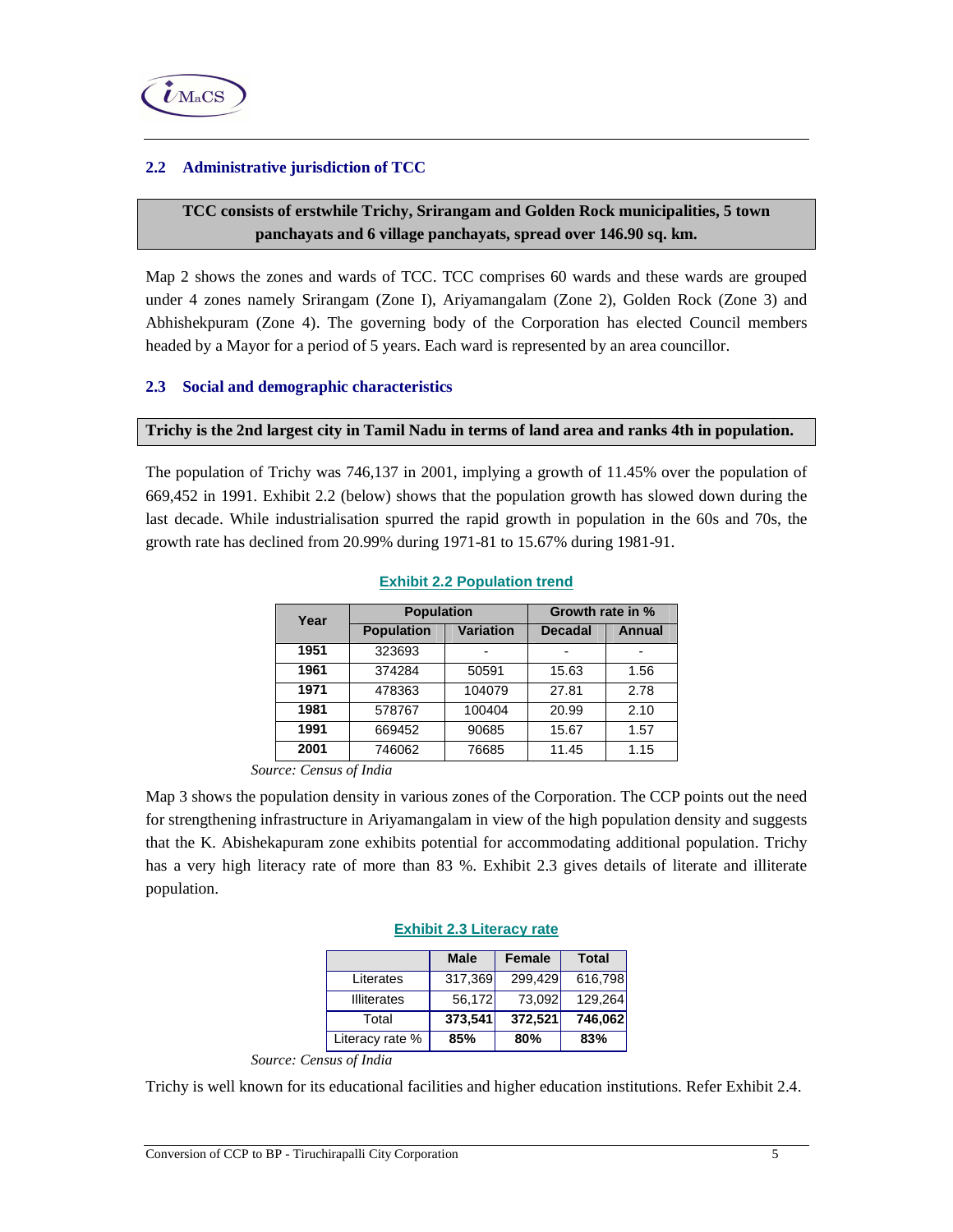

| Category               | <b>Maintained by</b> |                          |           |                          |           |             | <b>Total</b>             |                          | <b>Students per</b><br><b>School</b> |             |               |       |
|------------------------|----------------------|--------------------------|-----------|--------------------------|-----------|-------------|--------------------------|--------------------------|--------------------------------------|-------------|---------------|-------|
|                        |                      | <b>State Govt.</b>       |           | Corporation              |           | Govt. Aided |                          | <b>Private</b>           |                                      |             |               |       |
|                        | <b>No</b>            | <b>Boys</b>              | <b>No</b> | <b>Boys</b>              | <b>No</b> | <b>Boys</b> | <b>No</b>                | <b>Boys</b>              | <b>No</b>                            | <b>Boys</b> | <b>Actual</b> | Norm* |
| <b>Primary School</b>  | 24                   | 3509                     | 20        | 3165                     | 50        | 8955        | 30                       | 6236                     | 124                                  | 21865       | 361           | 500   |
| Middle School          | 13                   | 4390                     | 14        | 4153                     | 39        | 12278       |                          | $\overline{\phantom{0}}$ | 66                                   | 20821       | 689           | 750   |
| <b>High School</b>     | 2                    | 807                      |           | 200                      | 10        | 1822        | 7                        | 4614                     | 20                                   | 7443        | 754           | 1000  |
| Hr. Sec. School        | 4                    | 4099                     |           |                          | 26        | 27100       | 27                       | 6127                     | 57                                   | 37326       | 1245          | 1500  |
| Colleges               |                      | $\overline{\phantom{0}}$ |           |                          |           |             | $\overline{\phantom{0}}$ |                          |                                      | 10          |               |       |
| Technical              |                      | ۰                        |           | $\overline{\phantom{0}}$ |           |             |                          | $\overline{\phantom{a}}$ |                                      |             |               |       |
| <b>Training School</b> |                      | ۰                        |           |                          |           |             |                          | $\blacksquare$           |                                      | 3           |               |       |

#### **Exhibit 2.4 Educational facilities in Tiruchirappalli City Corporation**

*Source: Tiruchirappalli City Corporation* 

#### **2.4 Master Plan and land-use**

Trichy City Corporation consists of erstwhile Trichy, Srirangam and Golden Rock municipalities, 5 Town panchayats and 6 village panchayats. The Local Planning Area (LPA) covers nearly 146.90 sq.km out of which Trichy, Srirangam and Golden Rock occupy 46% of the total area. The detailed land use for the erstwhile municipal areas was conducted in the 1980s. Considering the large scale development and the formation of the Trichy Corporation, it is imperative to prepare a comprehensive Master Plan for the city, taking into account the trends in development, scope for growth in new areas added to the Corporation limits and constraints faced by the town. Summary of Land use pattern prevailing during the time of the earlier master plan, as presented in the City Corporate Plan is summarised below in Exhibit 2.5

|                                  | <b>Trichy</b> |                 |              | <b>Srirangam</b> | <b>Golden Rock</b> |                 |  |
|----------------------------------|---------------|-----------------|--------------|------------------|--------------------|-----------------|--|
| <b>Type</b>                      | Area<br>(Ha)  | $%$ of<br>total | Area<br>(Ha) | $%$ of<br>total  | Area<br>(Ha)       | $%$ of<br>total |  |
| Residential                      | 775.4         | 36%             | 166.6        | 13%              | 253.7              | 12%             |  |
| Commercial                       | 87.0          | 4%              | 6.7          | 1%               | 5.3                | $0\%$           |  |
| Industrial                       | 45.3          | 2%              | 19.1         | 1%               | 158.7              | 8%              |  |
| Public and Semi<br><b>Public</b> | 470.7         | 22%             | 40.0         | 3%               | 211.1              | 10%             |  |
| Transport                        | 190.2         | 9%              | 41.7         | 3%               | 105.1              | 5%              |  |
| <b>Sub Total</b>                 | 1568.6        | 73%             | 274.1        | 21%              | 733.8              | 35%             |  |
| Agriculture                      |               |                 |              |                  |                    |                 |  |
| Wet                              | 319.7         | 15%             | 1036.9       | 79%              | 432.9              | 21%             |  |
| Dry                              | 147.8         | 7%              |              |                  | 773.2              | 37%             |  |
| <b>Water Bodies</b>              | 121.4         | 6%              |              |                  | 164.8              | 8%              |  |
| <b>Sub Total</b>                 | 588.9         | 27%             | 1036.9       | 79%              | 1371.0             | 65%             |  |
| <b>Total</b>                     | 2157.5        | 100%            | 1311.0       | 100%             | 2104.8             | 100%            |  |

#### **Exhibit 2.5 Land use in erstwhile municipal areas of Trichy Corporation**

 *Source: TCC City Corporate Plan* 

The pattern of residential development is similar to other towns in Tamil Nadu., i.e., higher densities in the older areas and lower densities in the newer planned areas. The areas around the Fort, Puthur, Woriyur, Tennur and Bheema nagar are the old residential areas. Thillainagar, Ramalinaganagar, Sengulam, Kajamalai and Ponmalai are some of the newly developed colonies. In Srirangam,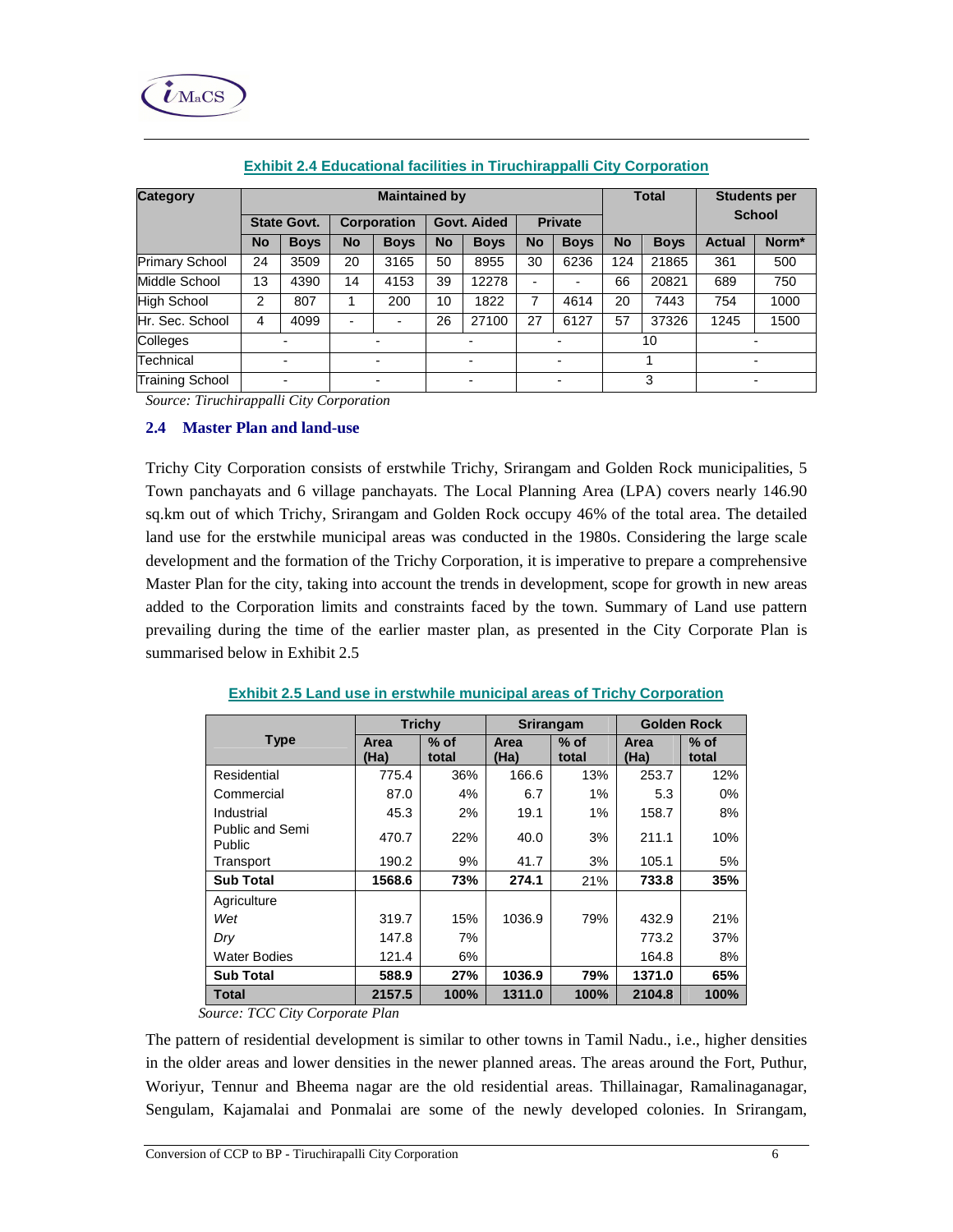

residential developments are seen around the temples of Srirangam namely Ranganathar temple and Thiruvanaikavil temple. Residential growth in other parts namely Golden Rock, Piratiyur, Abhishekapuram and Sathanur, Puthur are in areas contiguous to Trichy.

### **2.5 Economic Development**

#### **2.5.1 Industrial base**

The establishment of railway workshop and BHEL paved the way for initial industrialisation in Trichy and led to creation of several ancillary industries in and around Trichy. Flour mills and distilleries are the other major industries. Industrial activities also are prominent in Thuvakudi, Thiruverambur and Mathur areas, located outside the city area.

## **2.5.2 Tourism Potential**

#### **Tiruchirapalli is an important heritage and tourism centres in Tamil Nadu.**

Map 4 shows the Heritage zones and landmarks in the city. Heritage Zone-1 comprises of Srirangam island and places of interest between Kollidam and Cauvery river including the following

- **Natural Heritage Areas**  Srirangam is spread over an area of 11 square miles, engulfed by River Cauvery in the south and its tributary river Coleroon in the north. The island is very fertile and covered with mango groves, banana gardens, coconut palms and Paddy fields.
- **Srirangam Temple**  The existing temple dedicated to Lord Renganatha is a masterpiece of South Indian Architecture. Originally built by Raja Dharmavarman, the temple was latter expanded by Cholas, Pandiyas and Vijayanagara rulers.
- **Thiruvanaikavil**  Thiruvanaikavil is located very close to Srirangam temple and portrays the similar architectural style.

Heritage Zone-2 comprises of area in and around the CBD and includes the following heritage areas:

- **Rock Fort** located at a distance of about 0.5 km from the river Cauvery. The fort houses the Thayumanaswamy Temple and the Utchi Pillaiyar temple.
- **Theppakulam** near the foot of the rock is Teppakulam, a large masonry tank with small mandapams located around the tank area.
- **The Nawab Palace** Part of this palace is now used as a Town Hall and as Public Offices
- **The Nathershah Mosque** The Nadir Shah Mosque, also known as Hazrath Nathervali Durgha, located near the Fort Railway Station.

Trichy is also strategically located in close proximity of the famous nine Navagraha temples. Since Trichy has a good road and rail system, it acts as a transit junction for pilgrimages. The CCP points out that there is good opportunity for exploiting tourist potential and substantially increasing the economic growth of the town.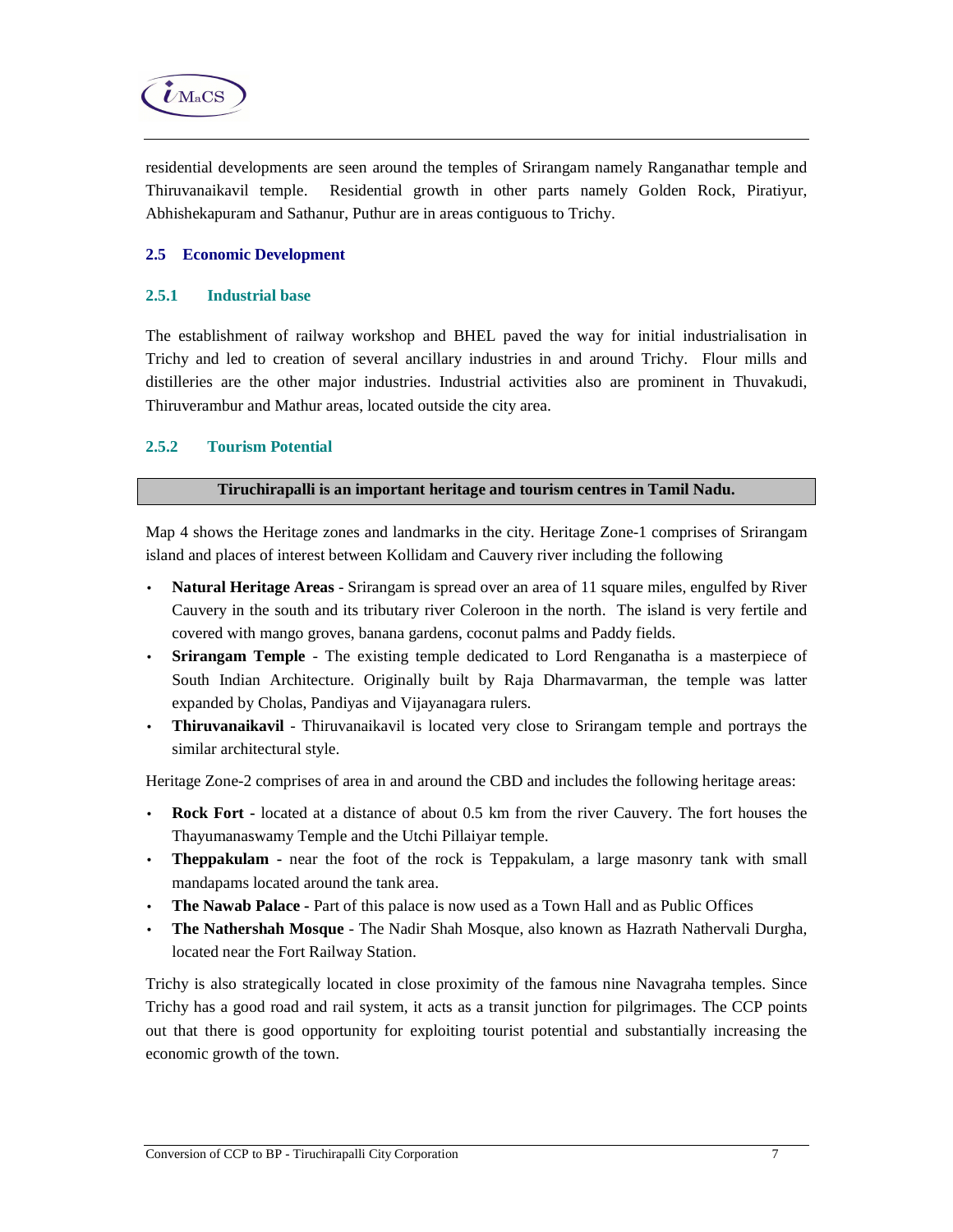

#### **2.5.3 Trade and services**

Trichy is an important regional centre for various commercial activities. The major commercial activities are concentrated in the inner city area i.e. around the Main Guard Gate Area and Gandhi Market Area. Gandhi Market is located in the inner city area and number of other commercial activities is associated with this activity. Rockfort Market is an another major commercial area consist of Big bazaar Street, Chinnakadai Street, Jaffer Shaw Street, Singara Thoppu, and adjoining areas, which sell the specialised items like artificial diamonds and silverware. Due to this, all varieties of commercial activities are concentrated in one place i.e. the inner city area, this includes the following:

- **Whole sale and Retail Activities** NSB Road, Chinnakadai Street, Periyakadai Streets, Singarathoppu street, Gandhi Market area, Anai Kattu Medu street and Stone Cutters street.
- **Godowns** Rettai Mall Street, Big Bazaar Street and Chinna kadai Street.

### **2.6 Summary of growth prospects**

Given its favourable social and demographic profile, educational facilities, industrial base and tourism potential, Trichy is well placed to emerge as a leading economic hub in the state. The important growth drivers are summarised below:

### **2.6.1 Trade and commercial activities**

Trichy, being one of the major nodal points in Tamil Nadu already acts as a regional hub for distribution of a variety of products. The CCP already highlights that the existing markets within the city areas are highly congested and have become traffic bottlenecks in view of the heavy truck movement (an estimated 1500 trucks move into this market every day) and unregulated parking. Shifting these market facilities to the periphery in a regulated manner (with planned facilities parking, wider roads, larger shops etc) would facilitate decongestion. Removing bottlenecks to trade would also provide opportunity for expanding the trade and commercial potential of Trichy through improvement in efficiencies (lesser transit time and wastage, faster evacuation of trucks etc)

#### **2.6.2 Tourism**

Trichy is a key heritage centre with a significant tourism potential. More than 20 lakh people are estimated to visit Srirangam temple every year. There are two categories of heritage zones identified in Trichy. Apart from the heritage centres in the immediate vicinity (comprising Srirangam, Rockfort area and Thiruvanaikavil), Trichy is a major transit point for a wider heritage tourism circuit, covering other towns nearby including Samayapuram, Thanjavur and Kumbakonam. Leveraging this potential would require a focused development of tourism facilities including bus stands, hotels, roads and public conveniences.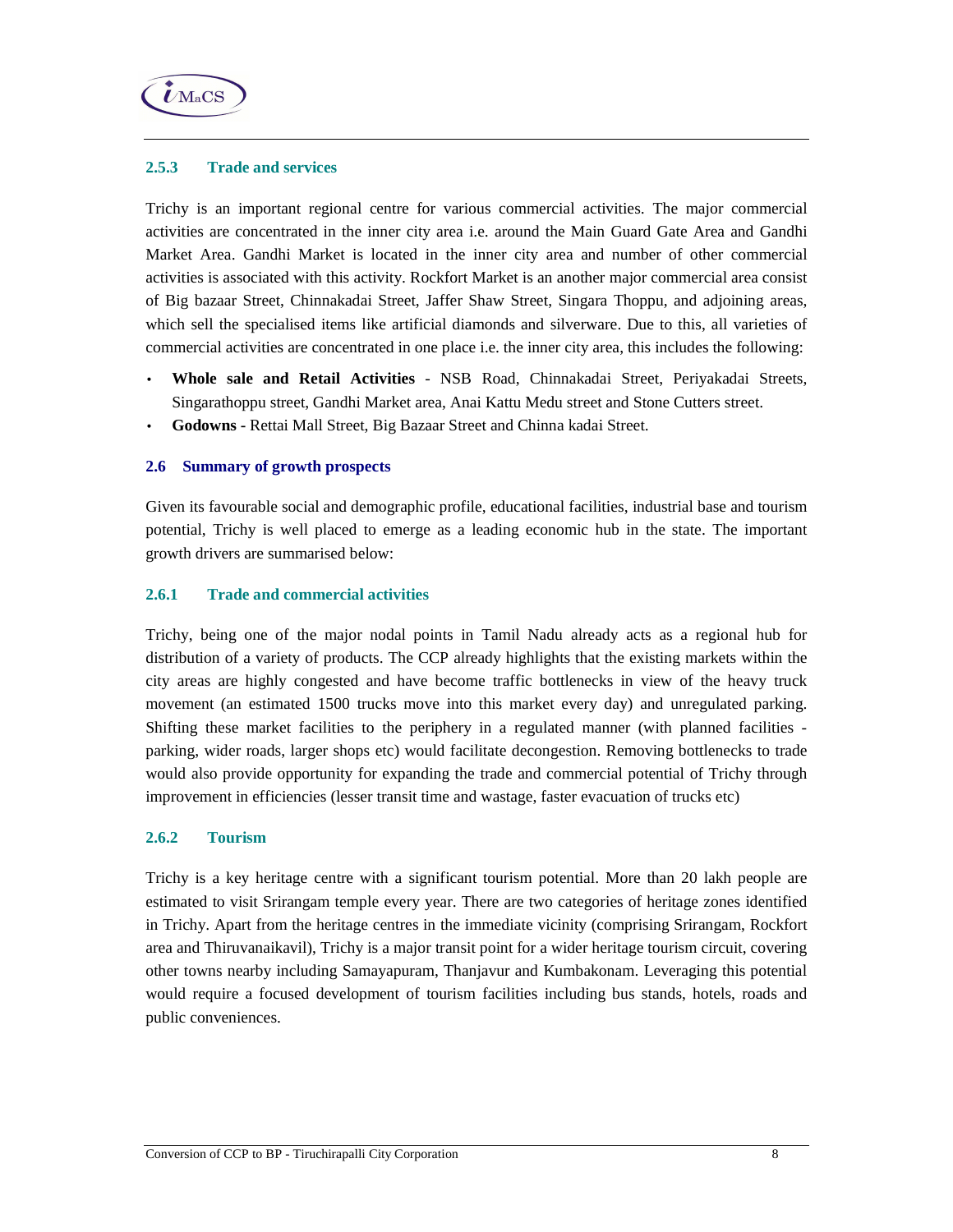

## **2.6.3 IT / ITES**

Trichy is well placed to attract investments from Information Technology (IT) and Business Process Outsourcing (BPO) sectors. There is already a trend towards several IT majors looking increasingly at tier-II towns for expansion of their facilities. Several towns such as Coimbatore and Vizag are aggressively positioning themselves in this regard. With its strong educational infrastructure and an intrinsic industrial base, Trichy appears well placed to attract investments from these sectors in the medium to long term. Consultations with stakeholders confirm this analysis. During our stakeholder consultations, representatives of the Confederation of Indian Industry (CII) mentioned that Trichy has significant potential as an Tier II IT-ITES destination and agreed with the interventions recommended by us in our Draft Final report including the following:

- a) A focused promotion strategy (backed by the state government) to attract 'anchor clients'
- b) Identification of land parcels and a focused land-use management strategy.
- c) Improving transportation infrastructure including air connectivity and corridor development.

Press reports<sup>1</sup> indicate plans for an IT park at Navalpattu on the outskirts of the city. The corporation has submitted a proposal to the government to declare the park as a special economic zone for IT and IT-enabled services. Elcot plans to construct a built-up area of about one million square feet. Navalpattu, situated on the Trichy-Pudukkottai highway, was chosen for the project considering its proximity to the Trichy International Airport. Elcot is looking at the possibility of acquiring more land near the site for future expansion.

#### **2.7 Importance of master plan and land-use management**

## **While Trichy appears to have growth potential in view of its intrinsic strengths, the CCP points that a comprehensive Land Development Master Plan is critical to realise this potential**

The CCP points that incorporation of Golden Rock, Sri Rangam, Ariyamangalam and village panchayats into the Corporation has created availability of land for development. However, there is a need to plan for infrastructure and other facilities to ensure regulated development of these areas. It is in this context that a new development Master Plan for development and land-use is critical. Any major urban development also needs to factor the fragile agricultural environment in the delta region in the city's vicinity. Key strategies for economic development suggested from the CCP include:

- Promoting Information Technology and BPO investments
- Directing balanced growth by developing the peripheral areas and decongesting the inner city area
- Encouraging participatory approach through consultation with citizens and welfare organisations.
- Guiding industrial and commercial development along Panjapur and areas upto Samayapuram
- Decentralisation of whole sale activities in and around Gandhi Market.

 $\overline{\phantom{a}}$ 

<sup>1</sup> *Source: The Hindu Jan 25 2007. 135 acres transferred to ELCOT for IT park in Tiruchi.*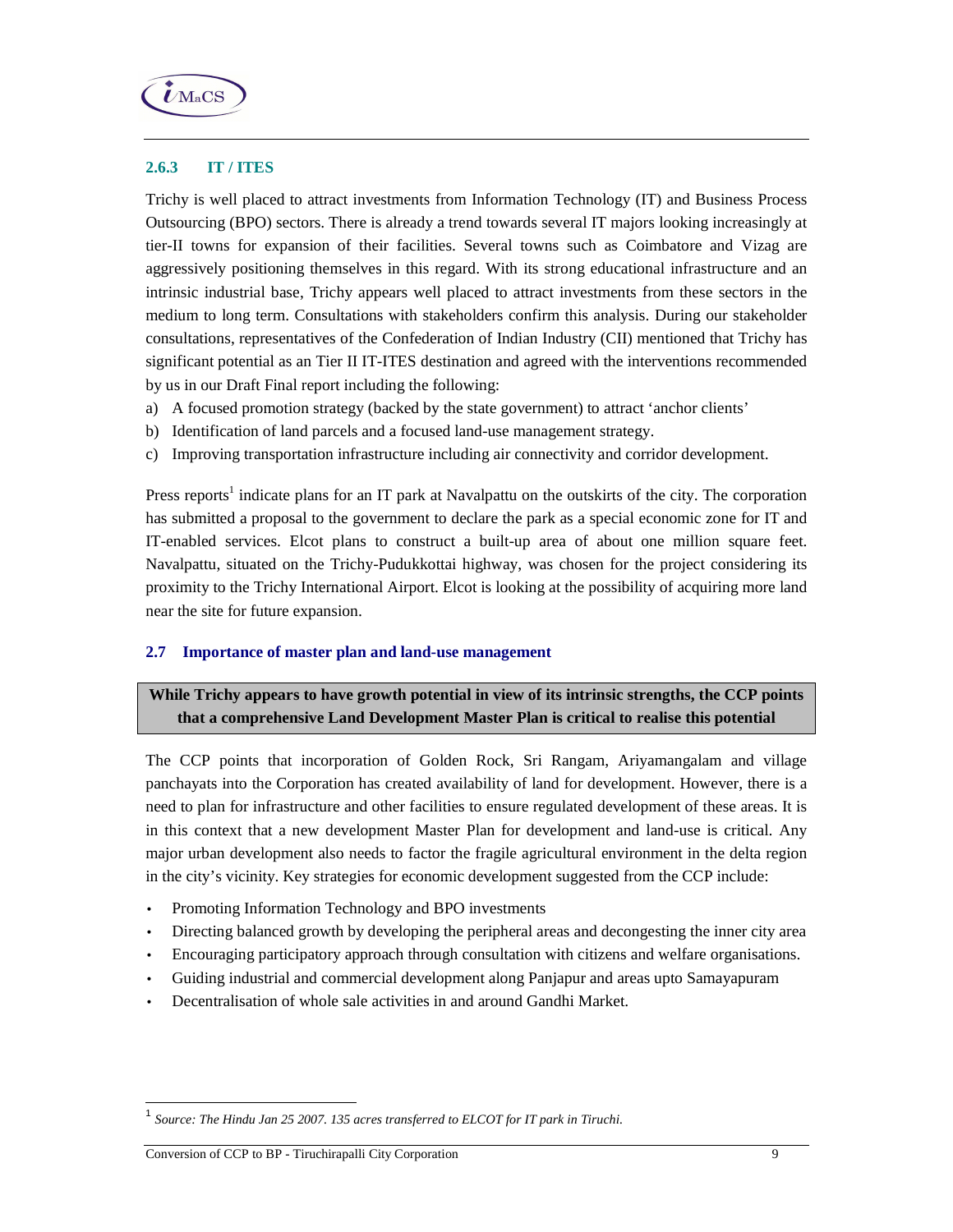

# 3. Review of operating performance

This section presents a review of the status of infrastructure services provided by TCC.

## **3.1 Water Supply**

**Map 5** presents the status of water supply in Trichy City Corporation.

### **3.1.1 Supply sources**

River Cauvery is the major source of water supply for Trichy. Protected water supply scheme was introduced in 1895 with head works located on the bank of river Cauvery at Kambarasanpettai, 3 km from the city. The existing pumping machinery has capacity to extract a maximum of 155.9 MLD daily. The details relating to sources of water supply are given in Exhibit 3.1.

| Source                              | Cauvery River       |
|-------------------------------------|---------------------|
| Location of Head works              | Kambarasanpettai    |
| Distance from the City              | 3 km                |
| Year of Installation of water works | 1895                |
| Year of water works improvements    | Between 1982 and 85 |
| <b>Transmission Type</b>            | Pumping             |
| Average water table (M)             | 5.00                |
| <b>Transmission Type</b>            | Pumping             |
| Total no. of Deep Bore wells        | 12 (10" dia.)       |
| Average water table (M)             | 5.00                |
| Hours of Pumping / Day              | 20                  |

#### **Exhibit 3.1 Water supply sources**

 *Source: CCP* 

As per information available from Trichy City Corporation, the Corporation supplied nearly 85-88 million litres per day (85 MLD) in 2005, corresponding to a per capita supply of 105 Litres per capita per day (LPCD). This is marginally less than the norm of 110 LPCD. Given that its population is expected to cross 9.3 million by 2021, Trichy would require nearly to 105 MLD of water. The maximum extraction capacity of the existing schemes is about 155 MLB and hence Trichy appears to be adequately placed in terms of source of supply, provided the transmission and distribution bottlenecks are addressed.

## **3.1.2 Storage and distribution**

Water is pumped and transmitted to the Over Head Tanks (OHTs) / Ground Level Reservoirs (GLRs), located at various places in the city. Water is then distributed within various areas through localised distribution networks without treatment from the respective OHTs. There are 58 OHTs and 27 GLRs in Trichy, which is complemented by a distribution system consisting of pumping and conveying mains (144.74 Km.) and distribution network of 540 Km. Exhibit 3.2 provides the details of reservoirs and storage capacity available within TCC as of 2005.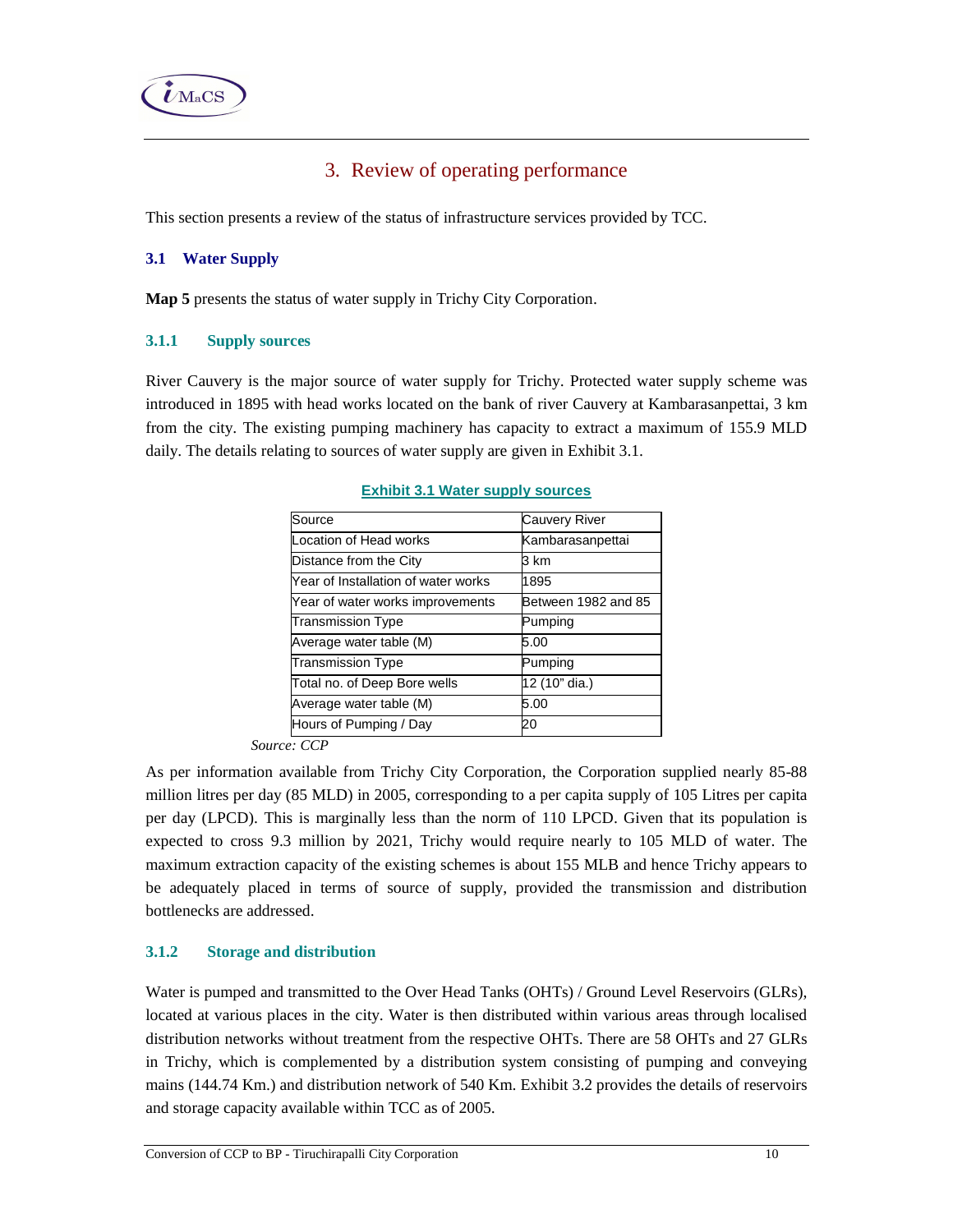|                                          | Srirangam      | Ariyaman-<br>qalam | Golden<br><b>Rock</b> | K.Abishe-<br>kapuram | <b>Total</b> |
|------------------------------------------|----------------|--------------------|-----------------------|----------------------|--------------|
|                                          | <b>Access</b>  |                    |                       |                      |              |
| Total Water Supply (MLD)                 | 21.06          | 18.12              | 21.0                  | 26.6                 | 86.78        |
| Net Supply after leakage/loss (MLD)      | 15.17          | 13.05              | 15.9                  | 19.2                 | 63.32        |
| Per capita Supply (LPCD)                 | 83             | 79                 | 83                    | 92                   | 85           |
| House hold connections - % of properties | 47%            | 37%                | 46%                   | 53.2                 | $~1$ - 50 %  |
|                                          | <b>Storage</b> |                    |                       |                      |              |
| Storage capacity - OHT and GLR (MLD)     | 12.46          | 8.1                | 8.2                   | 12.2                 | 40.96        |
| Daily Supply (MLD)                       | 22.53          | 19.38              | 21.00                 | 25.09                | 88.00        |
| Implied OHT filling shifts               | 2              | 2                  | 3                     | 2                    | $\mathbf{2}$ |

## **Exhibit 3.2 Zone wise analysis**

*Source: CCP* 

As of March 2005, Trichy had nearly 67,185 household connections (54,450 metered and 12,735 un metered), 1346 commercial connections, 34 industrial connections and 2760 public fountains. Daily supply in covered areas correspond to about 100-110 LPCD.

Individual service connections cover only about 50 % of the total population through organised water supply system. Large parts of the city are uncovered by distribution networks. The distribution main extends only to about 600 km of the 940 km of roads within TCCs, indicating coverage of distribution network of about 64%. Public fountains cover about 35 % of the population, while bore wells with hand pump cover another 5 % of the population. Nearly 10% of the population are either having their own sources or uncovered by the existing water supply distribution system.

## **3.1.3 Key issues**

Trichy has a relatively high level of access to protected water supply given its proximity to sources of water and presence of a water supply scheme over a long period. However, it needs to address its storage bottlenecks in covered areas and link up uncovered areas with protected water supply.

Some of the key issues with respect to water supply are highlighted below:

- **Storage bottlenecks in covered areas -** Public consultations indicate that there is still a variation in the duration and quantity of water supply among various zones, even in areas covered with protected water supply. The CCP points out those areas far from OHTs get erratic and irregular supply.
- **Scope for adding water connections -** Existing water connections account for only about 50 % of total assessed properties in the City. The CCP has pointed out non-availability of distribution lines in the added areas i.e. Ariyamangalam and K. Abishekapuram zones as a key reason. Acces to public fountains to a large section of population (nearly 35 %) also leads to water loss and revenue loss to the Corporation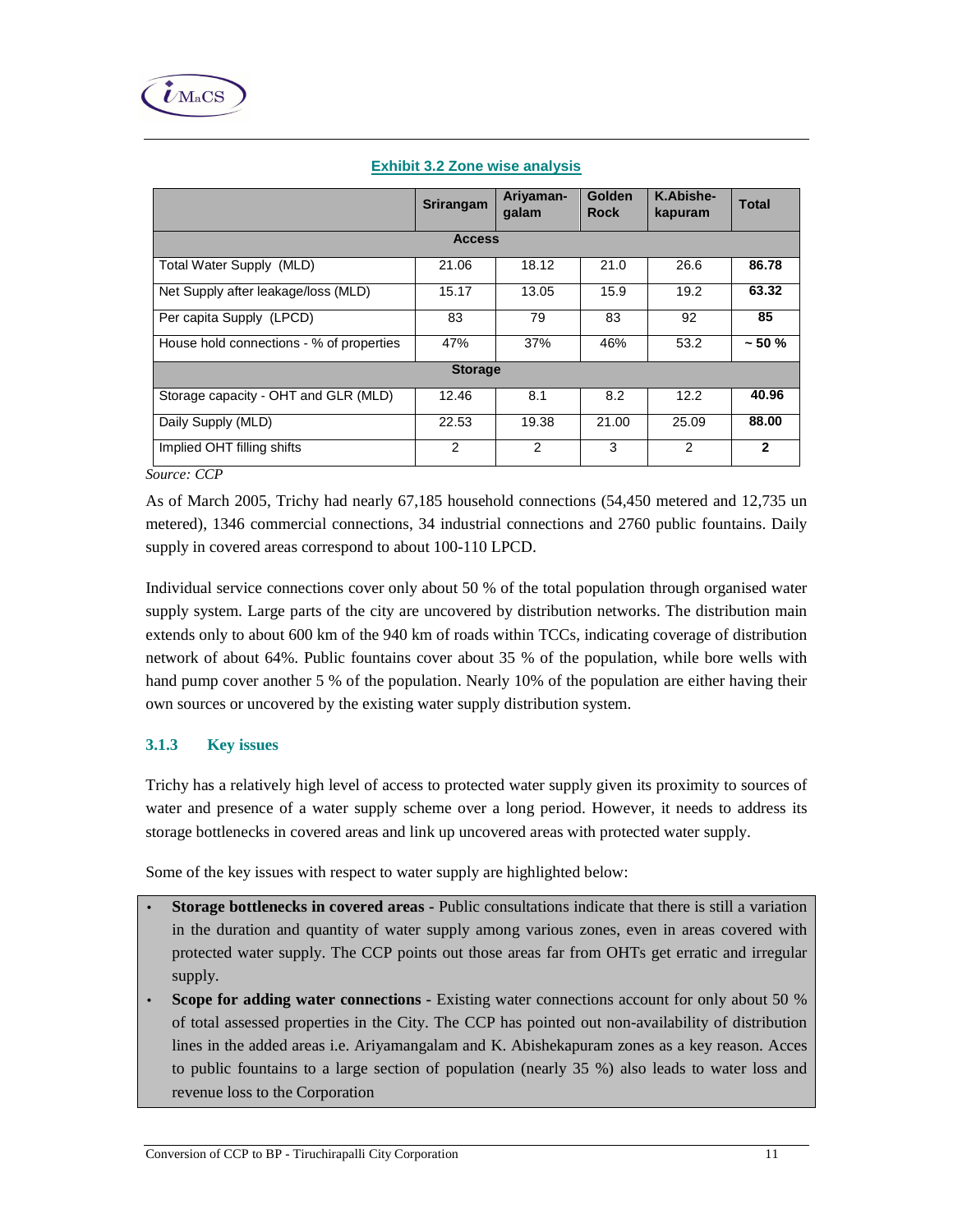

• **Leakages -** TCC estimates that the leakage are about 25-30% and believes that this can be brought down to less than 10%.

#### **3.1.4 Plans**

Plans of TCC with respect to water supply are briefly detailed below

- **Metered supply and charges**  In spite of installing water meters (54,450 out the 67185 household connections have meters installed), TCC has been levying water charges on a flat basis. TCC is considering implementation of consumption-based charges to minimise wastage and incentivise for water conservation.
- **Augmentation of water supply in uncovered areas** Tamil Nadu Water and Drainage Board (TWAD) has recently completed an assessment of the distribution network in an area of 103 sq.km covering the erstwhile 5 village panchayats, 5 town panchayats and 1 town municipality that were brought under TCC along with an assessment of the existing areas. This assessment comprehensively identified the sources and distribution requirements and is currently under review for finalisation of project implementation. TCC expects this project to involve an outlay of Rs. 99 crore and expects to initiate the same during 2007.

## **3.2 Sanitation**

### **3.2.1 Under Ground Drainage (UGD)**

Trichy has an old underground drainage system which covers the erstwhile Trichy Municipal area, which was designed for a population of 425,000. The system comprises a main pumping station, 15 sub-pumping stations and a network of 147.30 km of underground sewer lines and a network of 19.58 km of pumping lines. The system caters to only16000 household service connections

## **TCC is undertaking a comprehensive UGD System expected to be ready during 2006-07**

In order to improve access, TCC is currently implementing a comprehensive Under Ground Drainage (UGD) System in the city area covering Trichy, Srirangam and Golden Rock area at an outlay of Rs. 116 crore. The project is being funded through a combination of public deposits and grants under National River Conservation Program (NRCP) program of the Government of India and is expected to provide about 50,000 connections. TCC is contemplating O&M for the pumping station and Sewerage Treatment Plant (STP) through private sector participation. Exhibit 3.3 provides the financial mix of the ongoing UGD scheme.

| SI.no | <b>Details</b>           | Rs. In lakh |
|-------|--------------------------|-------------|
|       | Central Government grant | 6805.75     |
| 2     | State Government grant   | 1944.50     |
| 3     | Public deposits          | 486.12      |
|       | Local Body contribution  | 2430.63     |
|       |                          | 11667.00    |

#### **Exhibit 3.3 Trichy's ongoing UGD scheme - Financial mix**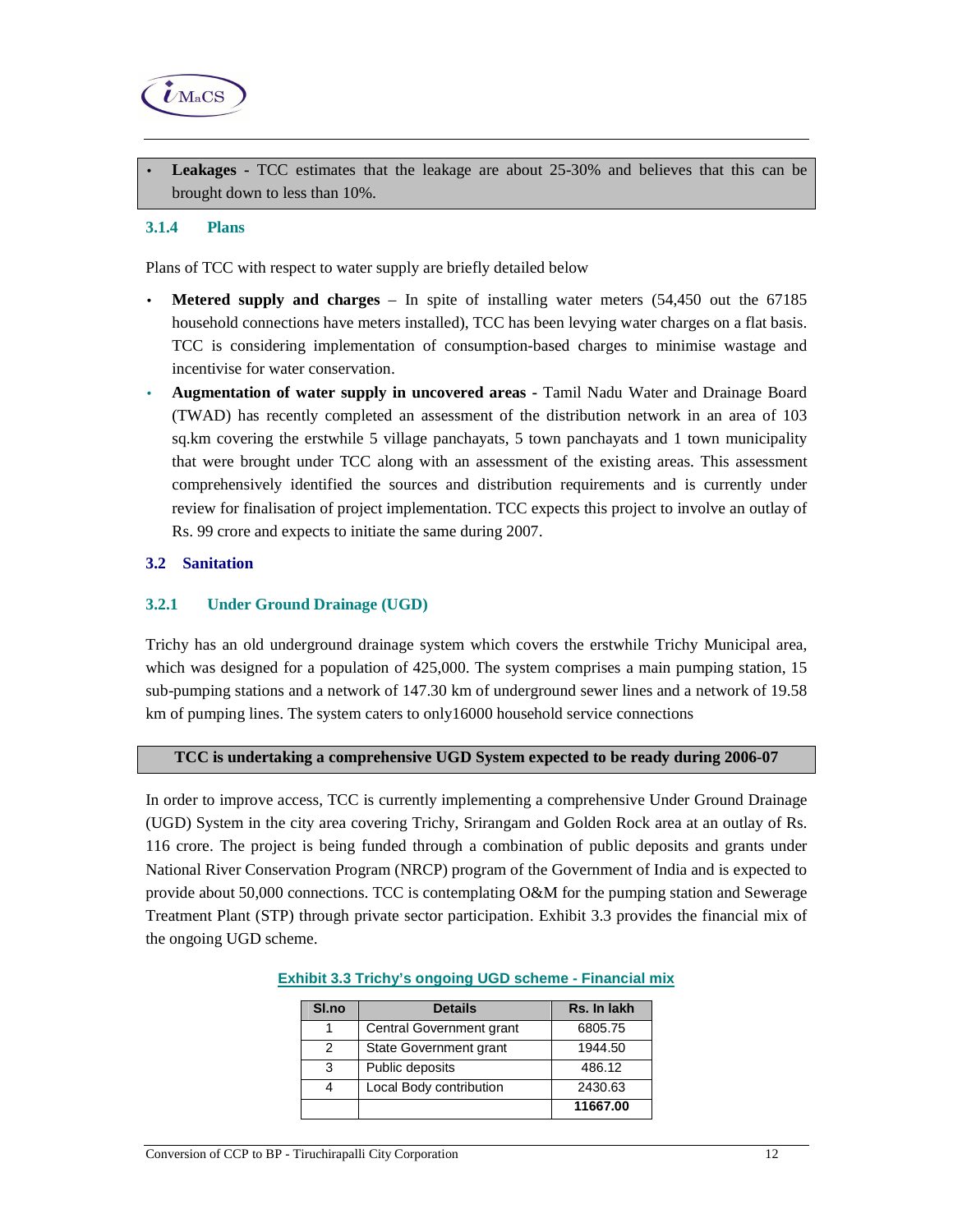

In addition, the CCP identified a detailed project covering the uncovered areas. The CCP estimate for this project of Rs. 85 crore currently stands revised at Rs. 160 crore.

## **3.2.2 Storm water drains**

The existing storm water drains in the city are linked with local drainage channels that carry the storm water from the respective catchment areas to the major system. In turn, the major system is connected with the Cauvery Coleroon, Koraiyar and Ariyar rivers and acts as major carrier of storm water from different areas of the city. Apart from this irrigation channels namely Malattur channel, new Kattalai high level channel and Uyyakondan channel along with their distributaries act as major irrigation cum drainage network system. Exhibit 3.4 provides the status of the storm water drain network as of 31.03.2005.

| <b>Details</b>                | Length in km |
|-------------------------------|--------------|
| RR masonry                    | 106.68       |
| <b>Brick masonry</b>          | 395.32       |
| RR / Brick masonry            | 55.81        |
| CC wall                       | 3.60         |
| CC wall / Brick or RR Masonry | 16.36        |
| Both side RCC wall            | 0.31         |
| RCC wall/ Brick or RR masonry | 4.53         |
| Earthen drain                 | 20.90        |
| Total                         | 603.51       |

#### **Exhibit 3.4 Storm water drain network**

#### **The CCP observes inadequacies in design and lack of integration of drains to main channels.**

Drains are provided in approximately 70 % of the total road length within TCC limits. TCC initiated minor works on storm water drains at an estimated outlay of Rs. 13 crore in the last two years, following floods in 2005

#### **3.2.3 Flood management and canal restoration**

TCC has also submitted an integrated Disaster Management program covering major works on storm water drains in the city involving an estimated outlay of Rs. 260 crore at the time of preparation of this project. TCC estimates the cost of this project to be Rs. 350 crore at current prices.

**Map 6** provides details of the flood prone areas in Trichy city. The major flood prone areas as identified in the City Corporate Plan are listed below:

- West chintamani
- Nawab Thottam, Thiruthantoni, Annamalai Nagar
- Alwar Thoppu, QuaideMillath Nagar and Anakondan
- Kumaran Nagar, Ramalinga nagar, Allithurai road, area behind Aruna talkies near Puthur highroad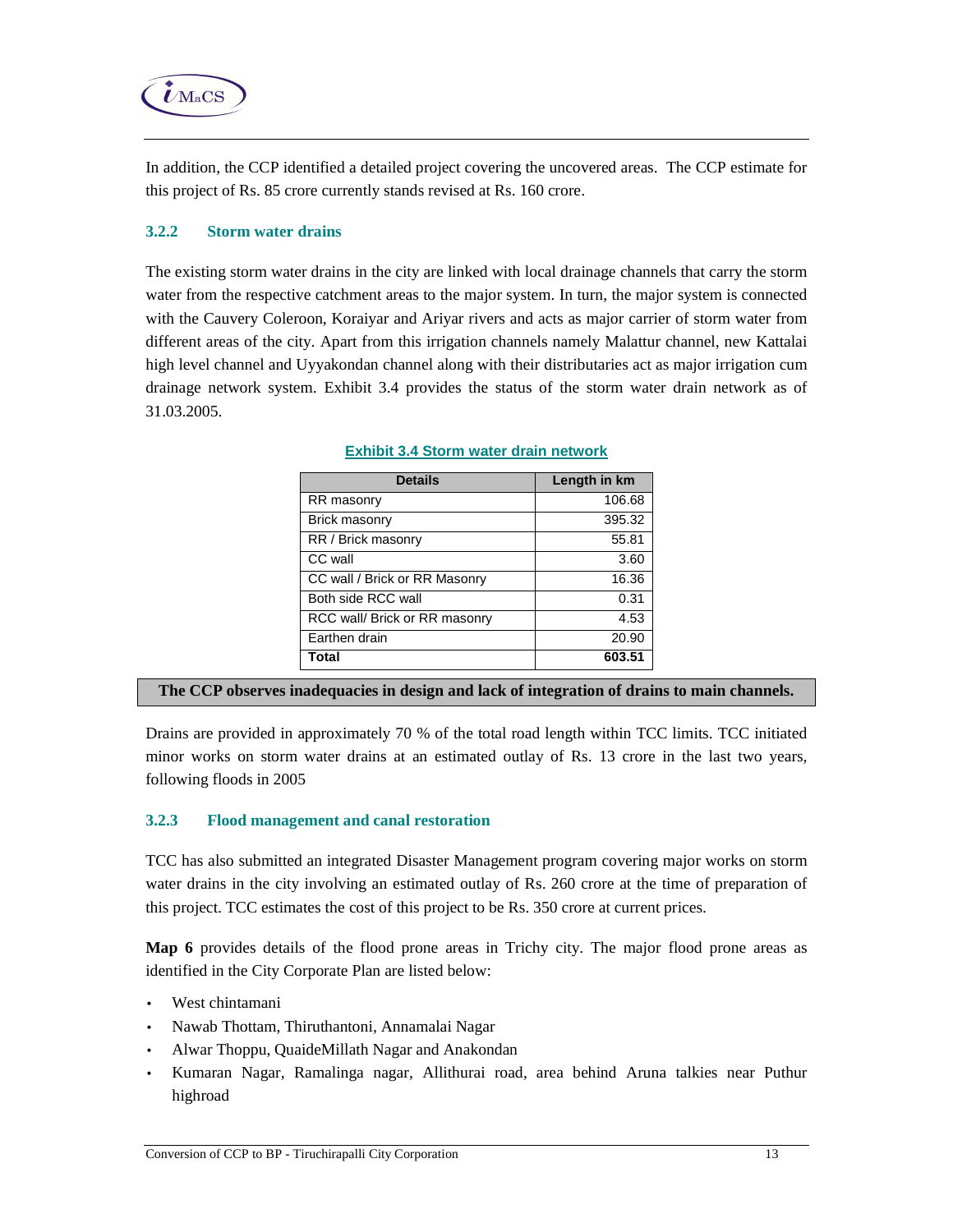

- Valluvar nagar, NAthershaw pallivasal, Old goods shed road, Madurai road, Rahmanyapuram and Vamandam
- Bheema nagar
- Cauvery road, Deveadampalla stree and Sankaran Pillai street
- Malligaipuram, Dhramanandhapuram, Duraisamypuram
- Kamaraj Nagar
- Subramaniyapuram
- Ponneripuram, Mullai nagar, Ponmalaipatti
- Thiruvanaikavil
- East Boulevard Road, Bharatiyar Street, Mariamman koil street, Sathiyamoorthy nagar, Anna Nagar and Daranallur Street.
- Palakkarai subway area
- Vannarpettai, Anna nagar, Nehruji nagar and Maris avenue.

#### **3.2.4 Public conveniences**

Exhibit 3.5 provides the details of public conveniences provided by TCC.

| <b>Details</b>                       | <b>Units</b>     | <b>Seats</b> |  |  |
|--------------------------------------|------------------|--------------|--|--|
| <b>Public Toilets</b>                | 266              | 2799         |  |  |
| Pay and Use Toilets                  | 21               | 239          |  |  |
| Total                                | 287              | 3038         |  |  |
| <b>Integrated Sanitary Complexes</b> |                  |              |  |  |
| <b>Units</b>                         | <b>Bathrooms</b> | <b>Seats</b> |  |  |
| 66                                   | 388              | 1211         |  |  |

**Exhibit 3.5 Details of Public Conveniences provided by TCC**

A project to implement 51 PCs in 22 wards was recommended as part of the CCP. TCC has subsequently undertaken a comprehensive upgradation of public conveniences under Namakku Namme' scheme at an outlay of Rs. 403 lakh. Nearly 150 toilets within TCC are maintained by Self-Help Groups.

#### **3.3 Solid Waste Management**

### **3.3.1 Generation and Collection**

Trichy generates nearly 380 MT of solid waste per day, while collection is estimated about 350 MT per day (implying nearly 90% collection). The city is divided into 25 divisions for the purpose of Solid Waste Management. Exhibit 3.6 gives the current status of solid waste generation and management system of TCC.

#### **Exhibit 3.6 Solid Waste Management - current status**

*Source: Trichy City Corporation*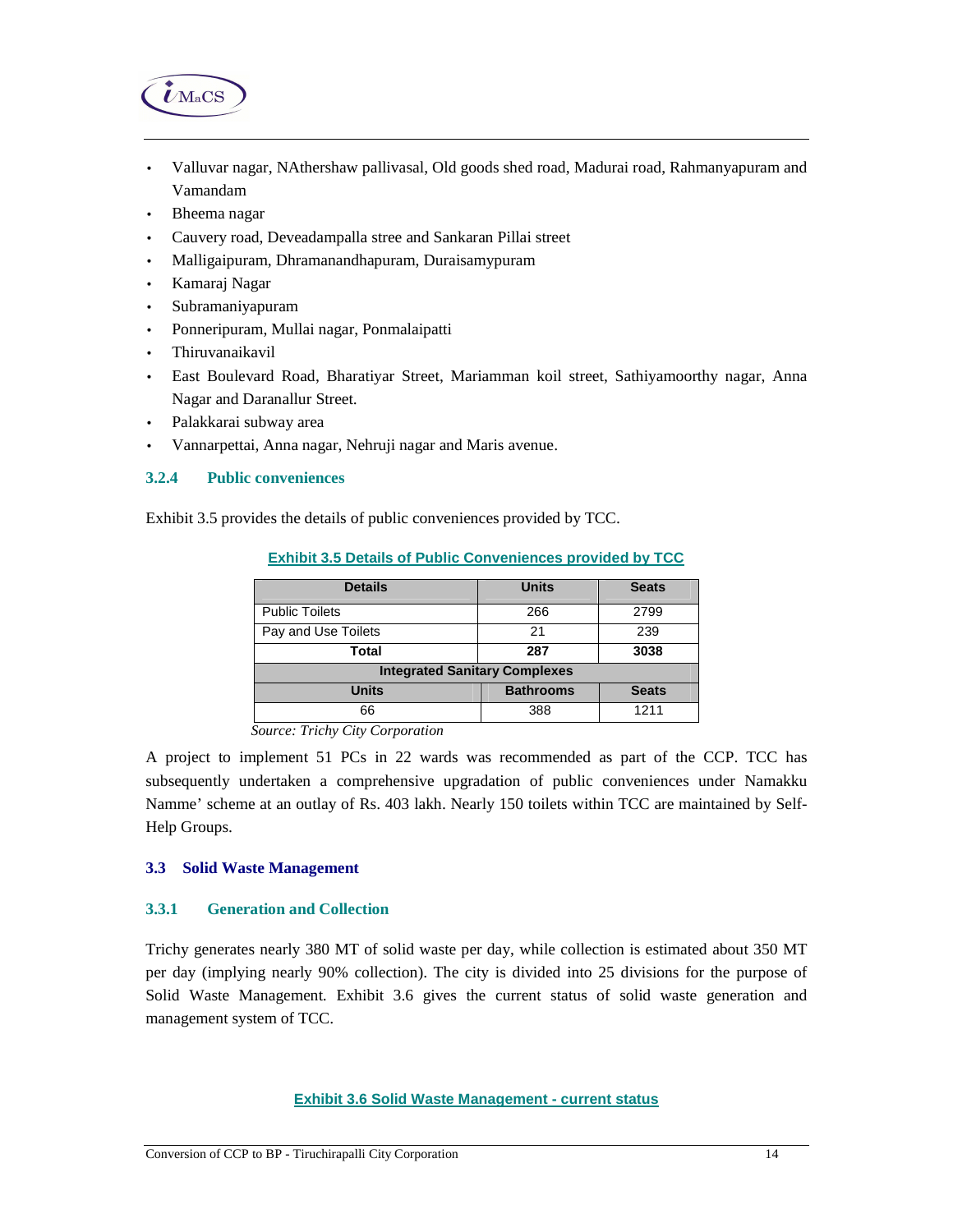

| Generation / day                             | 382 MT      |
|----------------------------------------------|-------------|
| Collection / day                             | 350 MT      |
| <b>Collection Efficiency</b>                 | 92%         |
| <b>Primary Collection points</b>             | 38          |
| Transfer Stations                            | 11          |
| Compost Yard with computerized weight bridge |             |
| Onsite Manure preparation                    | 4 Locations |
| No. of Corporation Vehicles used             | 60          |
| Door-step Collection in                      | 29 Wards    |

Of the total waste generated approximately 85% is household waste and 15% is commercial waste. The solid waste is collected by pushcarts and dumped in dustbins and collection points. From here they are moved to transfer stations and then to compost yards. Heavy vehicles are involved in transporting waste from collection points and transfer stations to the compost yards. The transfer stations are provided with loading and unloading facilities.

## **3.3.2 Equipment**

The list of equipment available with Trichy corporation for Solid Waste Management is given below:

- Lorry / Tipper  $-28$
- Dumper Placer 10
- Tractor 2
- Mini Lorry 8
- Auto pick up pan 11
- Container  $-215$
- Push carts -760
- Compactor 1
- Bins  $-60$

The CCP observed that the carrying capacity of the vehicles for secondary collection was only 36% of the total waste generated. It estimated that a cumulative 160 trips in a day was required. Further it also observed that 33% of the vehicles were more than 10 years old and needed replacement.

### **3.3.3 Disposal and Compost yard**

TCC has transfer stations at Srirangam and Annanagar and compost yard at Ariyamangalam. The compost yard area is about 47.6 acres and is adequate to meet the long term needs of the town.

#### **3.3.4 Plans**

TCC's vision plan has identified deficiencies in terms of dumping yards and transportation infrastructure. It is also keen to launch a city-wide awareness program on 'segregation at source'. TCC is in the process of implementing Municipal Solid Waste (MSW) Handling rules, 2000 and has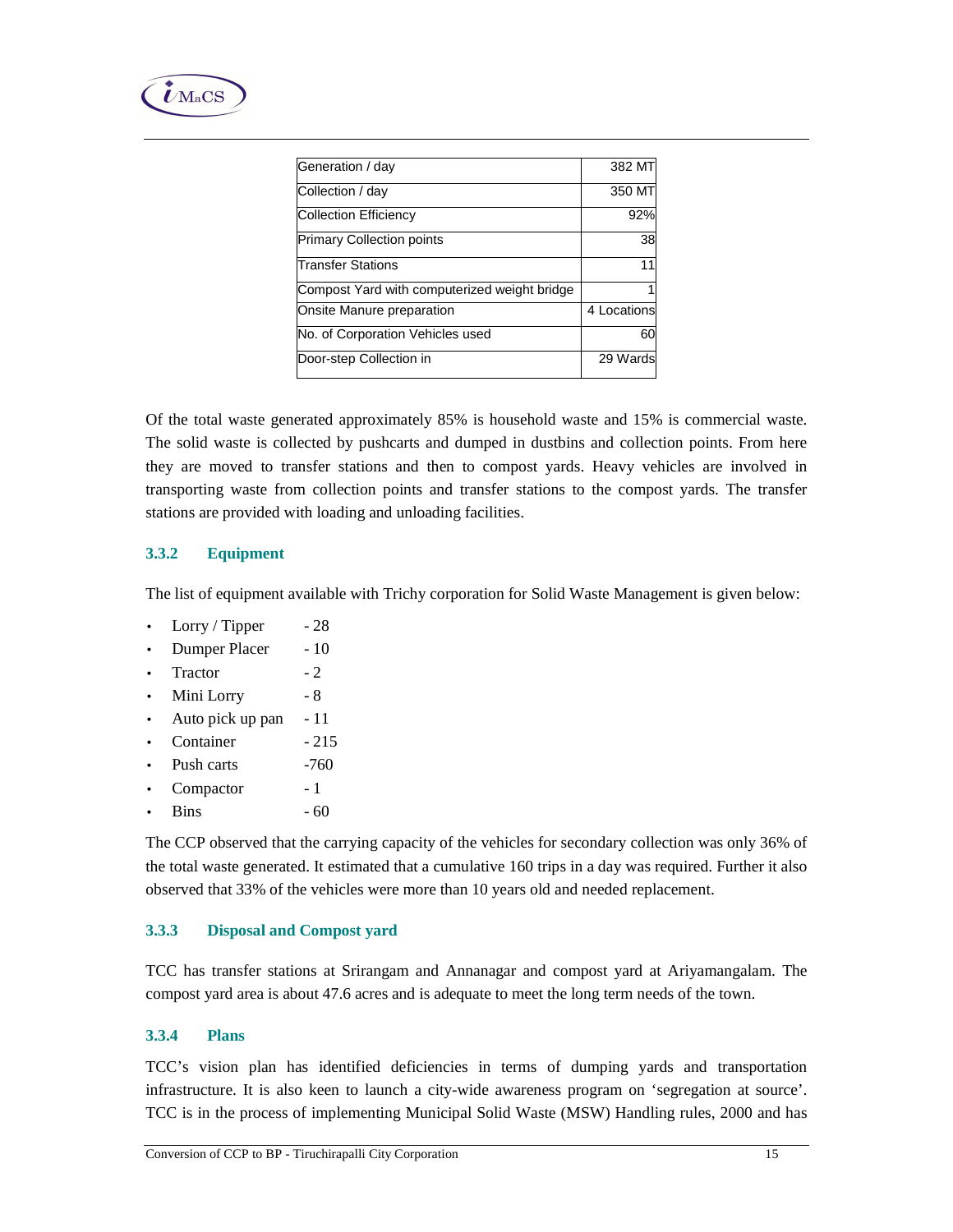

also initiated steps to involve private sector participation / Self-Help Groups in garbage collection and management. TCC is also contemplating setting up a waste-energy project to generate electricity from waste. TCC intends to undertake this project (estimated to cost Rs. 35 crore) on a Build Operate Transfer (BOT) basis.

Following Supreme Court directions, TCC had prepared a Solid Waste Management Plant at an outlay of Rs. 8.29 crore in FY 2001, which is under implementation. TCC had spent Rs. 42 lakh during FY 2006 for procurement of compactor and bins. An additional outlay of Rs. 308 lakh has been allocated for procurement of additional equipment (tipper, Loader, dumper placer, pushcarts, buckets and other material handling equipment), which is expected to be completed during FY 2008.

TCC also plans to develop its compost yard at a proposed outlay of Rs. 1 crore. It has also budgeted Rs. 4 crore for procurement of equipment in line with the initiatives outlined as part of its Solid Waste Management Plan. TCC is exploring acquisition of additional land for creation of a comprehensive compost yard in Panjapur area.

### **3.4 Roads**

Exhibit 3.7 provides details of the road network under the jurisdiction of TCC.

| <b>Type</b>                 | Length in km |  |  |  |  |  |  |
|-----------------------------|--------------|--|--|--|--|--|--|
| <b>Corporation Roads</b>    |              |  |  |  |  |  |  |
| BT. Roads                   | 495.60       |  |  |  |  |  |  |
| Cement Concrete pavement    | 55.71        |  |  |  |  |  |  |
| Cut stone slab              | 96.31        |  |  |  |  |  |  |
| W.B.M roads                 | 22.57        |  |  |  |  |  |  |
| Earthen roads               | 175.96       |  |  |  |  |  |  |
| <b>Total</b>                | 846.15       |  |  |  |  |  |  |
| <b>Highway roads</b>        |              |  |  |  |  |  |  |
| National Highways           | 32.40        |  |  |  |  |  |  |
| State Highways              | 17.50        |  |  |  |  |  |  |
| <b>Major District Roads</b> | 3.00         |  |  |  |  |  |  |
| <b>Other District Roads</b> | 42.30        |  |  |  |  |  |  |
| Total                       | 95.20        |  |  |  |  |  |  |
| <b>Total Length of Road</b> | 941.35       |  |  |  |  |  |  |

### **Exhibit 3.7 Road network**

TCC maintains a road network of nearly 846 km of which surfaced roads (both B.T. and CC) constitute 65 %. In addition, nearly 95 km of highway roads traverses the TCC area. TCC maintains bus route roads of 43 Km, which are surfaced with Semi Dense Bituminous Coat (SDBC) and need proper maintenance due to heavy vehicle movement.

The CCP observes that the K. Abishekapuram and Ariyamangalam zones added with the City Corporation require proper BT surface facility to have good circulation pattern and points the need for pedestrian foot paths on bus route roads.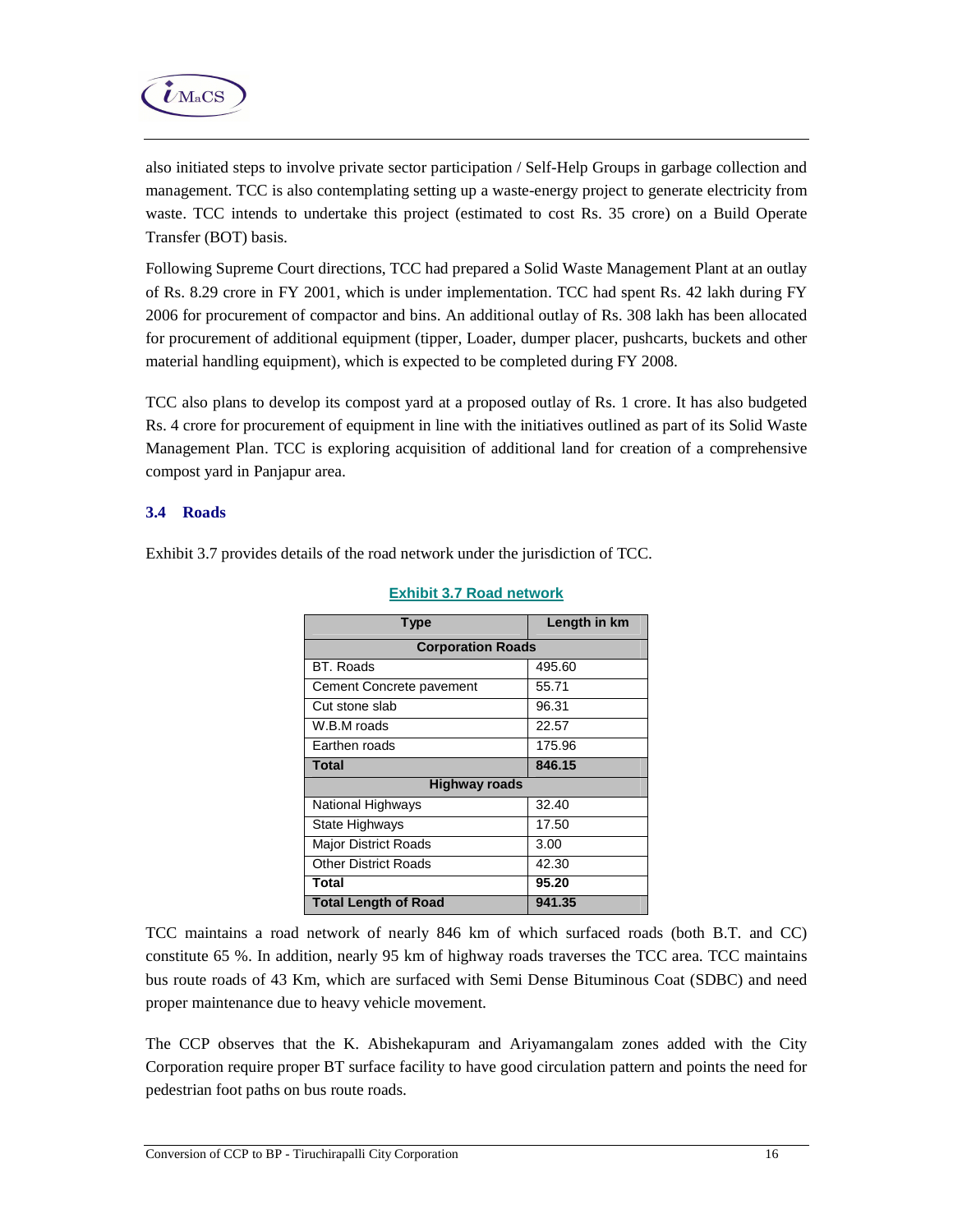

It is important to focus on this sector in view of the erosion in the quality of roads as a result of the recent floods and the ongoing UGD scheme. Trichy's vision plan envisages an outlay of Rs. 5500 lakh on upgrading and improving its road network over a period of 5 years starting 2004. Development of 186 km of road network under the Special Roads Scheme of the Government of Tamil Nadu involving an outlay of Rs. 2500 lakh is being initiated. TCC has also identified 3 Road Over Bridges (ROBs) and about 500 culverts to be developed during the next 5 years.

## **3.5 Street lights**

The CCP highlights that Trichy has fairly good coverage of the city roads with street lights. Exhibit 1 provides details of provision of street lights by TCC. Nearly 80 % of the lights are tube lights and 20 % are sodium vapour lamps. Average spacing between the lights is in line with the municpal norm of 30m. Tube lights are provided in interior streets, while sodium vapour lamps are provided at the major roads and junctions. Exhibit 3.8 provides the details.

|                     | <b>Total</b> |        |  |
|---------------------|--------------|--------|--|
|                     | <b>No</b>    | $\%$   |  |
| Sodium Vapor Lamps  | 5664         | 20.1%  |  |
| Mercury Vapor Lamps | 42           | 0.1%   |  |
| Tube lights         | 22324        | 79.2%  |  |
| Ordinary bulbs      | 58           | 0.2%   |  |
| Focus Lights        | 58           | 0.2%   |  |
| Halogen bulbs       | 4            | 0.0%   |  |
| High Mast lamps     | 38           | 0.1%   |  |
| Total               | 28188        | 100.0% |  |

**Exhibit 3.8 Existing Street Lighting Facilities – Tiruchirappalli City Corporation**

## **3.6 Bus stands**

Trichy has a central Class A category bus stand, functioning in the city from 1995. The bus stand as 28 bus bays. Nearly 462 bus services (220 Govt. and 242 private) operate in and around Trichy generating nearly 4000 trips per day and serving about 60000 passengers per day. This bus stand complex also accommodates a number of shops to provide immediate services for commuters.

Another bus stand is located near Teppakulam (Chindhamani). This bus stand generates 1300 trips during a day and serves more than 20,000 people per day. This bus stand does not provide any facilities, except space for alighting and boarding. During the peak hours more than 100 buses line up here leading to congestion and haphazard movement.

The CCP observes that Trichy does not have an integrated bus stand to accommodate city services and other route bus services to serve the heavy inflow of buses and has mooted creation of a new bus stand complex in the outskirts of the city.

## **TCC has the following plans to develop its bus station infrastructure:**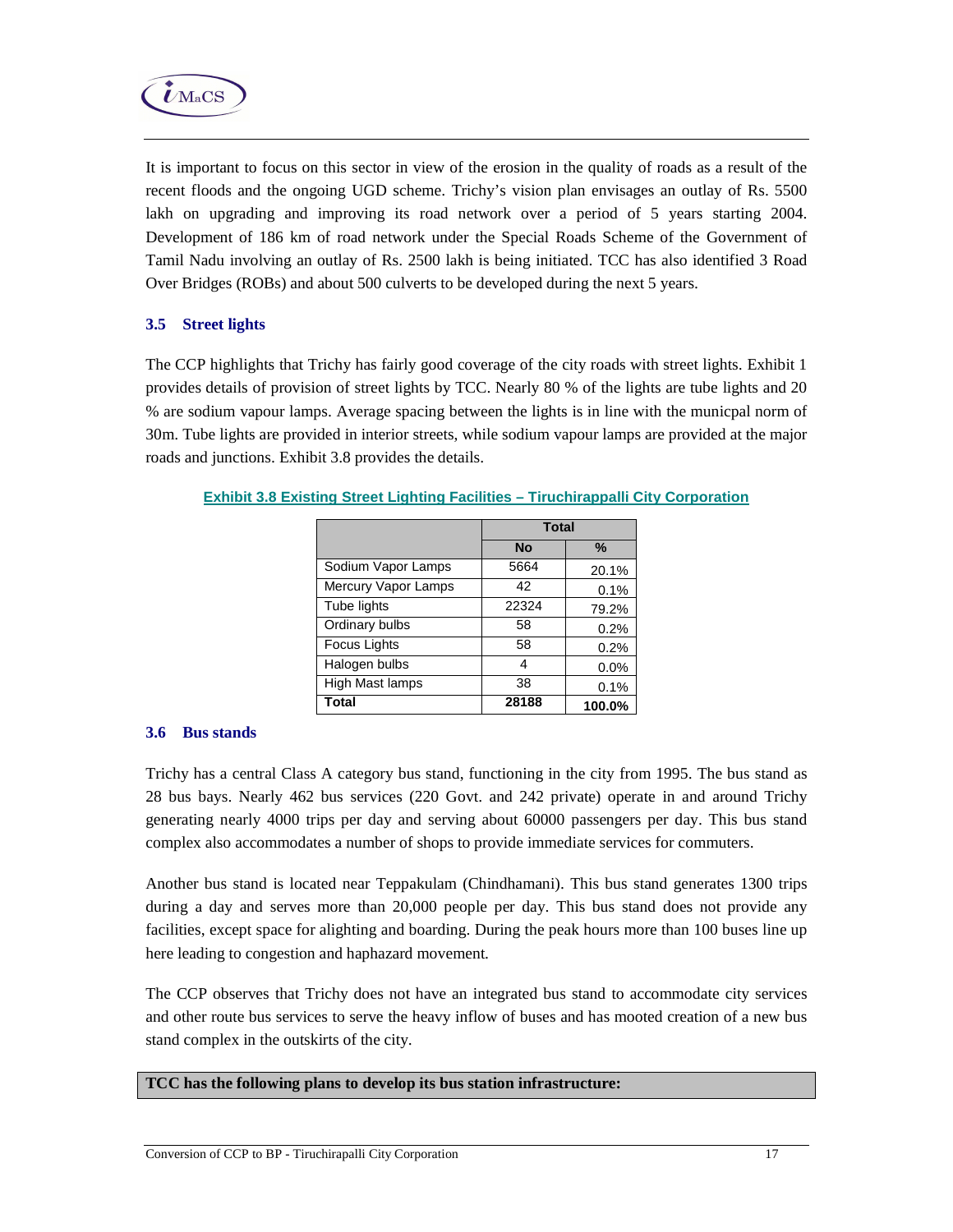

- Development of a satellite bus stand in an area of 56 acres. The same could potentially be done through a public private partnership. We recommend technical assistance to TCC for preparing a Detailed Feasibility study for the same.
- Creation of organized parking facility for buses operated in the Srirangam area. The proposal is to have bus bays on the ground floor, Yatri niwas in the first floor and dormitory in the second floor.
- Expansion and upgradation of the existing Chatram bus stand by acquiring around 2.75 acres of land (belonging to the Ministry of Railways) behind the existing bus stand. TCC has already acquired the area adjoining the bus stand and is in the process of re-designing this bus stand.

## **3.7 Market**

Trichy Corporation maintains the large Gandhi market. Details of this market (as provided by TCC) are given below:

#### • **Shops**

- Permanent structures 895
- $\div$  Ground Stalls 1020
- **Land area :** 8.14 acres
- **Rental Demand** Rs. 2.7 crore for FY 2008

The CCP observed the need for shifting the wholesale market to the periphery of the town and recommended re-development of the market with focus on retail, in order to reduce the congestion around the market. Further, the average rental per month per shop (not considering the ground stalls) works out to just over Rs. 2500 per month, which appears extremely small given the commercial importance of Gandhi market.

TCC has already identified development of an integrated market in the place of Gandhi market at its existing Compost yard at Ariyamangalam, spread over 48 acres. Such a development would enable TCC to not only de-congest the place, but by developing a high quality retail space, it would be able to fetch higher realisation from its land asset. Discussions with local stakeholders indicate that revenues from re-developing the Gandhi market could be multiple times that current rental demand.

However, this would need to done in a phased manner. Ideally, TCC should conduct an initial feasibility study of the proposed move and establish the tangible benefits of such development to the Corporation, general public and vendors who currently operate out of Gandhi market. Such a study should involve extensive consultations with the vendors in Gandhi market and other stakeholders, not only to explain the benefits to them, but to factor their views in the re-development process.

The market also holds potential for being structured as a public private partnership. Implementing the proposed development through a Build-Operate-Transfer basis could potentially enable TCC to ensure service levels, minimise upfront investment required (land can be provided as TCC's portion of equity) and potential upside in terms of revenues. Selection of the developer should be done through a transparent and competitive bidding process. Such an approach enables TCC to hand-over the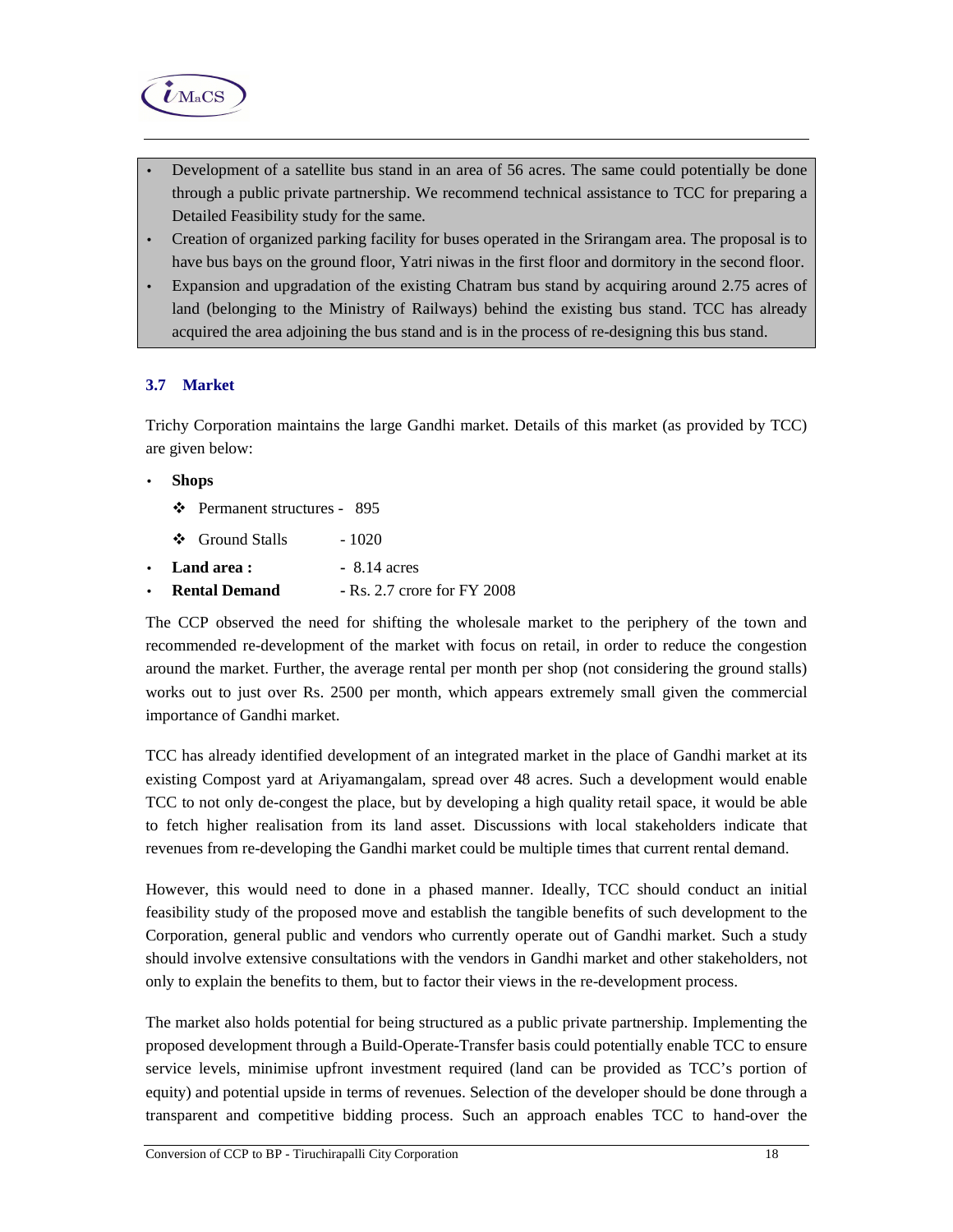

administrative aspects of managing tenants etc. At the same time, TCC could structure the contract to have regulatory and supervisory control over the project.

## **3.8 Capital Investment Plan and phasing**

We have compiled the felt needs of the city under various service areas, based on

- Review of projects recommended in the City Corporate Plan prepared earlier under TNUDP II
- Status and progress on projects identified as part of the Vision Plan (2004-09) prepared by TCC
- Consultations with stakeholders and
- Discussion with TCC officials

Exhibit 3.9 provides project components of the Capital Investment Plan over the next ten years for various services and the estimated outlay for implementing these projects. Nearly Rs. 1260 crore of investment is required over the next ten years to address these felt needs.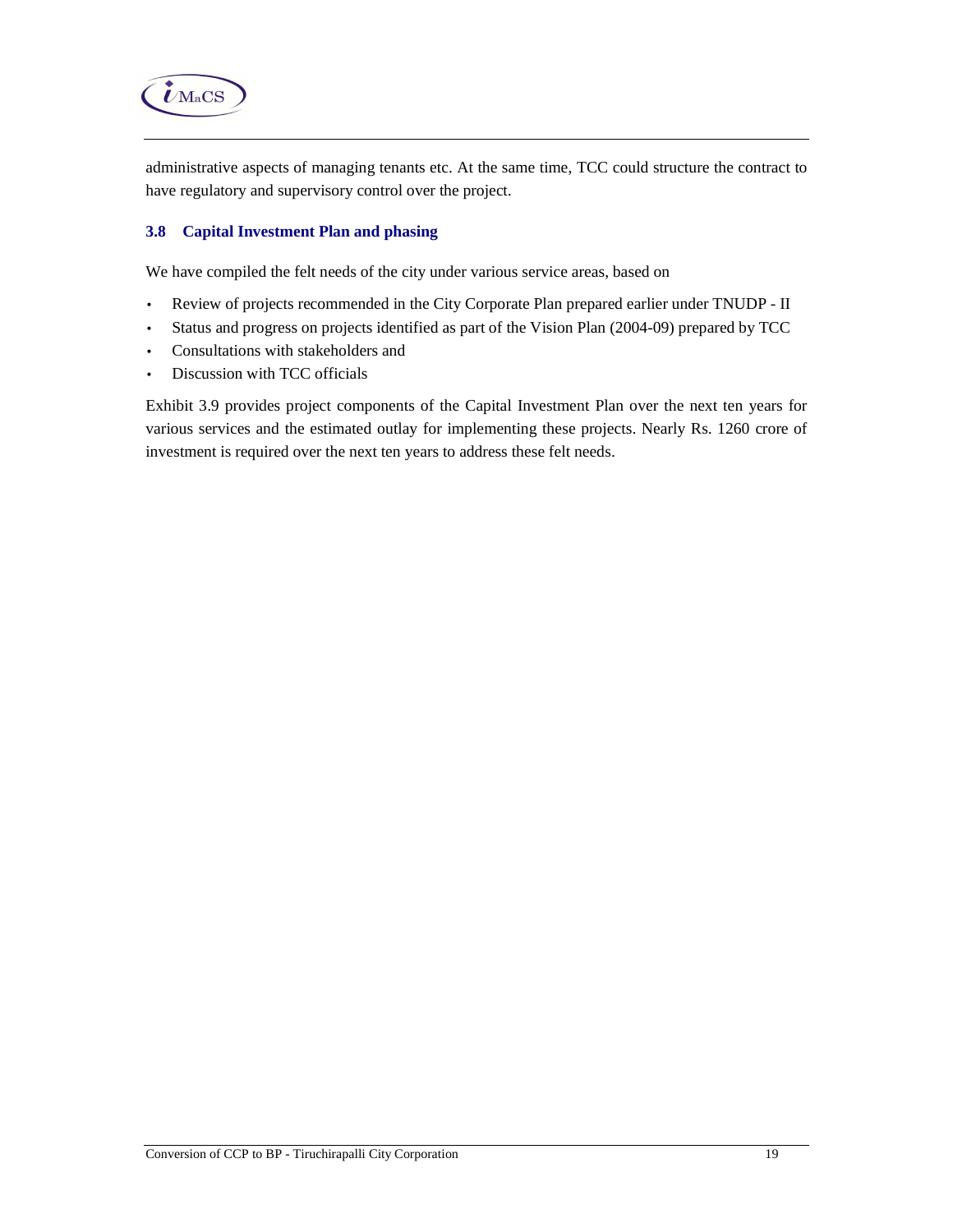

# **Exhibit 3.9 TCC - CIP (2006-15)**

| Area                                    | <b>Project</b>                                                | Outlay     | <b>Status</b>   | <b>Remarks</b>                                                                                                                                                                  |
|-----------------------------------------|---------------------------------------------------------------|------------|-----------------|---------------------------------------------------------------------------------------------------------------------------------------------------------------------------------|
|                                         |                                                               | (Rs. Lakh) |                 |                                                                                                                                                                                 |
| <b>Water Supply</b>                     | Integrated Water Supply Project                               | 10500      | Yet to commence | • Feasibility study by TWAD under review for<br>Coverage of uncovered areas and comprehensive<br>system to address existing bottlenecks.                                        |
| Sewerage and<br><b>Sanitation</b>       | UGD Scheme - Phase I                                          | 11700      | Ongoing         | • Would cover 70% of population.                                                                                                                                                |
|                                         | UGD Scheme - Phase II                                         | 16000      | Yet to commence | • For comprehensive coverage of all areas including<br>areas not covered under Phase I                                                                                          |
|                                         | Major Canals desilting and Storm<br>Drain improvement program | 35000      | Yet to commence | • Submitted as part of Integrated Disaster Mgmt.<br>Plan post 2005 floods Awaiting approval from<br>Govt. of India                                                              |
| <b>Solid Waste</b><br><b>Management</b> | Vehicles & Equipment                                          | 500        | Ongoing         | • Rs.829 lakh financing has been tied up<br>To be implemented over next 2-3 years<br>٠                                                                                          |
|                                         | Compost yard & Green Belt                                     | 100        | Yet to commence | • Planned in view of likely increase in solid waste<br>per capita from 461 gms to 490 gms by 2012.                                                                              |
| <b>Roads</b>                            | Upgradation of city roads                                     | 15000      | Ongoing / New   | • Projects identified under Vision Plan at an outlay<br>of Rs. 5500 lakh<br>186 km under Special Roads Scheme<br>٠<br>Past trend indicate Rs. 800 lakh annually                 |
|                                         | <b>Construction of ROBs</b>                                   | 3500       | Yet to commence | New link road, ROBs near Marris theatre, Anna<br>$\bullet$<br>Nagar, Devadhanam and Konakarai. These have<br>been taken as recommended in CCP, based on<br>earlier discussions. |
|                                         | <b>Construction of Culverts</b>                               | 850        | Ongoing         | • 500 culverts @ Rs. 1.7 lakh per culvert. Would be<br>primarily require d in the newly added layouts.                                                                          |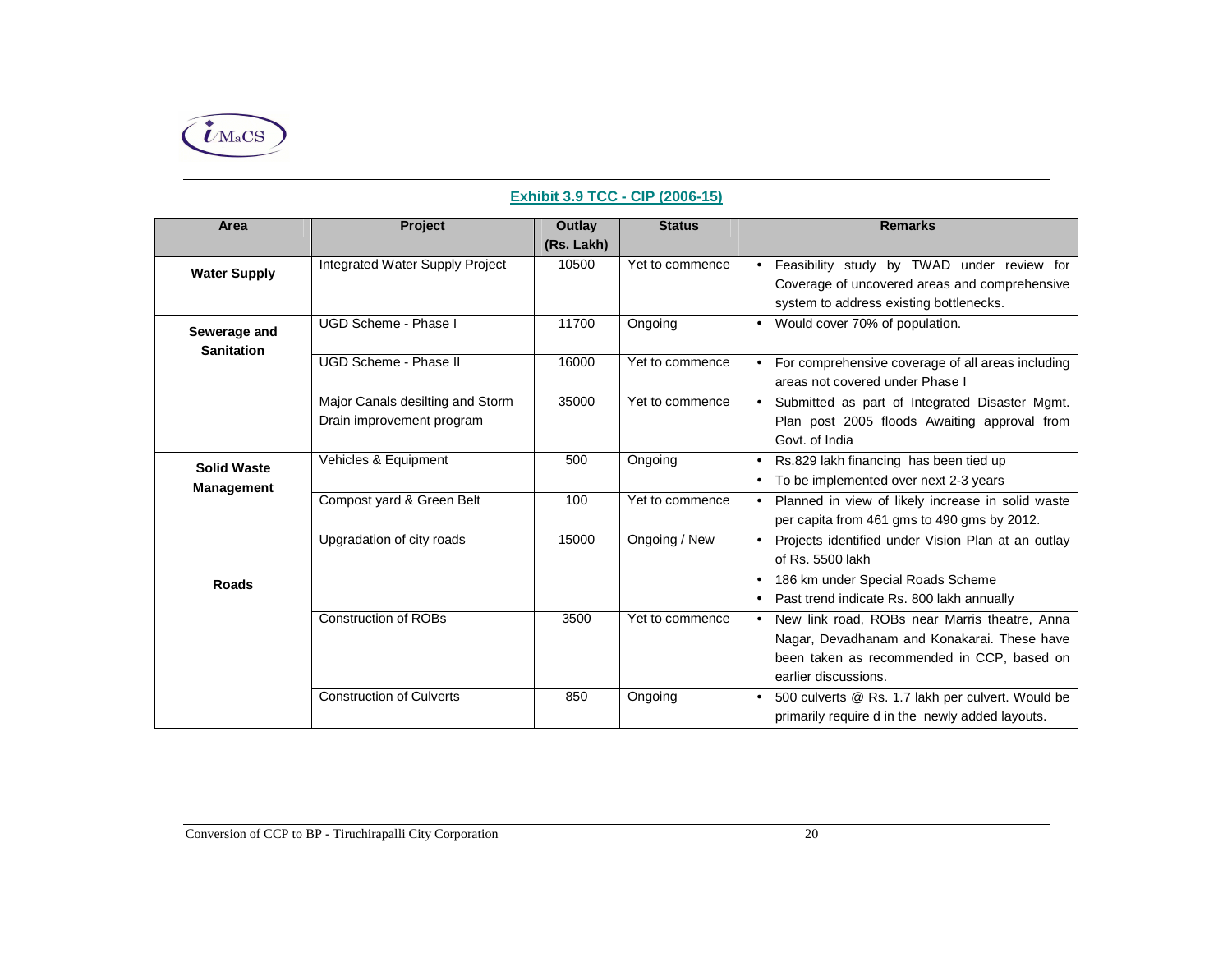

| Area                       | <b>Project</b>                     | Outlay     | <b>Status</b>     | <b>Remarks</b>                                      |
|----------------------------|------------------------------------|------------|-------------------|-----------------------------------------------------|
|                            |                                    | (Rs. Lakh) |                   |                                                     |
| <b>Street Lights</b>       | Improving Lighting facilities      | 500        | Ongoing           | • Mainly for added areas. Would be done from        |
|                            |                                    |            |                   | <b>TCC's General Fund.</b>                          |
| <b>Bus Stand / Markets</b> | a) New bus stand                   | 6000       | Existing<br>bus   | Significant upgradation of bus stand infrastructure |
|                            | b) Expansion of existing bus stand |            | stand expansion   | needed in view of the city's growth and tourism     |
|                            | c) Parking for buses - Srirangam   |            | Other<br>started. | potential. Koyambedu bus stand (37 acres cost       |
|                            |                                    |            | projects yet to   | Rs. 103 crore including land cost). Assuming Rs.    |
|                            |                                    |            | commence          | 50 crore for proposed new bus stand at Trichy       |
|                            | Zonal office - Sengulam            | 50         | Yet to commence   | • Zonal office building for Golden Rock zone.       |
|                            | Commercial complex - Yanakulam     | 1000       | Yet to commence   | • 2.5. acres of land identified for the project.    |
|                            | Commercial complex - Sengulam      | 1000       | Yet to commence   | Estimate prepared being revised                     |
|                            | Markets                            | 3000       | Yet to commence   | Shifting of parts of existing Gandhi market         |
|                            |                                    |            |                   | Creation of an Integrated market complex            |
|                            | Slaughter House                    | 100        | Yet to commence   | • Proposed to be undertaken on BOT.                 |
| Social Infrastructure      | Noon meal centers                  | 300        | Yet to commence   | • Renovation of $\sim$ 300 centers                  |
|                            | Slum Improvement                   | 10000      | Ongoing           | 209 approved slums under TCC                        |
|                            |                                    |            |                   | Outlay Rs. 50 lakh annually in the past             |
|                            | Health                             | 250        | Ongoing           | Improvement of dispensaries                         |
|                            | Education                          | 910        | Ongoing           | • Approx Rs. 15 lakh per year for 10 years for 59   |
|                            |                                    |            |                   | schools                                             |
|                            | Parks and Playgrounds              | 1200       | Ongoing           | 30 parks and 8 playgrounds under TCC.               |
|                            |                                    |            |                   | Six parks under private maintenance                 |
| <b>Tourism</b>             | Tourism amenities and              | 3000       | Ongoing / New     | • Tourism development proposal for Srirangam        |
|                            | developments                       |            |                   | alone for Rs. 12.83 crore.                          |
| <b>Others</b>              | Dobhikhana, city beautification,   | 2000       | Ongoing           | • Projects identified and in various stages of      |
|                            | burial grounds etc.                |            |                   | implementation                                      |
|                            | <b>TOTAL</b>                       | 122460     |                   |                                                     |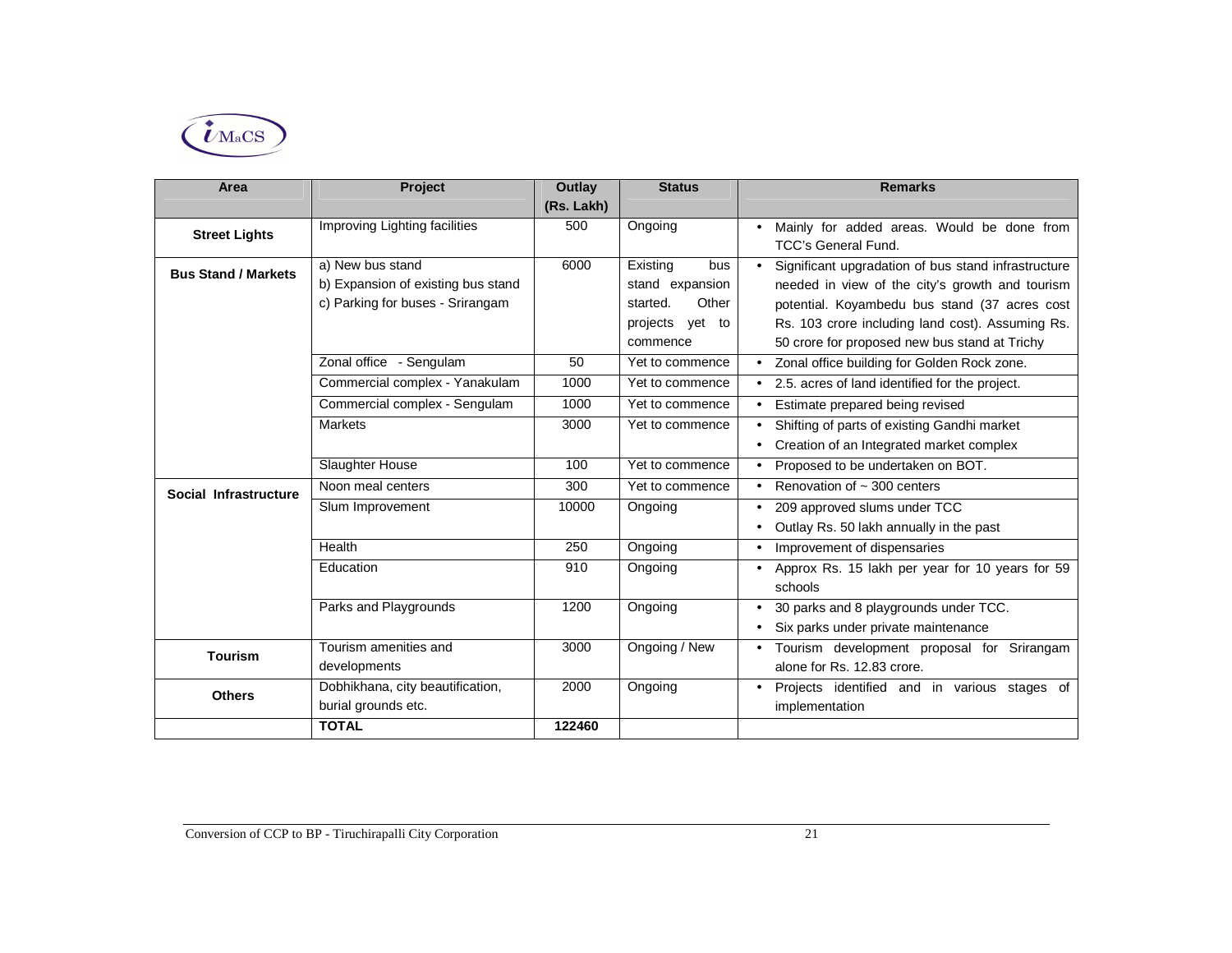

#### **3.8.1 Phasing of Capital Investment Plan**

The prioritisation and phasing of the CIP during 2006-15 is given below:

|                                    |         | <b>Phasing</b> |         |  |
|------------------------------------|---------|----------------|---------|--|
| <b>Segment</b>                     | Outlay  | 2006-10        | 2011-15 |  |
| <b>Water Supply</b>                | 10,500  | 7,875          | 2,625   |  |
| Sewerage and Sanitation            | 62,700  | 37,200         | 25,500  |  |
| Solid Waste Management             | 6,00    | 500            | 100     |  |
| Roads                              | 19,350  | 8,675          | 10,675  |  |
| <b>Street Lights</b>               | 5,00    | 250            | 250     |  |
| Bus Stands / Remunerative projects | 11,150  | 5,150          | 6,000   |  |
| Social Infrastructure              | 12,660  | 5,497          | 7,163   |  |
| Tourism                            | 3,000   | 1,333          | 1,667   |  |
| <b>Others</b>                      | 2,000   | 1,000          | 1,000   |  |
| <b>TOTAL</b>                       | 122,460 | 67,480         | 54,980  |  |

**Exhibit 3.10 TCC - Phasing of CIP (2006-15)** 

#### **3.8.2 Recent developments**

Press reports and information from ELCOT's website indicate plans for an IT park at Navalpattu on the outskirts of the city. The corporation has submitted a proposal to the government to declare the park as a special economic zone for IT and IT-enabled services. Elcot plans to construct a built-up area of about one million square feet. Navalpattu, situated on the Trichy-Pudukkottai highway, was chosen for the project considering its proximity to the Trichy International Airport. Elcot is looking at the possibility of acquiring more land near the site for future expansion. With the completion of the ongoing expansion and modernisation of the airport and the upgradation of Trichy-Pudukkottai highway, the park is expected to spur new investments in the corridor.

This development will have additional implications for infrastructure development. As seen from past experience, as in the case of IT Corridor in Chennai, creations of such IT hubs could potentially lead to large scale development and require a detailed planning of urban infrastructure and could spike investments in urban services and transportation infrastructure. TCC would need to work with other nodal agencies in the state like Highways department, TNRDCL etc to evaluate in detail the urban service requirements near the proposed IT park and the airport. We recommend that this be done on priority along with a review of Trichy's master plan to guide and support future growth through planned infrastructure creation along this corridor.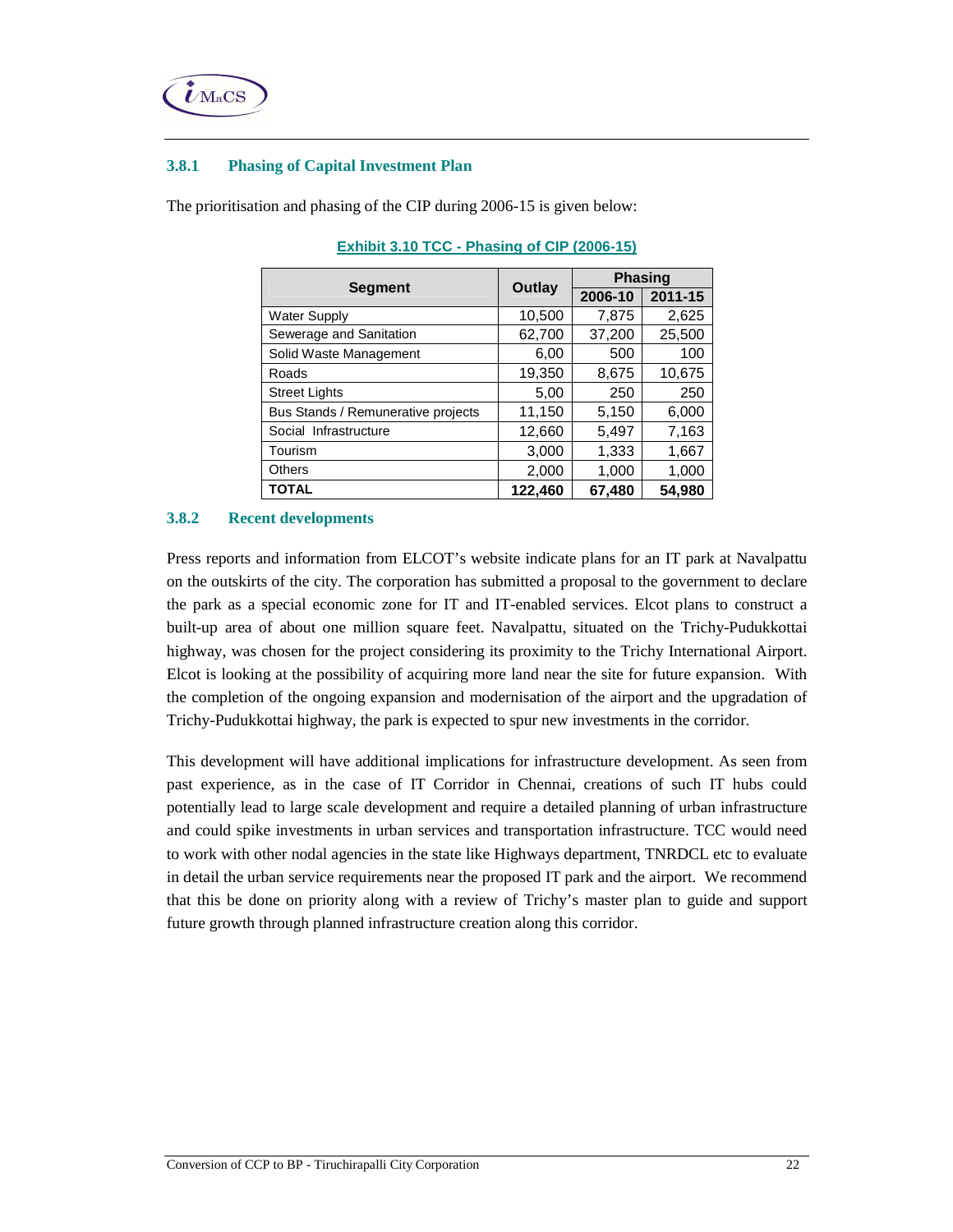

# 4. Analysis of financial performance

This section provides a summary analysis of the financial performance of TCC.

## **4.1 Income and Expenditure summary of TCC**

Exhibit 4.1 provides a summary of the income and expenditure of TCC. This summary has been prepared based on information provided by  $TCC<sup>2</sup>$ .

| Year                                    | <b>FY</b><br>2001 | <b>FY</b><br>2002  | <b>FY</b><br>2003 | <b>FY</b><br>2004 | <b>FY</b><br>2005 | <b>CAGR</b><br>% -<br>5yrs |
|-----------------------------------------|-------------------|--------------------|-------------------|-------------------|-------------------|----------------------------|
|                                         |                   | <b>INCOME</b>      |                   |                   |                   |                            |
| <b>Taxes</b>                            | 1,674             | 1,765              | 1,824             | 1,881             | 2,132             | 6%                         |
| <b>Property Tax</b>                     | 1,511             | 1,597              | 1,639             | 1,667             | 1,706             | 3%                         |
| Prof. Tax                               | 162               | 168                | 185               | 215               | 426               | 27%                        |
| <b>User Charges / Fees</b>              | 877               | 1,265              | 1,300             | 977               | 1,418             | 13%                        |
| <b>Water Charges</b>                    | 537               | 915                | 938               | 611               | 894               | 14%                        |
| Sewerage Charges                        | 4                 | $\overline{7}$     | 9                 | 6                 | 6                 | 9%                         |
| Service Charges / Fees                  | 335               | 344                | 353               | 360               | 518               | 12%                        |
| <b>Other Income</b>                     | 865               | 773                | 1,146             | 920               | 706               | $-5%$                      |
| <b>GRANTS /CONTRIBUTIONS</b>            | 831               | 429                | 1,315             | 1,458             | 1,689             | 19%                        |
| <b>ASSIGNED REVENUE</b>                 | 913               | 439                | 2,005             | 1,310             | 822               | $-3%$                      |
| <b>TOTAL</b>                            | 5,159             | 4,671              | 7,591             | 6,546             | 6,767             | 7%                         |
| Prior Period Income (PPI)               | 65                | 73                 | 69                | 2,337             | 3,978             | 180%                       |
| <b>TOTAL INCOME (incl.PPI)</b>          | 5,224             | 4,744              | 7,660             | 8,883             | 10,744            | 20%                        |
|                                         |                   | <b>EXPENDITURE</b> |                   |                   |                   |                            |
| Salaries                                | 2,725             | 2,339              | 2,314             | 2,311             | 2,427             | $-3%$                      |
| Repairs & Maintenance                   | 929               | 1,070              | 1,279             | 1,273             | 1,352             | 10%                        |
| Program Expenditure                     | 3                 | 23                 | 1                 | 3                 | 3                 | 3%                         |
| Admin                                   | 435               | 320                | 137               | 151               | 584               | 8%                         |
| Prior Period Expenditure                | 66                | 88                 | $\overline{7}$    | 190               | 73                | 2%                         |
| TOTAL OP. EXPENDITURE                   | 4,158             | 3,841              | 3,738             | 3,929             | 4,439             | 2%                         |
| <b>OP. SURPLUS</b>                      | 1,067             | 903                | 3,922             | 4,954             | 6,305             | 56%                        |
| Depreciation                            | 2345.87           | 2027.46            | 1788.59           | 1829.16           | 1829.16           | $-6%$                      |
| <b>Finance Charges</b>                  | 557.14            | 543.84             | 300.64            | 423.15            | 468.4             | $-4%$                      |
| <b>TOTAL EXPENDITURE</b>                | 7,061             | 6,412              | 5,827             | 6,181             | 6,736             | $-1%$                      |
| <b>SURPLUS (After Dep and Interest)</b> | (1,836)           | (1,668)            | 1,833             | 2,702             | 4,008             |                            |

## **Exhibit 4.1 Income and Expenditure of TCC - Last five years**

-

<sup>&</sup>lt;sup>2</sup> We have received the audited accounts from TCC for FY 2001 to FY 2003, un-audited accounts for FY 2004 and the *income and expenditure statement for FY 2005.*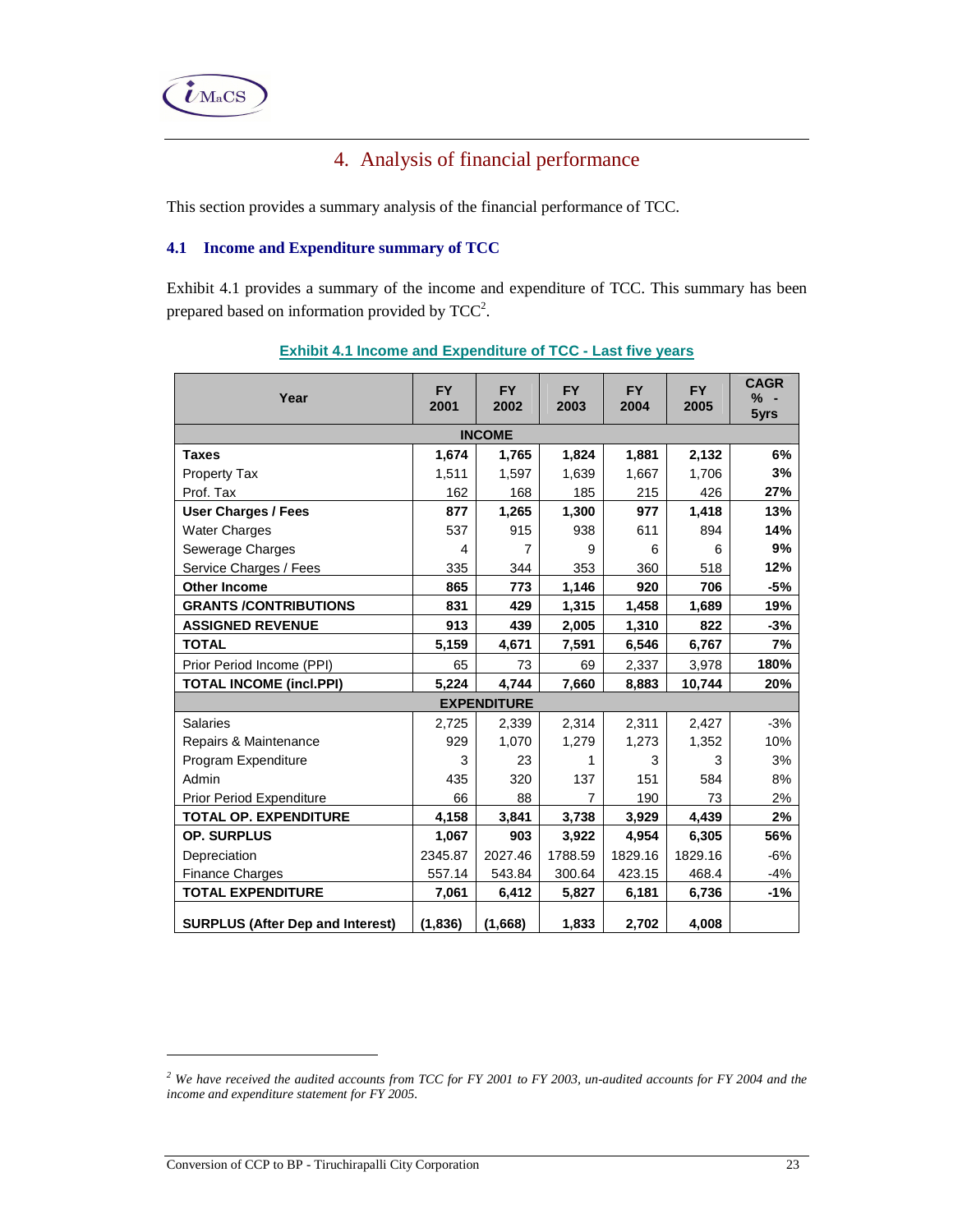

#### **4.2 Revenue streams of ULB in Tamil Nadu**

Revenue of ULBs in Tamil Nadu can be categorised along three areas:

- **Own Revenue**  comprising taxes (property tax and professional tax), user charges (water, sewerage, solid waste etc.) and other non-tax income (lease and rents, sale & hire charges etc)
- **Assigned Revenue** Income generated revenues shared with the ULB
- **Grants and Contributions** Grants and transfers made by GoTN

Exhibit 4.2 provides a detailed classification of the revenue streams.

#### **Exhibit 4.2 Revenue streams - ULBs in Tamil Nadu**



#### **4.3 Revenues**

Exhibit 4.3 provides details of revenue of TCC along various heads between FY 2001 and FY 2005. These are based on information provided by TCC (Audited accounts till FY 2003, Unaudited accounts for FY 2004 and abstract of financial statement of FY 2005)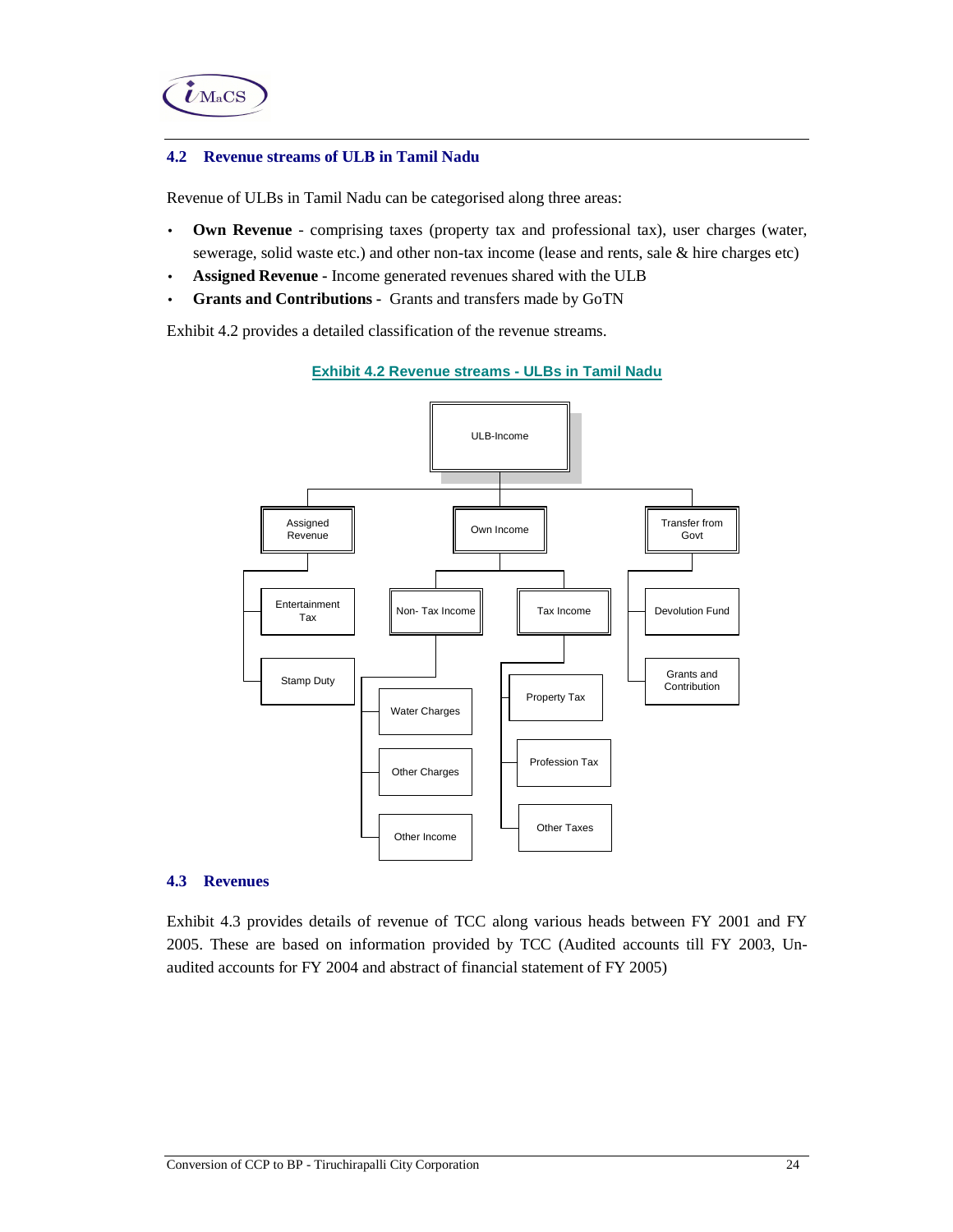



#### **Exhibit 4.3 Analysis of Revenues of TCC**

 *(In the absence of break up of prior-period income, this analysis is carried on the basis of income other than prior-period income. Prior period income has spiked in the last two years and accounted for 40% of total income in FY 2005)* 

### **4.3.1 Tax Income**

Tax income has grown at a CAGR of 6 % over the last five years aided by a 27% growth in Professional tax. Property Tax has grown at a more modest 3 % during this period. As a result, while share of property tax in overall revenue has declined from 29% to 25% of income, share of professional tax in revenue has doubled from 3 % to 6 %.

#### *Property Tax*

Property tax alone accounted for a quarter of the income of TCC in FY 2005 and is an important contributor of revenues to TCC. Following are the key issues / observations with respect to property tax. Exhibit 4.4 provides a summary.

|         |                | <b>Collection Efficiency</b><br><b>Properties</b> |              |                |                     |           |
|---------|----------------|---------------------------------------------------|--------------|----------------|---------------------|-----------|
| Year    | <b>Arrears</b> | <b>Current</b>                                    | <b>Total</b> | <b>Numbers</b> | <b>Tax/property</b> | Growth %  |
| 2000-01 | 11%            | 59%                                               | 32%          | 114867         | 1424                | <b>NA</b> |
| 2001-02 | 14%            | 67%                                               | 35%          | 119478         | 1402                | 4%        |
| 2002-03 | 14%            | 68%                                               | 35%          | 122192         | 1418                | 2%        |
| 2003-04 | 15%            | 67%                                               | 35%          | 126242         | 1434                | 3%        |
| 2004-05 | 10%            | 75%                                               | 28%          | 130457         | 1386                | 3%        |

#### **Exhibit 4.4 Property tax - analysis of key revenue drivers**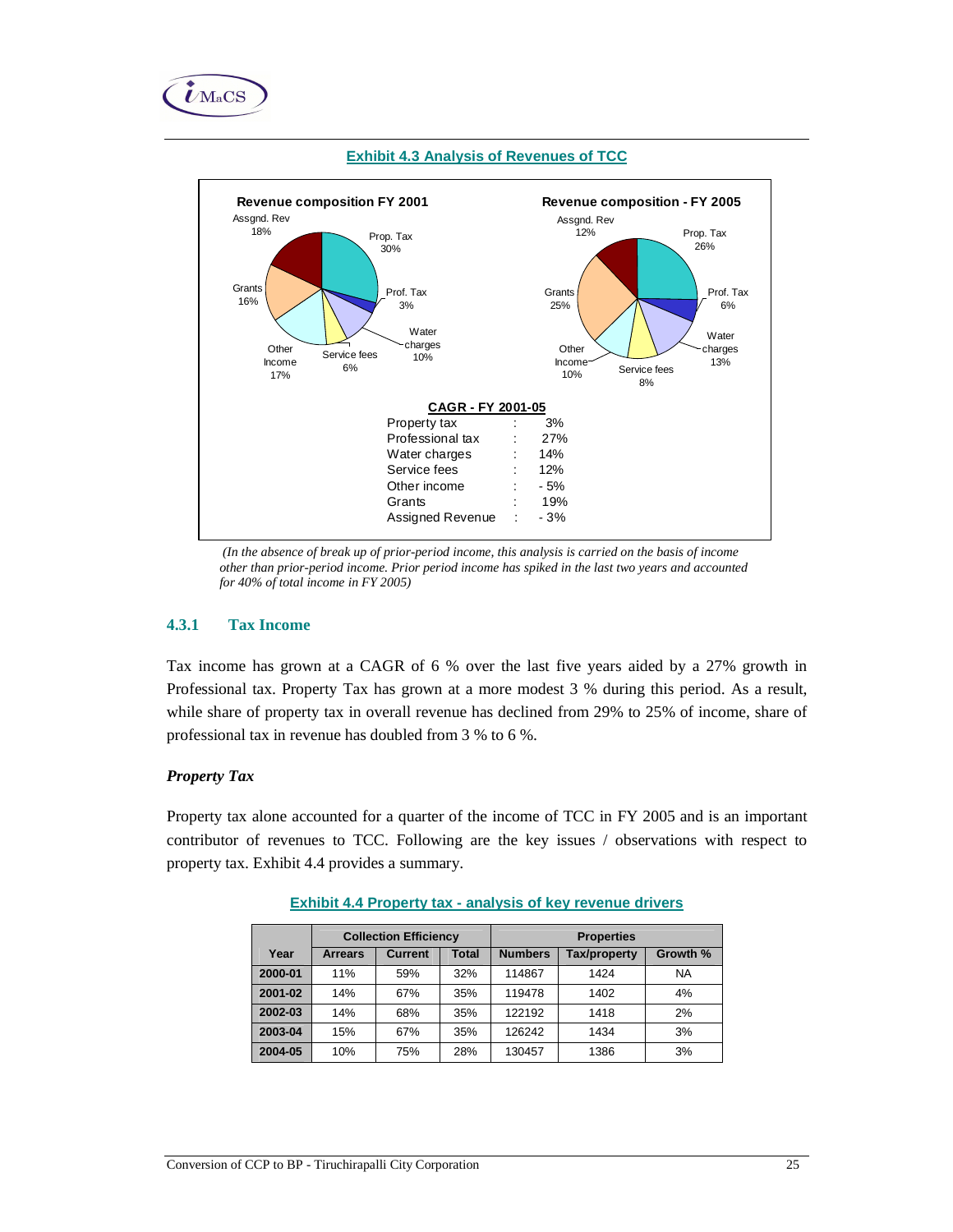

- a) **Decline in share of property tax** Even though the property tax has increased in absolute terms, its share in total income has declined from 29% to 25 % over the last five years.
- b) **Stagnant demand per assessment** Though there has been a 4.4% increase in the number of assessments, the average demand per property assessed has shown a chequered trend. During FY 2001 to FY 2005, the average demand per property assessed has been almost stagnant at around Rs. 1400 per property. **The quinquennial revision of Annual Rental Value (ARV) due in 2003 has not been undertaken as of date.**
- c) **Low collection efficiencies** Collection efficiency is a cause for concern. While collection efficiency in current demand has grown from 59% to 75% and is a positive trend, the low recovery of arrears needs attention. In FY 2005, arrears collection efficiency dipped to 10%.
- d) **Aging of arrears -** 50% of the arrears are outstanding for more than five years, with 29% of the overall arrears outstanding for more than 10 years. TCC may need to review the arrears, as some of these may not be collectable and would require provisioning.
- e) **Break-up of assesses** Residential segment contributes 86% of the total assessments, but only 59% of the total property tax demand. The corporation must take steps to increase property tax from this category. Exhibit 4.5 below gives the detailed break-up of assesses for property tax.

| <b>Category of Property</b>         | <b>Number of</b><br><b>Assessments</b> | $\frac{9}{6}$ | <b>Annual Tax</b><br>Demand (Rs. lakh) | l%   |
|-------------------------------------|----------------------------------------|---------------|----------------------------------------|------|
| Residential                         | 105404                                 | 86.51%        | 1000.66                                | 59%  |
| Commercial                          | 15433                                  | 12.67%        | 531.84                                 | 31%  |
| Industrial                          | 498                                    | 0.41%         | 27.97                                  | 2%   |
| <b>State Government Properties</b>  | 337                                    | 0.28%         | 140.63                                 | 8%   |
| <b>Public Sector Undertakings</b>   | 7                                      | 0.01%         |                                        | 0%   |
| Charitable & Religious Institutions | 87                                     | 0.07%         |                                        | 0%   |
| <b>Educational Institutions</b>     | 75                                     | 0.06%         |                                        | 0%   |
| Total                               | 121841                                 | 100.00%       | 1701.1                                 | 100% |

#### **Exhibit 4.5 Property Tax - breakup of assessees**

#### *Professional tax*

Exhibit 4.6 provides an analysis of key drivers for professional tax revenue.

#### **Exhibit 4.6 Professional Tax - revenue drivers**

|         |                | <b>Collection Efficiency</b> |       |            | <b>Assesses</b> |              |  |
|---------|----------------|------------------------------|-------|------------|-----------------|--------------|--|
|         |                |                              |       |            | Demand/         |              |  |
| Year    | <b>Arrears</b> | <b>Current</b>               | Total | <b>Nos</b> | Assessee        | <b>Total</b> |  |
| 2000-01 | 19%            | 91%                          | 60%   | 14266      | 1130            | <b>NA</b>    |  |
| 2001-02 | 16%            | 90%                          | 58%   | 15107      | 1103            | 6%           |  |
| 2002-03 | 34%            | 91%                          | 67%   | 17237      | 1071            | 14%          |  |
| 2003-04 | 22%            | 91%                          | 61%   | 20685      | 988             | 20%          |  |
| 2004-05 | 63%            | 91%                          | 78%   | 27592      | 1154            | 33%          |  |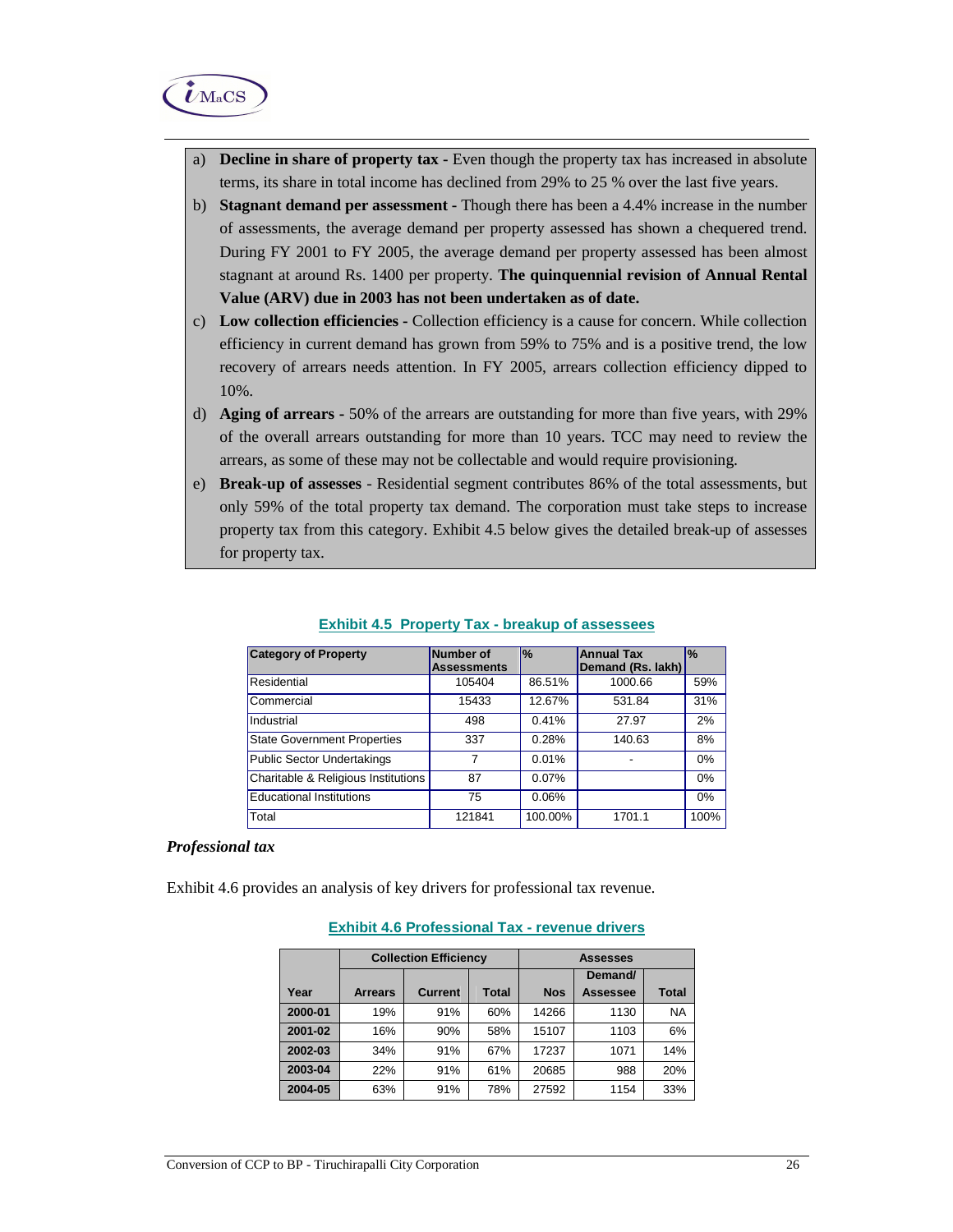

- a) **Share of professional tax in total income** has doubled from 3% of income to 6% of income
- b) **Demand per assessment** has been around Rs. 1100 except for a dip in FY 2004.
- c) **Collection efficiency** was nearly 80% in FY 2005, aided by a significant improvement in arrears collection. While current collections are high at around 90%, there is still a scope for improvement. An ageing analysis reveals that 50% of arrears are more than 5 years old.
- d) **Composition of professional tax assessments**  Exhibit 4.7 below shows the composition of assessments. Only about 16% of the traders file returns and hence TCC should take steps to widen its tax base through a closer scrutiny of traders.

| Category                    | Number of          | $\%$ | <b>Return</b> | <b>Assessment</b> | <b>Annual Tax</b> | %     |
|-----------------------------|--------------------|------|---------------|-------------------|-------------------|-------|
|                             | <b>Assessments</b> |      | filed         | Gap               | demand            |       |
| State/Central/Quasi Govt.   | 7892               | 26%  | 7892          | 0%                | 218.48            | 65%   |
| Employees                   |                    |      |               |                   |                   |       |
| Traders                     | 17269              | 56%  | 2800          | 84%               | 100.84            | 30%   |
| Self-employed professionals | 3324               | 11%  | 3324          | 0%                | 3.33              | 1%    |
| Private employers/          | 1805               | 6%   | 1805          | 0%                | 11.78             | 4%    |
| Companies                   |                    |      |               |                   |                   |       |
| Private employees           | 595                | 2%   | 595           | 0%                | 1.50              | $0\%$ |
| Total                       | 30885              | 100% | 16416         | 47%               | 335.94            | 100%  |

#### **Exhibit 4.7 Professional Tax – assessee break up**

## **4.3.2 User Charges / Fees**

User charges have also grown by a healthy 13 %, aided by increased in collection of water charges and other fee income including lease and rents. As a result the share of user charges/fees have increased from 17% of revenue to 21% of revenue over the last five years.

#### *Water charges*

Exhibit 4.8 provides an analysis of key drivers for water charges.

|         |                | <b>Collection Efficiency</b> |       | <b>Connections</b> |            |           |  |  |  |
|---------|----------------|------------------------------|-------|--------------------|------------|-----------|--|--|--|
|         |                |                              |       |                    | Charges/   | Growth    |  |  |  |
| Year    | <b>Arrears</b> | Current                      | Total | <b>Numbers</b>     | connection | rate      |  |  |  |
| 2000-01 | 21%            | 68%                          | 50%   | 60401              | 656        | <b>NA</b> |  |  |  |
| 2001-02 | 33%            | 73%                          | 56%   | 62093              | 700        | 3%        |  |  |  |
| 2002-03 | 25%            | 69%                          | 51%   | 63963              | 761        | 3%        |  |  |  |
| 2003-04 | 24%            | 63%                          | 43%   | 68798              | 698        | 8%        |  |  |  |
| 2004-05 | 31%            | 75%                          | 55%   | 68029              | 962        | $-1%$     |  |  |  |

#### **Exhibit 4.8 Water charges - revenue drivers**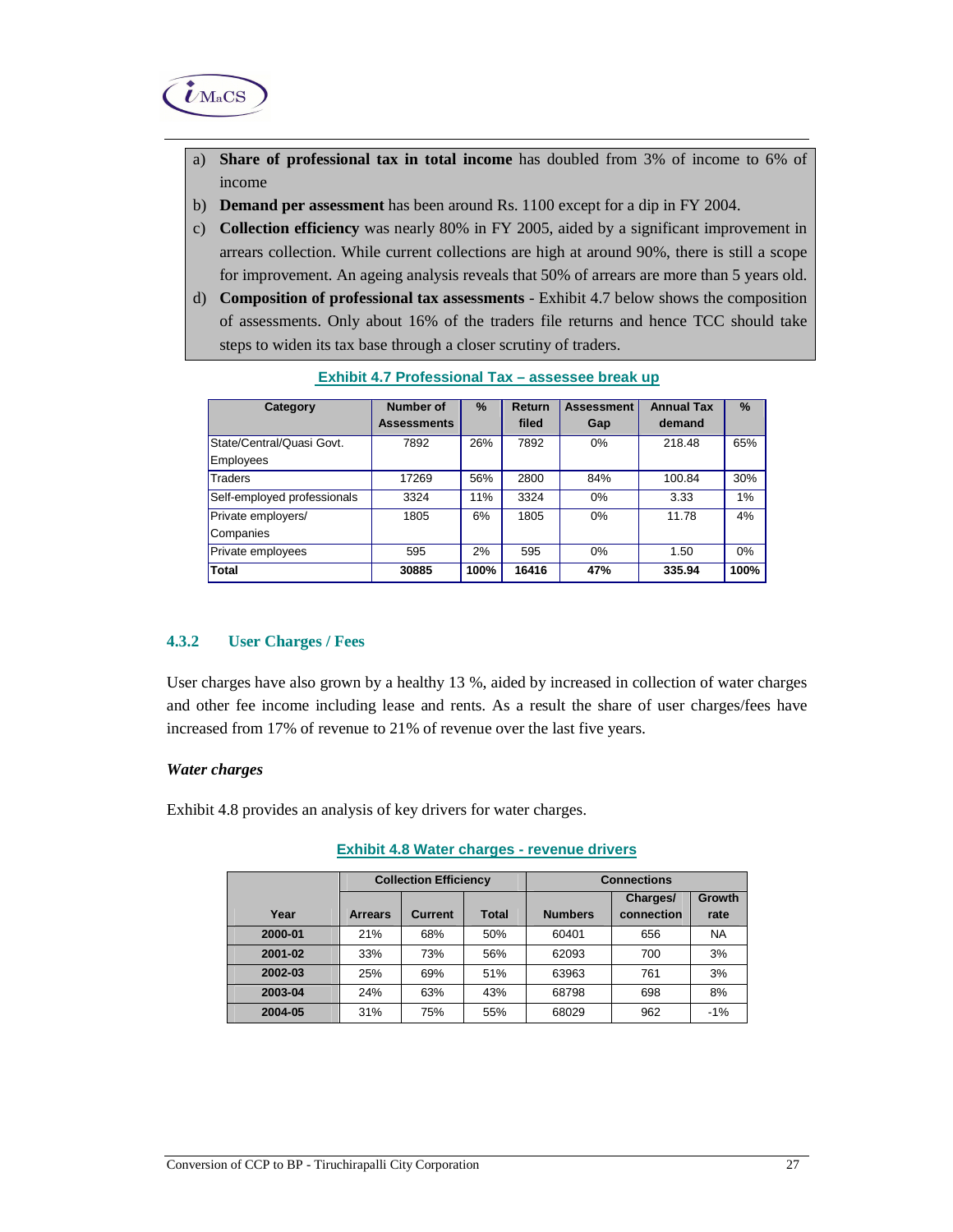

- a) **No. of connections** There has been an increase in the number of connections from 60,400 in FY 2001 to more than 68,000 connections in FY 2005. Water connections account for only about 56% of properties assessed, indicating significant scope for increasing the number of connections. The low penetration is also due to the availability of water fountains in several areas (covering nearly 35% of population) which lead to loss of revenue for TCC.
- b) **Water tariff / connection** has increased from about Rs. 700 per year per connection to Rs. 962 per connection in FY 2005 as a result of increase in water tariffs.
- c) While 80% of the water connections are metered**, water billing is being done on a flat (monthly) basis**. Refer exhibit 4.9 for details of type of connections and water charges. TCC is considering collections on the basis of meter readings.
- d) **Collection efficiency** Current collection efficiencies have ranged from a low of 63% (FY 2004) to a high of 75% (FY 2005) and have not shown a linear trend. Arrears collection efficiency has been very low and has ranged between 21% and 33%. The overall collection efficiency of 55% is quite low and needs significant improvement.

| <b>Connections</b> |        | Metered   Un-metered | <b>Total</b> | $\%$ | <b>Billing</b>   |
|--------------------|--------|----------------------|--------------|------|------------------|
|                    |        |                      |              |      | system           |
| Domestic           | 52,380 | 12,735               | 65,115       |      | 98% Flat rate    |
| Commercial         | 1,291  |                      | 1.291        |      | 2% Meter reading |
| Industrial         | 30     |                      | 30           |      | 0% Meter reading |
| Total              | 53,701 | 12,735               | 66,436 100%  |      |                  |

**Exhibit 4.9 Water charges - category wise connections and tariff**

| <b>Connection</b> | <b>Flat rate</b>         | <b>Per KL</b> |
|-------------------|--------------------------|---------------|
| <b>Type</b>       |                          |               |
| Domestic          | Minimum Rs85/-PM         | $RS.8/-$      |
| Commercial        | Minimum Rs250/-PM        | Rs25/-        |
| Industrial        | Minimum Rs250/-PM Rs25/- |               |

#### **4.3.3 Assigned Revenue**

Assigned Revenue (which includes transfers of stamp duty and entertainment tax) have actually dipped in FY 2005, after spiking in FY 2003. Assigned revenue has declined from 18% of revenue in FY 2001 to 12% of revenue in FY 2005.

#### **4.3.4 Grants/Contributions**

Grants / Contributions from state have one of the biggest revenue drivers and have doubled in the last five years. They now contribute to nearly a quarter of revenues of TCC.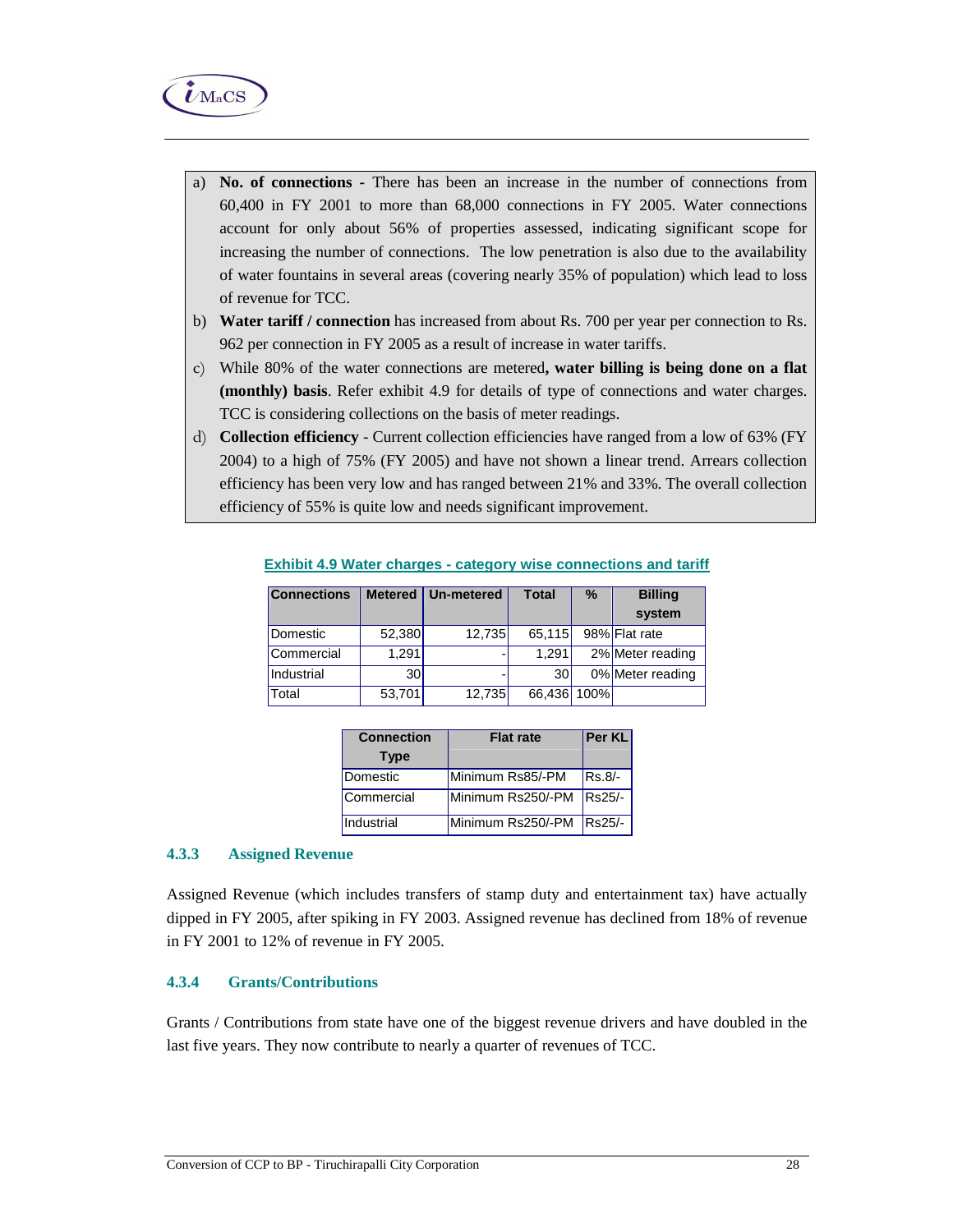

#### **4.4 Analysis of Costs**

Exhibit 4.10 provides details of costs of TCC along various heads between FY 2001 and FY 2005. Total expenditure has shown a declining trend till FY 2003, before increasing over the next two years. In FY 2003, expenditure in almost all the categories have declined, except repair and maintenance. Admin expenditure spiked from Rs. 151 lakh to Rs. 584 lakh in 2005.





## **4.4.1 Salary and wages**

While salary and wages account for the highest expenditure (more than 35% of total expenditure), it has shown a consistent declining trend over this period (except FY 2005, when there was a marginal increase). This has been due to the lack of addition in staff over the last few years and a number of posts remaining vacant. As of March 2005, the number of employees in the year 2004- 05 is 3,218.

## **4.4.2 Operations and Maintenance**

Repairs and maintenance form the other major component of total expenditure. In absolute terms, repairs and maintenance expenditure has increased steadily over the last five years, growing from 13% to 20% of total expenditure during this period. Exhibit 4.11 provides details of sector wise composition. Though Water and sewerage account for a major proportion of operating expenses, there has been a downward trend in expenditure between FY 2002 to FY 2005. Expenditure on streetlights has grown at a CAGR of 18% to become the largest head under repairs and maintenance, which expenditure on roads has increased at a CAGR of 14%.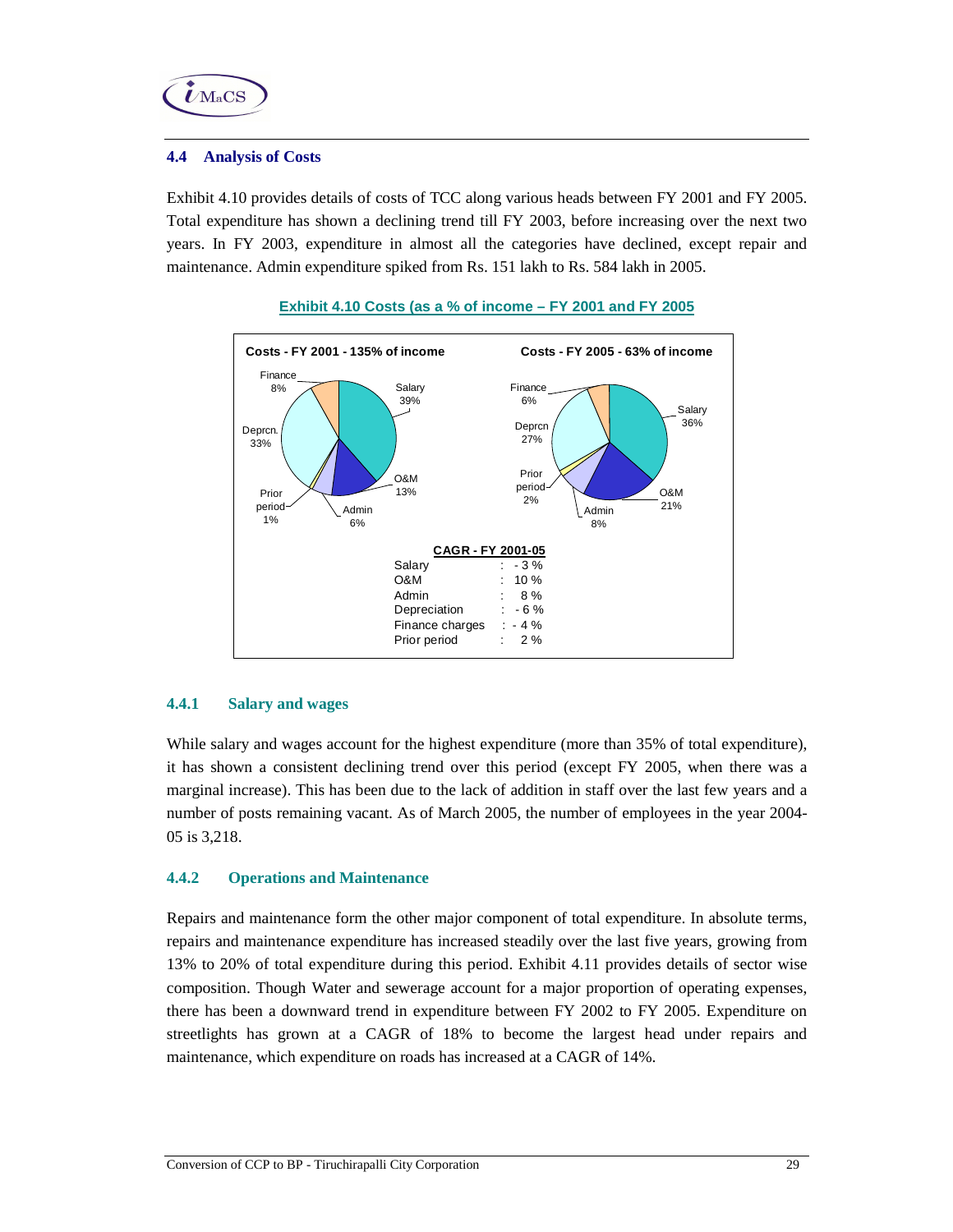

| <b>Item</b>          | <b>FY 2001</b> | $\%$             | 2002<br>FY | $\%$  | 2003<br><b>FY</b> | $\%$ | <b>FY 2004</b> | $\frac{9}{6}$ | FY 2005 | $\frac{9}{6}$ |
|----------------------|----------------|------------------|------------|-------|-------------------|------|----------------|---------------|---------|---------------|
| Roads                | 133.19         | 14% <sub>1</sub> | 162.73     | 15%   | 151.90            | 12%  | 202.59         | 16%           | 228.18  | 17%           |
| Water & Sewerage     | 464.85         | 50%              | 555.81     | 52%   | 540.63            | 42%  | 524.30         | 41%           | 539.80  | 40%           |
| <b>Street Lights</b> | 286.34         | 31%              | 263.91     | 25%   | 529.02            | 41%  | 526.89         | 41%           | 550.94  | 41%           |
| <b>Others</b>        | 44.57          | 5%               | 87.51      | 8%    | 57.00             | 4%   | 19.51          | 2%            | 32.84   | 2%            |
| Total                | 928.95         | 100%             | 1069.96    | 100%l | 1278.55           | 100% | 1273.29        | 100%          | 1351.76 | <b>100%</b>   |

**Exhibit 4.11 Repair and maintenance expenditure - Sector wise break up**

#### *Power costs*

Exhibit 4.12 gives the details of power costs out of the total repair and maintenance expenditure relating to Water & Sewerage and Street lights. Power costs have grown at a CAGR of 13%, driven primarily by a steep increase in power costs for street lights.

| <b>Exhibit 4.12 Power costs - Water &amp; Sewerage and Street Lights</b> |  |  |  |  |  |  |  |  |
|--------------------------------------------------------------------------|--|--|--|--|--|--|--|--|
|--------------------------------------------------------------------------|--|--|--|--|--|--|--|--|

| <b>Power costs</b>      | FY 2001 | FY 2002 | FY 2003 | FY 2004 | <b>FY 2005</b> | <b>CAGR</b> |
|-------------------------|---------|---------|---------|---------|----------------|-------------|
| Water & Sewerage (WS)   | 370.71  | 373.65  | 463.8   | 435.14  | 420.59         | 3%          |
| % of total W&S          | 80%     | 67%     | 86%     | 83%     | 78%            |             |
| <b>Street lights</b>    | 203.93  | 210.28  | 485.4   | 506.7   | 503.86         | 25%         |
| % of total Street light | 71%     | 80%     | 92%     | 96%     | 91%            |             |
| Total                   | 574.64  | 583.93  | 949.2   | 941.84  | 924.45         | 13%         |

Power costs account for nearly 80% of repair & maintenance costs of water and sewerage and more than 90% of the costs of operating street lights.

**Power costs have gone up from 62% of O& M expenditure in FY 2001 to nearly 68 % of O&M expenditure in FY 2005.** 

#### **4.5 Trends in Capital Expenditure**

Exhibit 4.13 gives details of capital expenditure by TCC over the last five years and estimated capital outlay to address the felt needs of TCC over the next ten years.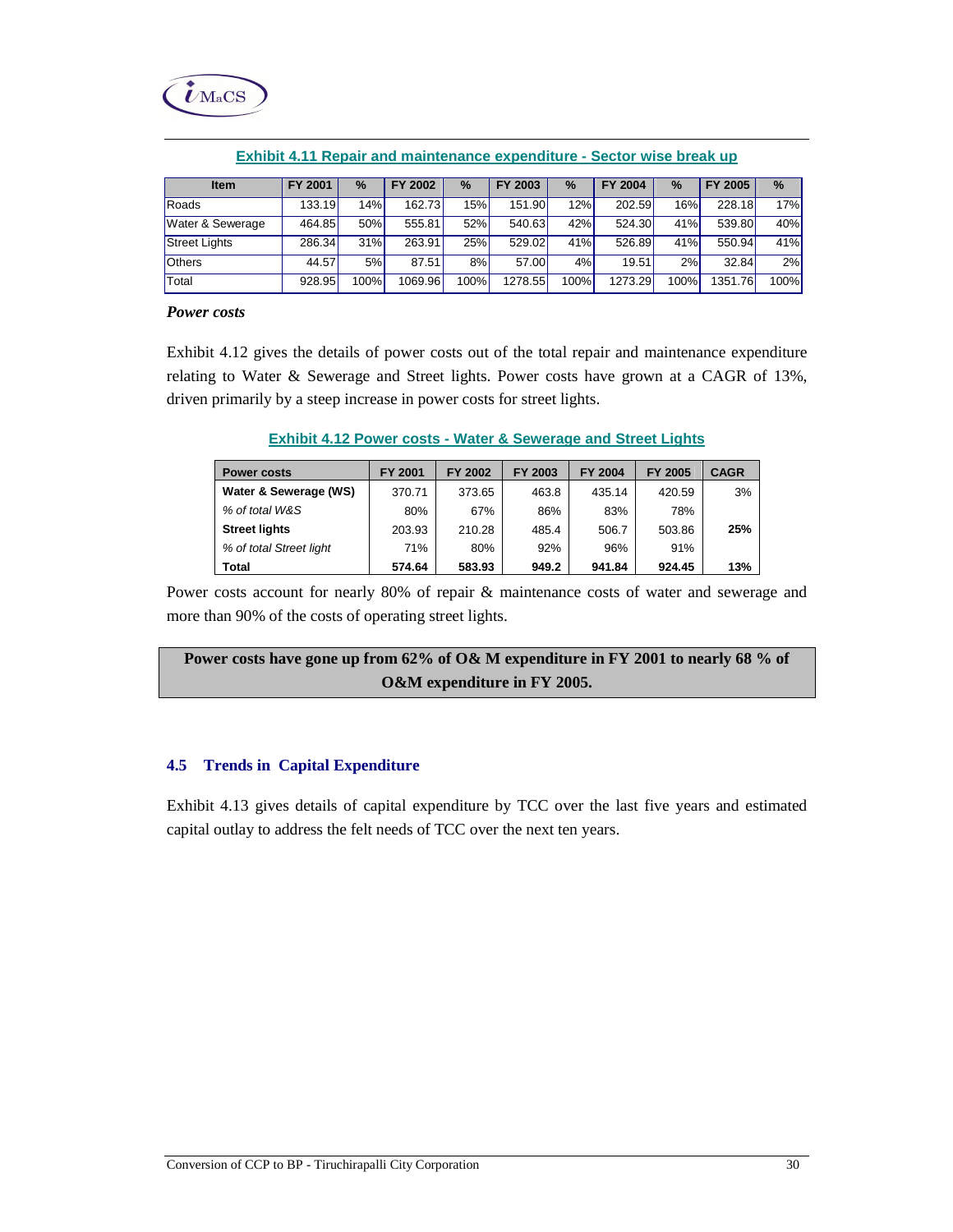|                             |         | <b>Actuals</b> |         |         |         |  |  |
|-----------------------------|---------|----------------|---------|---------|---------|--|--|
|                             | 2000-01 | 2001-02        | 2002-03 | 2003-04 | 2004-05 |  |  |
| Roads                       | 640.25  | 295.16         | 625.15  | 411.45  | 468.47  |  |  |
| <b>Bridges and Culverts</b> |         |                |         |         |         |  |  |
| Storm water drains          | 234.32  | 67.62          | 144.11  | 313.11  | 213.85  |  |  |
| Water supply                | 67.07   | 313.62         | 471.44  | 589.63  | 622.81  |  |  |
| <b>Street lights</b>        | 7.24    | 38.89          | 54.57   | 0.00    | 13.22   |  |  |
| Remunerative enterprises    | 58.90   | 65.60          | 13.40   | 14.40   | 7.55    |  |  |
| Education                   | 139.37  | 6.00           | 13.00   | 193.10  | 14.15   |  |  |
| Sewerage and sanitation     | 95.80   | 309.71         | 36.76   | 183.48  | 3356.62 |  |  |
| <b>Others</b>               |         |                |         |         |         |  |  |
| Total                       | 1242.95 | 1096.60        | 1358.43 | 1705.17 | 4696.67 |  |  |

### **Exhibit 4.13 Capital Expenditure - Last five years**

*In Lakh* 

About 40% of the capital expenditure in the last five years has been incurred in the ongoing Under Ground Sewerage project. Roads and Water Supply are other sectors that account for a significant portion of the capital expenditure with 24% and 20 % respectively.

#### **4.6 Loans and Finance charges**

Exhibit 4.14 gives the details of outstanding loans of TCC at the end of last five years.

|                | Loan                            |         | <b>Rupees in Lakh</b> |         |         |         |  |  |
|----------------|---------------------------------|---------|-----------------------|---------|---------|---------|--|--|
|                |                                 | 2000-01 | 2001-02               | 2002-03 | 2003-04 | 2004-05 |  |  |
| 1              | Consolidated Govt. Loan         | 2764.77 | 2744.38               | 2527.66 | 2421.2  | 2282.17 |  |  |
| $\mathcal{P}$  | Basic Amenities 1998-99         | 250.00  | 250.00                | 250.00  | 250.00  | 250.00  |  |  |
| 3              | Basic Amenities 1999-00         | 250.00  | 250.00                | 250.00  | 250.00  | 250.00  |  |  |
| $\overline{4}$ | <b>Special Road Works</b>       | 625.00  | 625.00                | 625.00  | 625.00  | 625.00  |  |  |
| 5              | Water Supply Improvement Scheme | 303.30  | 303.30                | 303.30  | 303.30  | 303.30  |  |  |
| 6              | Water Supply Improvement Scheme |         |                       |         | 183.31  | 183.31  |  |  |
| 7              | Water Supply Improvement Scheme |         |                       |         | 18.19   | 18.19   |  |  |
| 8              | <b>Take Over Finance</b>        |         |                       |         | 340.10  | 306.46  |  |  |
|                | <b>Total</b>                    | 4193.07 | 4172.68               | 3955.96 | 4391.1  | 4218.43 |  |  |

#### **Exhibit 4.14 Loan Statement**

**To summarise, TCC's financial position has improved significantly, from an overall deficit of Rs. 1835 lakh in FY 2001 to an overall surplus of Rs. 4000 lakh in FY 2005. This has been primarily achieved through** 

- a) **A significant growth in revenue** (CAGR-20%) together with expenditure control leading to a **steep increase in operating surplus** (CAGR of 56%) during FY 2001-2005
- b) **A significant reduction in debt burden**. Interest expenditure is down from a high nearly **10% of revenue** in FY 2001 (Rs. 557 lakh) to **4% of revenue** over the last three years.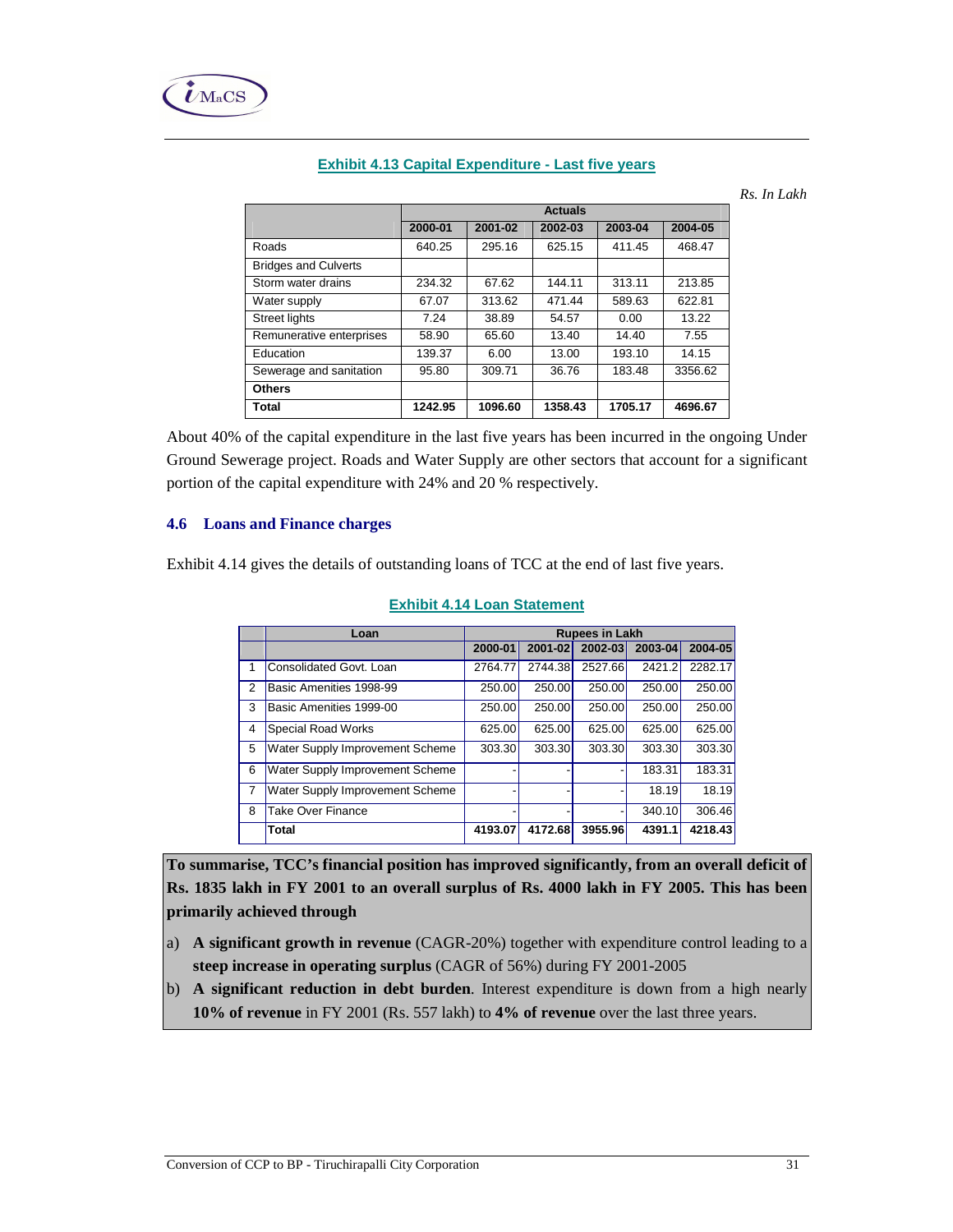

### **4.7 Water Fund accounts**

Exhibit 4.14 provides the water and drainage account Income and Expenditure details for the last few years.

| <b>INCOME</b><br>1002 Water Supply & Drainage Tax<br>1,261.9<br>682.5<br>729.0<br>746.4<br>793.8<br>1005 Excess Remittance - Property Tax & Others<br>3.7<br>0.2<br>0.0<br>0.0<br>1006 Profession Tax<br>0.1<br>0.2<br>0.3<br>0.3<br>1013 UGD Demand<br>31.5<br>36.8<br>24.5<br>1038 Rent of Building<br>0.0<br>0.0<br>0.0<br>0.0<br>0.0<br>2.3<br>1041 Road Cut Restoration Charges<br>1.0<br>0.8<br>0.1<br>10.5<br>1044 Other Fees<br>2.7<br>3.4<br>4.2<br>4.0<br>3.7<br>1045 Other Income<br>0.8<br>1.8<br>1.9<br>1.0<br>1.4<br>1055 Dishonored Cheque Charges<br>0.0<br>0.2<br>1.2<br>1.1<br>0.2<br>1065 Pension & Leave Salary Contribution<br>1066 Miscellaneous Recovered<br>0.0<br>0.2<br>0.2<br>0.4<br>0.1<br>1067 Interest from Investments<br>1.5<br>1068 Interest from Banks<br>0.8<br>4.3<br>5.6<br>11.9<br>2.9<br>2.7<br>1069 Project Overhead Appropriation Expenses<br>2.2<br>5.4<br>14.1<br>8.8<br>1070 Project Overhead Appropriation Interest<br>0.1<br>98.1<br>1081 Initial Amount for New Water Connection/UGD Deposit<br>393.6<br>118.8<br>992.5<br>289.0<br>1082 Income for Giving New Water Connection<br>42.5<br>28.3<br>40.9<br>35.9<br>36.3<br>1083 Metered/Tap Rate Charges<br>409.3<br>470.7<br>733.7<br>618.8<br>811.6<br>1084 Charges for Water Supply through Lorries<br>0.7<br>0.1<br>0.1<br>0.0<br>0.0<br>1085 Septic Tank Cleaning Charges<br>0.5<br>0.1<br>0.2<br>0.3<br>0.4<br>1086 Sewerage Connection Charges<br>6.0<br>8.5<br>5.4<br>5.5<br>5.6<br>1087 Specific Maintenance Grant - Water Supply<br>16.0<br>4.6<br>2.5<br>1.5<br>$\overline{\phantom{0}}$<br>1088 Prior Year Income<br>596.2<br>853.9<br>2,232.3<br><b>Total Income</b><br>2,972.6<br>1,277.3<br>2,570.2<br>1,990.3<br><b>EXPENDITURE</b><br>66.0<br>65.6<br>2001-10<br>Pay and allowances<br>71.5<br>66.0<br>73.7<br>2012 Travel Allowance<br>0.0<br>$\overline{\phantom{a}}$<br>$\overline{a}$<br>2.1<br>2.8<br>2015 Telephone Charges<br>2.7<br>1.7<br>6.8<br>2016 Light Vehicle Maintenance<br>0.4<br>0.1<br>9.8<br>0.2<br>0.1<br>2017 Legal Expenses<br>0.0<br>$\overline{a}$<br>$\overline{a}$<br>$\overline{a}$<br>$\overline{a}$<br>0.1<br>68.3<br>0.4<br>0.3<br>2018 Stationery & Printing<br>0.1<br>2019 Advertisement Charges<br>0.3<br>0.2<br>1.0<br>2020 Other Expenses<br>0.3<br>0.4<br>7.1<br>0.3<br>0.4<br>2023 Revenue Items Written-off<br>3.9<br>2026 Computer Operational Expenses<br>0.0<br>$\overline{a}$<br>$\overline{a}$<br>2028 Bank Charges<br>0.0<br>0.0<br>0.0<br>0.0<br>0.0<br>2029 Interest on Loans/Ways & Means Advance/Overdraft<br>87.3<br>19.1<br>2034 Special PF-cum-Gratituty<br>0.1<br>$\overline{a}$<br>L,<br>2035 Group Insurance - Management Contribution<br>1.5<br>0.2<br>0.1<br>$\overline{a}$<br>2038 Depreciation<br>177.1<br>212.2<br>$\overline{a}$<br>÷,<br>$\overline{a}$<br>2039 Contribution to Employee PF<br>4.7<br>9.5<br>2041 Prior Year Expenses<br>0.7<br>0.1<br>2047 Postage & Telegrams<br>0.0<br>$\overline{a}$<br>$\overline{a}$<br>$\overline{a}$<br>2048 Electricity Consumption Charges for Office Buildings<br>1.0<br>1.5<br>$\overline{a}$<br>$\overline{a}$<br>2049 Office Building Maintenance<br>0.0<br>2050 Repairs & Maintenance of Office Tools & Plants<br>0.1<br>0.0<br>0.0<br>L,<br>39.4<br>49.8<br>49.4<br>2070 Heavy Vehicle Maintenance<br>41.5<br>51.7<br>2077 Repairs & Maintenance Plant & Machinery<br>1.8<br>1.2<br>10.6<br>0.8<br>0.6<br>2081 Maintenance Charges for Railway Level Crossing<br>2.6<br>1.2<br>1.4<br>1.6<br>$\overline{a}$<br>2086 Power Charges for Sewerage System<br>0.4<br>2087 Power Charges for Heads Water Works<br>310.2<br>463.8<br>435.1<br>420.6<br>432.8<br>2088 Power Charges for Streetlights<br>63.0<br>8.7<br>5.2<br>13.5<br>$\overline{a}$<br>2089 Streetlight Maintenance<br>0.0<br>0.1<br>0.0<br>50.1<br>2090 Wages<br>63.3<br>72.2<br>59.3<br>58.6<br>68.4<br>2095 Survey Charges<br>0.1<br>2100 Sanitary/Conservancy Expenses<br>0.1<br>0.1<br>0.0<br>$\overline{a}$<br>$\overline{a}$<br>2108 Rent of Buildings<br>0.0<br>0.0<br>$\overline{a}$<br>$\overline{a}$<br>2110 Diet to Patient<br>0.7<br>2125 School, Water Supply & Sewerage Maintenance<br>68.5<br>49.1<br>46.6<br>46.9<br>53.7<br>2129 TWAD & Metro Water - Maintenance Charges<br>17.9<br>21.8<br>52.1<br>404.9<br>777.0<br>1,382.9<br>628.4<br>804.3<br>916.9<br><b>Total Expenditure</b> | Code No. Account Head | 2001-02 | 2002-03 2003-04 | 2004-05 | 2005-06 |
|------------------------------------------------------------------------------------------------------------------------------------------------------------------------------------------------------------------------------------------------------------------------------------------------------------------------------------------------------------------------------------------------------------------------------------------------------------------------------------------------------------------------------------------------------------------------------------------------------------------------------------------------------------------------------------------------------------------------------------------------------------------------------------------------------------------------------------------------------------------------------------------------------------------------------------------------------------------------------------------------------------------------------------------------------------------------------------------------------------------------------------------------------------------------------------------------------------------------------------------------------------------------------------------------------------------------------------------------------------------------------------------------------------------------------------------------------------------------------------------------------------------------------------------------------------------------------------------------------------------------------------------------------------------------------------------------------------------------------------------------------------------------------------------------------------------------------------------------------------------------------------------------------------------------------------------------------------------------------------------------------------------------------------------------------------------------------------------------------------------------------------------------------------------------------------------------------------------------------------------------------------------------------------------------------------------------------------------------------------------------------------------------------------------------------------------------------------------------------------------------------------------------------------------------------------------------------------------------------------------------------------------------------------------------------------------------------------------------------------------------------------------------------------------------------------------------------------------------------------------------------------------------------------------------------------------------------------------------------------------------------------------------------------------------------------------------------------------------------------------------------------------------------------------------------------------------------------------------------------------------------------------------------------------------------------------------------------------------------------------------------------------------------------------------------------------------------------------------------------------------------------------------------------------------------------------------------------------------------------------------------------------------------------------------------------------------------------------------------------------------------------------------------------------------------------------------------------------------------------------------------------------------------------------------------------------------------------------------------------------------------------------------------------------------------------------------------------------------------------------------------------------------------------------------------------------------------------------------------------------------------------------------------------------------------------------------------------------------------------------------------------------------|-----------------------|---------|-----------------|---------|---------|
|                                                                                                                                                                                                                                                                                                                                                                                                                                                                                                                                                                                                                                                                                                                                                                                                                                                                                                                                                                                                                                                                                                                                                                                                                                                                                                                                                                                                                                                                                                                                                                                                                                                                                                                                                                                                                                                                                                                                                                                                                                                                                                                                                                                                                                                                                                                                                                                                                                                                                                                                                                                                                                                                                                                                                                                                                                                                                                                                                                                                                                                                                                                                                                                                                                                                                                                                                                                                                                                                                                                                                                                                                                                                                                                                                                                                                                                                                                                                                                                                                                                                                                                                                                                                                                                                                                                                                                                                |                       |         |                 |         |         |
|                                                                                                                                                                                                                                                                                                                                                                                                                                                                                                                                                                                                                                                                                                                                                                                                                                                                                                                                                                                                                                                                                                                                                                                                                                                                                                                                                                                                                                                                                                                                                                                                                                                                                                                                                                                                                                                                                                                                                                                                                                                                                                                                                                                                                                                                                                                                                                                                                                                                                                                                                                                                                                                                                                                                                                                                                                                                                                                                                                                                                                                                                                                                                                                                                                                                                                                                                                                                                                                                                                                                                                                                                                                                                                                                                                                                                                                                                                                                                                                                                                                                                                                                                                                                                                                                                                                                                                                                |                       |         |                 |         |         |
|                                                                                                                                                                                                                                                                                                                                                                                                                                                                                                                                                                                                                                                                                                                                                                                                                                                                                                                                                                                                                                                                                                                                                                                                                                                                                                                                                                                                                                                                                                                                                                                                                                                                                                                                                                                                                                                                                                                                                                                                                                                                                                                                                                                                                                                                                                                                                                                                                                                                                                                                                                                                                                                                                                                                                                                                                                                                                                                                                                                                                                                                                                                                                                                                                                                                                                                                                                                                                                                                                                                                                                                                                                                                                                                                                                                                                                                                                                                                                                                                                                                                                                                                                                                                                                                                                                                                                                                                |                       |         |                 |         |         |
|                                                                                                                                                                                                                                                                                                                                                                                                                                                                                                                                                                                                                                                                                                                                                                                                                                                                                                                                                                                                                                                                                                                                                                                                                                                                                                                                                                                                                                                                                                                                                                                                                                                                                                                                                                                                                                                                                                                                                                                                                                                                                                                                                                                                                                                                                                                                                                                                                                                                                                                                                                                                                                                                                                                                                                                                                                                                                                                                                                                                                                                                                                                                                                                                                                                                                                                                                                                                                                                                                                                                                                                                                                                                                                                                                                                                                                                                                                                                                                                                                                                                                                                                                                                                                                                                                                                                                                                                |                       |         |                 |         |         |
|                                                                                                                                                                                                                                                                                                                                                                                                                                                                                                                                                                                                                                                                                                                                                                                                                                                                                                                                                                                                                                                                                                                                                                                                                                                                                                                                                                                                                                                                                                                                                                                                                                                                                                                                                                                                                                                                                                                                                                                                                                                                                                                                                                                                                                                                                                                                                                                                                                                                                                                                                                                                                                                                                                                                                                                                                                                                                                                                                                                                                                                                                                                                                                                                                                                                                                                                                                                                                                                                                                                                                                                                                                                                                                                                                                                                                                                                                                                                                                                                                                                                                                                                                                                                                                                                                                                                                                                                |                       |         |                 |         |         |
|                                                                                                                                                                                                                                                                                                                                                                                                                                                                                                                                                                                                                                                                                                                                                                                                                                                                                                                                                                                                                                                                                                                                                                                                                                                                                                                                                                                                                                                                                                                                                                                                                                                                                                                                                                                                                                                                                                                                                                                                                                                                                                                                                                                                                                                                                                                                                                                                                                                                                                                                                                                                                                                                                                                                                                                                                                                                                                                                                                                                                                                                                                                                                                                                                                                                                                                                                                                                                                                                                                                                                                                                                                                                                                                                                                                                                                                                                                                                                                                                                                                                                                                                                                                                                                                                                                                                                                                                |                       |         |                 |         |         |
|                                                                                                                                                                                                                                                                                                                                                                                                                                                                                                                                                                                                                                                                                                                                                                                                                                                                                                                                                                                                                                                                                                                                                                                                                                                                                                                                                                                                                                                                                                                                                                                                                                                                                                                                                                                                                                                                                                                                                                                                                                                                                                                                                                                                                                                                                                                                                                                                                                                                                                                                                                                                                                                                                                                                                                                                                                                                                                                                                                                                                                                                                                                                                                                                                                                                                                                                                                                                                                                                                                                                                                                                                                                                                                                                                                                                                                                                                                                                                                                                                                                                                                                                                                                                                                                                                                                                                                                                |                       |         |                 |         |         |
|                                                                                                                                                                                                                                                                                                                                                                                                                                                                                                                                                                                                                                                                                                                                                                                                                                                                                                                                                                                                                                                                                                                                                                                                                                                                                                                                                                                                                                                                                                                                                                                                                                                                                                                                                                                                                                                                                                                                                                                                                                                                                                                                                                                                                                                                                                                                                                                                                                                                                                                                                                                                                                                                                                                                                                                                                                                                                                                                                                                                                                                                                                                                                                                                                                                                                                                                                                                                                                                                                                                                                                                                                                                                                                                                                                                                                                                                                                                                                                                                                                                                                                                                                                                                                                                                                                                                                                                                |                       |         |                 |         |         |
|                                                                                                                                                                                                                                                                                                                                                                                                                                                                                                                                                                                                                                                                                                                                                                                                                                                                                                                                                                                                                                                                                                                                                                                                                                                                                                                                                                                                                                                                                                                                                                                                                                                                                                                                                                                                                                                                                                                                                                                                                                                                                                                                                                                                                                                                                                                                                                                                                                                                                                                                                                                                                                                                                                                                                                                                                                                                                                                                                                                                                                                                                                                                                                                                                                                                                                                                                                                                                                                                                                                                                                                                                                                                                                                                                                                                                                                                                                                                                                                                                                                                                                                                                                                                                                                                                                                                                                                                |                       |         |                 |         |         |
|                                                                                                                                                                                                                                                                                                                                                                                                                                                                                                                                                                                                                                                                                                                                                                                                                                                                                                                                                                                                                                                                                                                                                                                                                                                                                                                                                                                                                                                                                                                                                                                                                                                                                                                                                                                                                                                                                                                                                                                                                                                                                                                                                                                                                                                                                                                                                                                                                                                                                                                                                                                                                                                                                                                                                                                                                                                                                                                                                                                                                                                                                                                                                                                                                                                                                                                                                                                                                                                                                                                                                                                                                                                                                                                                                                                                                                                                                                                                                                                                                                                                                                                                                                                                                                                                                                                                                                                                |                       |         |                 |         |         |
|                                                                                                                                                                                                                                                                                                                                                                                                                                                                                                                                                                                                                                                                                                                                                                                                                                                                                                                                                                                                                                                                                                                                                                                                                                                                                                                                                                                                                                                                                                                                                                                                                                                                                                                                                                                                                                                                                                                                                                                                                                                                                                                                                                                                                                                                                                                                                                                                                                                                                                                                                                                                                                                                                                                                                                                                                                                                                                                                                                                                                                                                                                                                                                                                                                                                                                                                                                                                                                                                                                                                                                                                                                                                                                                                                                                                                                                                                                                                                                                                                                                                                                                                                                                                                                                                                                                                                                                                |                       |         |                 |         |         |
|                                                                                                                                                                                                                                                                                                                                                                                                                                                                                                                                                                                                                                                                                                                                                                                                                                                                                                                                                                                                                                                                                                                                                                                                                                                                                                                                                                                                                                                                                                                                                                                                                                                                                                                                                                                                                                                                                                                                                                                                                                                                                                                                                                                                                                                                                                                                                                                                                                                                                                                                                                                                                                                                                                                                                                                                                                                                                                                                                                                                                                                                                                                                                                                                                                                                                                                                                                                                                                                                                                                                                                                                                                                                                                                                                                                                                                                                                                                                                                                                                                                                                                                                                                                                                                                                                                                                                                                                |                       |         |                 |         |         |
|                                                                                                                                                                                                                                                                                                                                                                                                                                                                                                                                                                                                                                                                                                                                                                                                                                                                                                                                                                                                                                                                                                                                                                                                                                                                                                                                                                                                                                                                                                                                                                                                                                                                                                                                                                                                                                                                                                                                                                                                                                                                                                                                                                                                                                                                                                                                                                                                                                                                                                                                                                                                                                                                                                                                                                                                                                                                                                                                                                                                                                                                                                                                                                                                                                                                                                                                                                                                                                                                                                                                                                                                                                                                                                                                                                                                                                                                                                                                                                                                                                                                                                                                                                                                                                                                                                                                                                                                |                       |         |                 |         |         |
|                                                                                                                                                                                                                                                                                                                                                                                                                                                                                                                                                                                                                                                                                                                                                                                                                                                                                                                                                                                                                                                                                                                                                                                                                                                                                                                                                                                                                                                                                                                                                                                                                                                                                                                                                                                                                                                                                                                                                                                                                                                                                                                                                                                                                                                                                                                                                                                                                                                                                                                                                                                                                                                                                                                                                                                                                                                                                                                                                                                                                                                                                                                                                                                                                                                                                                                                                                                                                                                                                                                                                                                                                                                                                                                                                                                                                                                                                                                                                                                                                                                                                                                                                                                                                                                                                                                                                                                                |                       |         |                 |         |         |
|                                                                                                                                                                                                                                                                                                                                                                                                                                                                                                                                                                                                                                                                                                                                                                                                                                                                                                                                                                                                                                                                                                                                                                                                                                                                                                                                                                                                                                                                                                                                                                                                                                                                                                                                                                                                                                                                                                                                                                                                                                                                                                                                                                                                                                                                                                                                                                                                                                                                                                                                                                                                                                                                                                                                                                                                                                                                                                                                                                                                                                                                                                                                                                                                                                                                                                                                                                                                                                                                                                                                                                                                                                                                                                                                                                                                                                                                                                                                                                                                                                                                                                                                                                                                                                                                                                                                                                                                |                       |         |                 |         |         |
|                                                                                                                                                                                                                                                                                                                                                                                                                                                                                                                                                                                                                                                                                                                                                                                                                                                                                                                                                                                                                                                                                                                                                                                                                                                                                                                                                                                                                                                                                                                                                                                                                                                                                                                                                                                                                                                                                                                                                                                                                                                                                                                                                                                                                                                                                                                                                                                                                                                                                                                                                                                                                                                                                                                                                                                                                                                                                                                                                                                                                                                                                                                                                                                                                                                                                                                                                                                                                                                                                                                                                                                                                                                                                                                                                                                                                                                                                                                                                                                                                                                                                                                                                                                                                                                                                                                                                                                                |                       |         |                 |         |         |
|                                                                                                                                                                                                                                                                                                                                                                                                                                                                                                                                                                                                                                                                                                                                                                                                                                                                                                                                                                                                                                                                                                                                                                                                                                                                                                                                                                                                                                                                                                                                                                                                                                                                                                                                                                                                                                                                                                                                                                                                                                                                                                                                                                                                                                                                                                                                                                                                                                                                                                                                                                                                                                                                                                                                                                                                                                                                                                                                                                                                                                                                                                                                                                                                                                                                                                                                                                                                                                                                                                                                                                                                                                                                                                                                                                                                                                                                                                                                                                                                                                                                                                                                                                                                                                                                                                                                                                                                |                       |         |                 |         |         |
|                                                                                                                                                                                                                                                                                                                                                                                                                                                                                                                                                                                                                                                                                                                                                                                                                                                                                                                                                                                                                                                                                                                                                                                                                                                                                                                                                                                                                                                                                                                                                                                                                                                                                                                                                                                                                                                                                                                                                                                                                                                                                                                                                                                                                                                                                                                                                                                                                                                                                                                                                                                                                                                                                                                                                                                                                                                                                                                                                                                                                                                                                                                                                                                                                                                                                                                                                                                                                                                                                                                                                                                                                                                                                                                                                                                                                                                                                                                                                                                                                                                                                                                                                                                                                                                                                                                                                                                                |                       |         |                 |         |         |
|                                                                                                                                                                                                                                                                                                                                                                                                                                                                                                                                                                                                                                                                                                                                                                                                                                                                                                                                                                                                                                                                                                                                                                                                                                                                                                                                                                                                                                                                                                                                                                                                                                                                                                                                                                                                                                                                                                                                                                                                                                                                                                                                                                                                                                                                                                                                                                                                                                                                                                                                                                                                                                                                                                                                                                                                                                                                                                                                                                                                                                                                                                                                                                                                                                                                                                                                                                                                                                                                                                                                                                                                                                                                                                                                                                                                                                                                                                                                                                                                                                                                                                                                                                                                                                                                                                                                                                                                |                       |         |                 |         |         |
|                                                                                                                                                                                                                                                                                                                                                                                                                                                                                                                                                                                                                                                                                                                                                                                                                                                                                                                                                                                                                                                                                                                                                                                                                                                                                                                                                                                                                                                                                                                                                                                                                                                                                                                                                                                                                                                                                                                                                                                                                                                                                                                                                                                                                                                                                                                                                                                                                                                                                                                                                                                                                                                                                                                                                                                                                                                                                                                                                                                                                                                                                                                                                                                                                                                                                                                                                                                                                                                                                                                                                                                                                                                                                                                                                                                                                                                                                                                                                                                                                                                                                                                                                                                                                                                                                                                                                                                                |                       |         |                 |         |         |
|                                                                                                                                                                                                                                                                                                                                                                                                                                                                                                                                                                                                                                                                                                                                                                                                                                                                                                                                                                                                                                                                                                                                                                                                                                                                                                                                                                                                                                                                                                                                                                                                                                                                                                                                                                                                                                                                                                                                                                                                                                                                                                                                                                                                                                                                                                                                                                                                                                                                                                                                                                                                                                                                                                                                                                                                                                                                                                                                                                                                                                                                                                                                                                                                                                                                                                                                                                                                                                                                                                                                                                                                                                                                                                                                                                                                                                                                                                                                                                                                                                                                                                                                                                                                                                                                                                                                                                                                |                       |         |                 |         |         |
|                                                                                                                                                                                                                                                                                                                                                                                                                                                                                                                                                                                                                                                                                                                                                                                                                                                                                                                                                                                                                                                                                                                                                                                                                                                                                                                                                                                                                                                                                                                                                                                                                                                                                                                                                                                                                                                                                                                                                                                                                                                                                                                                                                                                                                                                                                                                                                                                                                                                                                                                                                                                                                                                                                                                                                                                                                                                                                                                                                                                                                                                                                                                                                                                                                                                                                                                                                                                                                                                                                                                                                                                                                                                                                                                                                                                                                                                                                                                                                                                                                                                                                                                                                                                                                                                                                                                                                                                |                       |         |                 |         |         |
|                                                                                                                                                                                                                                                                                                                                                                                                                                                                                                                                                                                                                                                                                                                                                                                                                                                                                                                                                                                                                                                                                                                                                                                                                                                                                                                                                                                                                                                                                                                                                                                                                                                                                                                                                                                                                                                                                                                                                                                                                                                                                                                                                                                                                                                                                                                                                                                                                                                                                                                                                                                                                                                                                                                                                                                                                                                                                                                                                                                                                                                                                                                                                                                                                                                                                                                                                                                                                                                                                                                                                                                                                                                                                                                                                                                                                                                                                                                                                                                                                                                                                                                                                                                                                                                                                                                                                                                                |                       |         |                 |         |         |
|                                                                                                                                                                                                                                                                                                                                                                                                                                                                                                                                                                                                                                                                                                                                                                                                                                                                                                                                                                                                                                                                                                                                                                                                                                                                                                                                                                                                                                                                                                                                                                                                                                                                                                                                                                                                                                                                                                                                                                                                                                                                                                                                                                                                                                                                                                                                                                                                                                                                                                                                                                                                                                                                                                                                                                                                                                                                                                                                                                                                                                                                                                                                                                                                                                                                                                                                                                                                                                                                                                                                                                                                                                                                                                                                                                                                                                                                                                                                                                                                                                                                                                                                                                                                                                                                                                                                                                                                |                       |         |                 |         |         |
|                                                                                                                                                                                                                                                                                                                                                                                                                                                                                                                                                                                                                                                                                                                                                                                                                                                                                                                                                                                                                                                                                                                                                                                                                                                                                                                                                                                                                                                                                                                                                                                                                                                                                                                                                                                                                                                                                                                                                                                                                                                                                                                                                                                                                                                                                                                                                                                                                                                                                                                                                                                                                                                                                                                                                                                                                                                                                                                                                                                                                                                                                                                                                                                                                                                                                                                                                                                                                                                                                                                                                                                                                                                                                                                                                                                                                                                                                                                                                                                                                                                                                                                                                                                                                                                                                                                                                                                                |                       |         |                 |         |         |
|                                                                                                                                                                                                                                                                                                                                                                                                                                                                                                                                                                                                                                                                                                                                                                                                                                                                                                                                                                                                                                                                                                                                                                                                                                                                                                                                                                                                                                                                                                                                                                                                                                                                                                                                                                                                                                                                                                                                                                                                                                                                                                                                                                                                                                                                                                                                                                                                                                                                                                                                                                                                                                                                                                                                                                                                                                                                                                                                                                                                                                                                                                                                                                                                                                                                                                                                                                                                                                                                                                                                                                                                                                                                                                                                                                                                                                                                                                                                                                                                                                                                                                                                                                                                                                                                                                                                                                                                |                       |         |                 |         |         |
|                                                                                                                                                                                                                                                                                                                                                                                                                                                                                                                                                                                                                                                                                                                                                                                                                                                                                                                                                                                                                                                                                                                                                                                                                                                                                                                                                                                                                                                                                                                                                                                                                                                                                                                                                                                                                                                                                                                                                                                                                                                                                                                                                                                                                                                                                                                                                                                                                                                                                                                                                                                                                                                                                                                                                                                                                                                                                                                                                                                                                                                                                                                                                                                                                                                                                                                                                                                                                                                                                                                                                                                                                                                                                                                                                                                                                                                                                                                                                                                                                                                                                                                                                                                                                                                                                                                                                                                                |                       |         |                 |         |         |
|                                                                                                                                                                                                                                                                                                                                                                                                                                                                                                                                                                                                                                                                                                                                                                                                                                                                                                                                                                                                                                                                                                                                                                                                                                                                                                                                                                                                                                                                                                                                                                                                                                                                                                                                                                                                                                                                                                                                                                                                                                                                                                                                                                                                                                                                                                                                                                                                                                                                                                                                                                                                                                                                                                                                                                                                                                                                                                                                                                                                                                                                                                                                                                                                                                                                                                                                                                                                                                                                                                                                                                                                                                                                                                                                                                                                                                                                                                                                                                                                                                                                                                                                                                                                                                                                                                                                                                                                |                       |         |                 |         |         |
|                                                                                                                                                                                                                                                                                                                                                                                                                                                                                                                                                                                                                                                                                                                                                                                                                                                                                                                                                                                                                                                                                                                                                                                                                                                                                                                                                                                                                                                                                                                                                                                                                                                                                                                                                                                                                                                                                                                                                                                                                                                                                                                                                                                                                                                                                                                                                                                                                                                                                                                                                                                                                                                                                                                                                                                                                                                                                                                                                                                                                                                                                                                                                                                                                                                                                                                                                                                                                                                                                                                                                                                                                                                                                                                                                                                                                                                                                                                                                                                                                                                                                                                                                                                                                                                                                                                                                                                                |                       |         |                 |         |         |
|                                                                                                                                                                                                                                                                                                                                                                                                                                                                                                                                                                                                                                                                                                                                                                                                                                                                                                                                                                                                                                                                                                                                                                                                                                                                                                                                                                                                                                                                                                                                                                                                                                                                                                                                                                                                                                                                                                                                                                                                                                                                                                                                                                                                                                                                                                                                                                                                                                                                                                                                                                                                                                                                                                                                                                                                                                                                                                                                                                                                                                                                                                                                                                                                                                                                                                                                                                                                                                                                                                                                                                                                                                                                                                                                                                                                                                                                                                                                                                                                                                                                                                                                                                                                                                                                                                                                                                                                |                       |         |                 |         |         |
|                                                                                                                                                                                                                                                                                                                                                                                                                                                                                                                                                                                                                                                                                                                                                                                                                                                                                                                                                                                                                                                                                                                                                                                                                                                                                                                                                                                                                                                                                                                                                                                                                                                                                                                                                                                                                                                                                                                                                                                                                                                                                                                                                                                                                                                                                                                                                                                                                                                                                                                                                                                                                                                                                                                                                                                                                                                                                                                                                                                                                                                                                                                                                                                                                                                                                                                                                                                                                                                                                                                                                                                                                                                                                                                                                                                                                                                                                                                                                                                                                                                                                                                                                                                                                                                                                                                                                                                                |                       |         |                 |         |         |
|                                                                                                                                                                                                                                                                                                                                                                                                                                                                                                                                                                                                                                                                                                                                                                                                                                                                                                                                                                                                                                                                                                                                                                                                                                                                                                                                                                                                                                                                                                                                                                                                                                                                                                                                                                                                                                                                                                                                                                                                                                                                                                                                                                                                                                                                                                                                                                                                                                                                                                                                                                                                                                                                                                                                                                                                                                                                                                                                                                                                                                                                                                                                                                                                                                                                                                                                                                                                                                                                                                                                                                                                                                                                                                                                                                                                                                                                                                                                                                                                                                                                                                                                                                                                                                                                                                                                                                                                |                       |         |                 |         |         |
|                                                                                                                                                                                                                                                                                                                                                                                                                                                                                                                                                                                                                                                                                                                                                                                                                                                                                                                                                                                                                                                                                                                                                                                                                                                                                                                                                                                                                                                                                                                                                                                                                                                                                                                                                                                                                                                                                                                                                                                                                                                                                                                                                                                                                                                                                                                                                                                                                                                                                                                                                                                                                                                                                                                                                                                                                                                                                                                                                                                                                                                                                                                                                                                                                                                                                                                                                                                                                                                                                                                                                                                                                                                                                                                                                                                                                                                                                                                                                                                                                                                                                                                                                                                                                                                                                                                                                                                                |                       |         |                 |         |         |
|                                                                                                                                                                                                                                                                                                                                                                                                                                                                                                                                                                                                                                                                                                                                                                                                                                                                                                                                                                                                                                                                                                                                                                                                                                                                                                                                                                                                                                                                                                                                                                                                                                                                                                                                                                                                                                                                                                                                                                                                                                                                                                                                                                                                                                                                                                                                                                                                                                                                                                                                                                                                                                                                                                                                                                                                                                                                                                                                                                                                                                                                                                                                                                                                                                                                                                                                                                                                                                                                                                                                                                                                                                                                                                                                                                                                                                                                                                                                                                                                                                                                                                                                                                                                                                                                                                                                                                                                |                       |         |                 |         |         |
|                                                                                                                                                                                                                                                                                                                                                                                                                                                                                                                                                                                                                                                                                                                                                                                                                                                                                                                                                                                                                                                                                                                                                                                                                                                                                                                                                                                                                                                                                                                                                                                                                                                                                                                                                                                                                                                                                                                                                                                                                                                                                                                                                                                                                                                                                                                                                                                                                                                                                                                                                                                                                                                                                                                                                                                                                                                                                                                                                                                                                                                                                                                                                                                                                                                                                                                                                                                                                                                                                                                                                                                                                                                                                                                                                                                                                                                                                                                                                                                                                                                                                                                                                                                                                                                                                                                                                                                                |                       |         |                 |         |         |
|                                                                                                                                                                                                                                                                                                                                                                                                                                                                                                                                                                                                                                                                                                                                                                                                                                                                                                                                                                                                                                                                                                                                                                                                                                                                                                                                                                                                                                                                                                                                                                                                                                                                                                                                                                                                                                                                                                                                                                                                                                                                                                                                                                                                                                                                                                                                                                                                                                                                                                                                                                                                                                                                                                                                                                                                                                                                                                                                                                                                                                                                                                                                                                                                                                                                                                                                                                                                                                                                                                                                                                                                                                                                                                                                                                                                                                                                                                                                                                                                                                                                                                                                                                                                                                                                                                                                                                                                |                       |         |                 |         |         |
|                                                                                                                                                                                                                                                                                                                                                                                                                                                                                                                                                                                                                                                                                                                                                                                                                                                                                                                                                                                                                                                                                                                                                                                                                                                                                                                                                                                                                                                                                                                                                                                                                                                                                                                                                                                                                                                                                                                                                                                                                                                                                                                                                                                                                                                                                                                                                                                                                                                                                                                                                                                                                                                                                                                                                                                                                                                                                                                                                                                                                                                                                                                                                                                                                                                                                                                                                                                                                                                                                                                                                                                                                                                                                                                                                                                                                                                                                                                                                                                                                                                                                                                                                                                                                                                                                                                                                                                                |                       |         |                 |         |         |
|                                                                                                                                                                                                                                                                                                                                                                                                                                                                                                                                                                                                                                                                                                                                                                                                                                                                                                                                                                                                                                                                                                                                                                                                                                                                                                                                                                                                                                                                                                                                                                                                                                                                                                                                                                                                                                                                                                                                                                                                                                                                                                                                                                                                                                                                                                                                                                                                                                                                                                                                                                                                                                                                                                                                                                                                                                                                                                                                                                                                                                                                                                                                                                                                                                                                                                                                                                                                                                                                                                                                                                                                                                                                                                                                                                                                                                                                                                                                                                                                                                                                                                                                                                                                                                                                                                                                                                                                |                       |         |                 |         |         |
|                                                                                                                                                                                                                                                                                                                                                                                                                                                                                                                                                                                                                                                                                                                                                                                                                                                                                                                                                                                                                                                                                                                                                                                                                                                                                                                                                                                                                                                                                                                                                                                                                                                                                                                                                                                                                                                                                                                                                                                                                                                                                                                                                                                                                                                                                                                                                                                                                                                                                                                                                                                                                                                                                                                                                                                                                                                                                                                                                                                                                                                                                                                                                                                                                                                                                                                                                                                                                                                                                                                                                                                                                                                                                                                                                                                                                                                                                                                                                                                                                                                                                                                                                                                                                                                                                                                                                                                                |                       |         |                 |         |         |
|                                                                                                                                                                                                                                                                                                                                                                                                                                                                                                                                                                                                                                                                                                                                                                                                                                                                                                                                                                                                                                                                                                                                                                                                                                                                                                                                                                                                                                                                                                                                                                                                                                                                                                                                                                                                                                                                                                                                                                                                                                                                                                                                                                                                                                                                                                                                                                                                                                                                                                                                                                                                                                                                                                                                                                                                                                                                                                                                                                                                                                                                                                                                                                                                                                                                                                                                                                                                                                                                                                                                                                                                                                                                                                                                                                                                                                                                                                                                                                                                                                                                                                                                                                                                                                                                                                                                                                                                |                       |         |                 |         |         |
|                                                                                                                                                                                                                                                                                                                                                                                                                                                                                                                                                                                                                                                                                                                                                                                                                                                                                                                                                                                                                                                                                                                                                                                                                                                                                                                                                                                                                                                                                                                                                                                                                                                                                                                                                                                                                                                                                                                                                                                                                                                                                                                                                                                                                                                                                                                                                                                                                                                                                                                                                                                                                                                                                                                                                                                                                                                                                                                                                                                                                                                                                                                                                                                                                                                                                                                                                                                                                                                                                                                                                                                                                                                                                                                                                                                                                                                                                                                                                                                                                                                                                                                                                                                                                                                                                                                                                                                                |                       |         |                 |         |         |
|                                                                                                                                                                                                                                                                                                                                                                                                                                                                                                                                                                                                                                                                                                                                                                                                                                                                                                                                                                                                                                                                                                                                                                                                                                                                                                                                                                                                                                                                                                                                                                                                                                                                                                                                                                                                                                                                                                                                                                                                                                                                                                                                                                                                                                                                                                                                                                                                                                                                                                                                                                                                                                                                                                                                                                                                                                                                                                                                                                                                                                                                                                                                                                                                                                                                                                                                                                                                                                                                                                                                                                                                                                                                                                                                                                                                                                                                                                                                                                                                                                                                                                                                                                                                                                                                                                                                                                                                |                       |         |                 |         |         |
|                                                                                                                                                                                                                                                                                                                                                                                                                                                                                                                                                                                                                                                                                                                                                                                                                                                                                                                                                                                                                                                                                                                                                                                                                                                                                                                                                                                                                                                                                                                                                                                                                                                                                                                                                                                                                                                                                                                                                                                                                                                                                                                                                                                                                                                                                                                                                                                                                                                                                                                                                                                                                                                                                                                                                                                                                                                                                                                                                                                                                                                                                                                                                                                                                                                                                                                                                                                                                                                                                                                                                                                                                                                                                                                                                                                                                                                                                                                                                                                                                                                                                                                                                                                                                                                                                                                                                                                                |                       |         |                 |         |         |
|                                                                                                                                                                                                                                                                                                                                                                                                                                                                                                                                                                                                                                                                                                                                                                                                                                                                                                                                                                                                                                                                                                                                                                                                                                                                                                                                                                                                                                                                                                                                                                                                                                                                                                                                                                                                                                                                                                                                                                                                                                                                                                                                                                                                                                                                                                                                                                                                                                                                                                                                                                                                                                                                                                                                                                                                                                                                                                                                                                                                                                                                                                                                                                                                                                                                                                                                                                                                                                                                                                                                                                                                                                                                                                                                                                                                                                                                                                                                                                                                                                                                                                                                                                                                                                                                                                                                                                                                |                       |         |                 |         |         |
|                                                                                                                                                                                                                                                                                                                                                                                                                                                                                                                                                                                                                                                                                                                                                                                                                                                                                                                                                                                                                                                                                                                                                                                                                                                                                                                                                                                                                                                                                                                                                                                                                                                                                                                                                                                                                                                                                                                                                                                                                                                                                                                                                                                                                                                                                                                                                                                                                                                                                                                                                                                                                                                                                                                                                                                                                                                                                                                                                                                                                                                                                                                                                                                                                                                                                                                                                                                                                                                                                                                                                                                                                                                                                                                                                                                                                                                                                                                                                                                                                                                                                                                                                                                                                                                                                                                                                                                                |                       |         |                 |         |         |
|                                                                                                                                                                                                                                                                                                                                                                                                                                                                                                                                                                                                                                                                                                                                                                                                                                                                                                                                                                                                                                                                                                                                                                                                                                                                                                                                                                                                                                                                                                                                                                                                                                                                                                                                                                                                                                                                                                                                                                                                                                                                                                                                                                                                                                                                                                                                                                                                                                                                                                                                                                                                                                                                                                                                                                                                                                                                                                                                                                                                                                                                                                                                                                                                                                                                                                                                                                                                                                                                                                                                                                                                                                                                                                                                                                                                                                                                                                                                                                                                                                                                                                                                                                                                                                                                                                                                                                                                |                       |         |                 |         |         |
|                                                                                                                                                                                                                                                                                                                                                                                                                                                                                                                                                                                                                                                                                                                                                                                                                                                                                                                                                                                                                                                                                                                                                                                                                                                                                                                                                                                                                                                                                                                                                                                                                                                                                                                                                                                                                                                                                                                                                                                                                                                                                                                                                                                                                                                                                                                                                                                                                                                                                                                                                                                                                                                                                                                                                                                                                                                                                                                                                                                                                                                                                                                                                                                                                                                                                                                                                                                                                                                                                                                                                                                                                                                                                                                                                                                                                                                                                                                                                                                                                                                                                                                                                                                                                                                                                                                                                                                                |                       |         |                 |         |         |
|                                                                                                                                                                                                                                                                                                                                                                                                                                                                                                                                                                                                                                                                                                                                                                                                                                                                                                                                                                                                                                                                                                                                                                                                                                                                                                                                                                                                                                                                                                                                                                                                                                                                                                                                                                                                                                                                                                                                                                                                                                                                                                                                                                                                                                                                                                                                                                                                                                                                                                                                                                                                                                                                                                                                                                                                                                                                                                                                                                                                                                                                                                                                                                                                                                                                                                                                                                                                                                                                                                                                                                                                                                                                                                                                                                                                                                                                                                                                                                                                                                                                                                                                                                                                                                                                                                                                                                                                |                       |         |                 |         |         |
|                                                                                                                                                                                                                                                                                                                                                                                                                                                                                                                                                                                                                                                                                                                                                                                                                                                                                                                                                                                                                                                                                                                                                                                                                                                                                                                                                                                                                                                                                                                                                                                                                                                                                                                                                                                                                                                                                                                                                                                                                                                                                                                                                                                                                                                                                                                                                                                                                                                                                                                                                                                                                                                                                                                                                                                                                                                                                                                                                                                                                                                                                                                                                                                                                                                                                                                                                                                                                                                                                                                                                                                                                                                                                                                                                                                                                                                                                                                                                                                                                                                                                                                                                                                                                                                                                                                                                                                                |                       |         |                 |         |         |
|                                                                                                                                                                                                                                                                                                                                                                                                                                                                                                                                                                                                                                                                                                                                                                                                                                                                                                                                                                                                                                                                                                                                                                                                                                                                                                                                                                                                                                                                                                                                                                                                                                                                                                                                                                                                                                                                                                                                                                                                                                                                                                                                                                                                                                                                                                                                                                                                                                                                                                                                                                                                                                                                                                                                                                                                                                                                                                                                                                                                                                                                                                                                                                                                                                                                                                                                                                                                                                                                                                                                                                                                                                                                                                                                                                                                                                                                                                                                                                                                                                                                                                                                                                                                                                                                                                                                                                                                |                       |         |                 |         |         |
|                                                                                                                                                                                                                                                                                                                                                                                                                                                                                                                                                                                                                                                                                                                                                                                                                                                                                                                                                                                                                                                                                                                                                                                                                                                                                                                                                                                                                                                                                                                                                                                                                                                                                                                                                                                                                                                                                                                                                                                                                                                                                                                                                                                                                                                                                                                                                                                                                                                                                                                                                                                                                                                                                                                                                                                                                                                                                                                                                                                                                                                                                                                                                                                                                                                                                                                                                                                                                                                                                                                                                                                                                                                                                                                                                                                                                                                                                                                                                                                                                                                                                                                                                                                                                                                                                                                                                                                                |                       |         |                 |         |         |
|                                                                                                                                                                                                                                                                                                                                                                                                                                                                                                                                                                                                                                                                                                                                                                                                                                                                                                                                                                                                                                                                                                                                                                                                                                                                                                                                                                                                                                                                                                                                                                                                                                                                                                                                                                                                                                                                                                                                                                                                                                                                                                                                                                                                                                                                                                                                                                                                                                                                                                                                                                                                                                                                                                                                                                                                                                                                                                                                                                                                                                                                                                                                                                                                                                                                                                                                                                                                                                                                                                                                                                                                                                                                                                                                                                                                                                                                                                                                                                                                                                                                                                                                                                                                                                                                                                                                                                                                |                       |         |                 |         |         |
|                                                                                                                                                                                                                                                                                                                                                                                                                                                                                                                                                                                                                                                                                                                                                                                                                                                                                                                                                                                                                                                                                                                                                                                                                                                                                                                                                                                                                                                                                                                                                                                                                                                                                                                                                                                                                                                                                                                                                                                                                                                                                                                                                                                                                                                                                                                                                                                                                                                                                                                                                                                                                                                                                                                                                                                                                                                                                                                                                                                                                                                                                                                                                                                                                                                                                                                                                                                                                                                                                                                                                                                                                                                                                                                                                                                                                                                                                                                                                                                                                                                                                                                                                                                                                                                                                                                                                                                                |                       |         |                 |         |         |
|                                                                                                                                                                                                                                                                                                                                                                                                                                                                                                                                                                                                                                                                                                                                                                                                                                                                                                                                                                                                                                                                                                                                                                                                                                                                                                                                                                                                                                                                                                                                                                                                                                                                                                                                                                                                                                                                                                                                                                                                                                                                                                                                                                                                                                                                                                                                                                                                                                                                                                                                                                                                                                                                                                                                                                                                                                                                                                                                                                                                                                                                                                                                                                                                                                                                                                                                                                                                                                                                                                                                                                                                                                                                                                                                                                                                                                                                                                                                                                                                                                                                                                                                                                                                                                                                                                                                                                                                |                       |         |                 |         |         |
|                                                                                                                                                                                                                                                                                                                                                                                                                                                                                                                                                                                                                                                                                                                                                                                                                                                                                                                                                                                                                                                                                                                                                                                                                                                                                                                                                                                                                                                                                                                                                                                                                                                                                                                                                                                                                                                                                                                                                                                                                                                                                                                                                                                                                                                                                                                                                                                                                                                                                                                                                                                                                                                                                                                                                                                                                                                                                                                                                                                                                                                                                                                                                                                                                                                                                                                                                                                                                                                                                                                                                                                                                                                                                                                                                                                                                                                                                                                                                                                                                                                                                                                                                                                                                                                                                                                                                                                                |                       |         |                 |         |         |
|                                                                                                                                                                                                                                                                                                                                                                                                                                                                                                                                                                                                                                                                                                                                                                                                                                                                                                                                                                                                                                                                                                                                                                                                                                                                                                                                                                                                                                                                                                                                                                                                                                                                                                                                                                                                                                                                                                                                                                                                                                                                                                                                                                                                                                                                                                                                                                                                                                                                                                                                                                                                                                                                                                                                                                                                                                                                                                                                                                                                                                                                                                                                                                                                                                                                                                                                                                                                                                                                                                                                                                                                                                                                                                                                                                                                                                                                                                                                                                                                                                                                                                                                                                                                                                                                                                                                                                                                |                       |         |                 |         |         |
|                                                                                                                                                                                                                                                                                                                                                                                                                                                                                                                                                                                                                                                                                                                                                                                                                                                                                                                                                                                                                                                                                                                                                                                                                                                                                                                                                                                                                                                                                                                                                                                                                                                                                                                                                                                                                                                                                                                                                                                                                                                                                                                                                                                                                                                                                                                                                                                                                                                                                                                                                                                                                                                                                                                                                                                                                                                                                                                                                                                                                                                                                                                                                                                                                                                                                                                                                                                                                                                                                                                                                                                                                                                                                                                                                                                                                                                                                                                                                                                                                                                                                                                                                                                                                                                                                                                                                                                                |                       |         |                 |         |         |
|                                                                                                                                                                                                                                                                                                                                                                                                                                                                                                                                                                                                                                                                                                                                                                                                                                                                                                                                                                                                                                                                                                                                                                                                                                                                                                                                                                                                                                                                                                                                                                                                                                                                                                                                                                                                                                                                                                                                                                                                                                                                                                                                                                                                                                                                                                                                                                                                                                                                                                                                                                                                                                                                                                                                                                                                                                                                                                                                                                                                                                                                                                                                                                                                                                                                                                                                                                                                                                                                                                                                                                                                                                                                                                                                                                                                                                                                                                                                                                                                                                                                                                                                                                                                                                                                                                                                                                                                |                       |         |                 |         |         |
|                                                                                                                                                                                                                                                                                                                                                                                                                                                                                                                                                                                                                                                                                                                                                                                                                                                                                                                                                                                                                                                                                                                                                                                                                                                                                                                                                                                                                                                                                                                                                                                                                                                                                                                                                                                                                                                                                                                                                                                                                                                                                                                                                                                                                                                                                                                                                                                                                                                                                                                                                                                                                                                                                                                                                                                                                                                                                                                                                                                                                                                                                                                                                                                                                                                                                                                                                                                                                                                                                                                                                                                                                                                                                                                                                                                                                                                                                                                                                                                                                                                                                                                                                                                                                                                                                                                                                                                                |                       |         |                 |         |         |
|                                                                                                                                                                                                                                                                                                                                                                                                                                                                                                                                                                                                                                                                                                                                                                                                                                                                                                                                                                                                                                                                                                                                                                                                                                                                                                                                                                                                                                                                                                                                                                                                                                                                                                                                                                                                                                                                                                                                                                                                                                                                                                                                                                                                                                                                                                                                                                                                                                                                                                                                                                                                                                                                                                                                                                                                                                                                                                                                                                                                                                                                                                                                                                                                                                                                                                                                                                                                                                                                                                                                                                                                                                                                                                                                                                                                                                                                                                                                                                                                                                                                                                                                                                                                                                                                                                                                                                                                |                       |         |                 |         |         |
|                                                                                                                                                                                                                                                                                                                                                                                                                                                                                                                                                                                                                                                                                                                                                                                                                                                                                                                                                                                                                                                                                                                                                                                                                                                                                                                                                                                                                                                                                                                                                                                                                                                                                                                                                                                                                                                                                                                                                                                                                                                                                                                                                                                                                                                                                                                                                                                                                                                                                                                                                                                                                                                                                                                                                                                                                                                                                                                                                                                                                                                                                                                                                                                                                                                                                                                                                                                                                                                                                                                                                                                                                                                                                                                                                                                                                                                                                                                                                                                                                                                                                                                                                                                                                                                                                                                                                                                                |                       |         |                 |         |         |
|                                                                                                                                                                                                                                                                                                                                                                                                                                                                                                                                                                                                                                                                                                                                                                                                                                                                                                                                                                                                                                                                                                                                                                                                                                                                                                                                                                                                                                                                                                                                                                                                                                                                                                                                                                                                                                                                                                                                                                                                                                                                                                                                                                                                                                                                                                                                                                                                                                                                                                                                                                                                                                                                                                                                                                                                                                                                                                                                                                                                                                                                                                                                                                                                                                                                                                                                                                                                                                                                                                                                                                                                                                                                                                                                                                                                                                                                                                                                                                                                                                                                                                                                                                                                                                                                                                                                                                                                |                       |         |                 |         |         |

## **Exhibit 4.14 Water and drainage income and Expenditure account**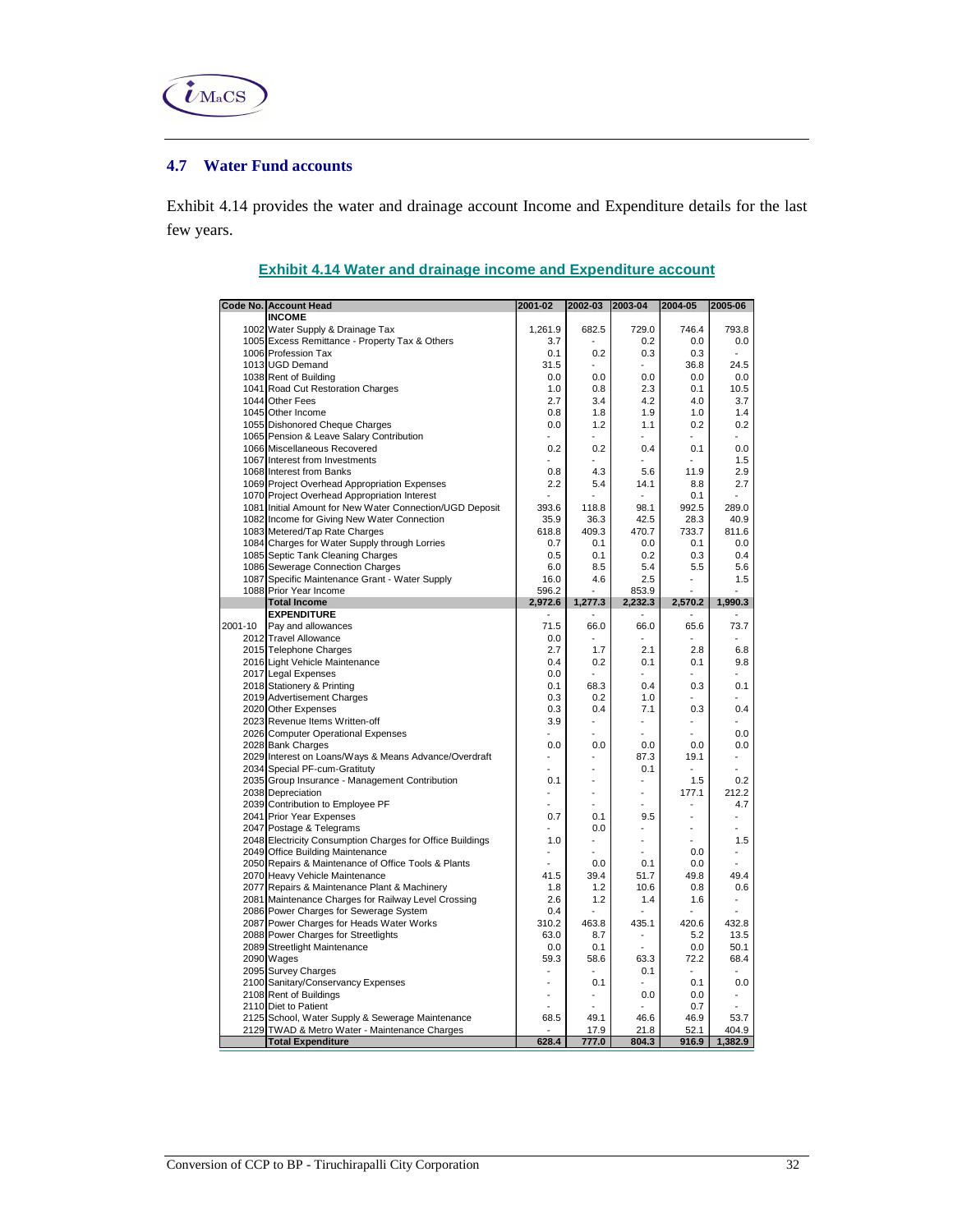

# 5. Reform agenda

TCC's own revenue (including prior period income) has grown at a CAGR of 24% during the last five years, contributing significantly to the improvement in its financial position. This is particularly impressive considering that the property tax (which is the single largest revenue head for ULBs) revision due in FY 2003 has not been implemented yet.

TCC's ability to improve on its financial performance hinges primarily on its ability to sustain and improve on the revenue growth noticeable in recent years. While there is potential for expenditure control in certain areas (as in the case of energy costs), the focus of cost management should be to shift expenditure from administration to asset management.

The following paragraphs outline select interventions for improvement of financial and operating performance

## **5.1 Revenue enhancement**

## **5.1.1 Property Tax**

Exhibit 5.1 highlights the key issues and recommended interventions with respect to property tax. While a substantial improvement in property tax is contingent upon implementation of ARV revision (due in 2003), there are other interventions that would enable effective property tax realisation.

| <b>Issues</b>                           |    | <b>Recommended Interventions</b>                     | Agency     |
|-----------------------------------------|----|------------------------------------------------------|------------|
| Revision of Annual rental Value (ARV)   | 1. | implement the<br><b>SFC</b><br>should<br><b>GOTN</b> | GoTN       |
| has fallen due in 2003. The revision is |    | recommendation of revision of property               |            |
| yet to be implemented.                  |    | tax every three years, linked to inflation.          |            |
|                                         |    | This is will ensure gradual and stable               |            |
|                                         |    | increase, rather than the<br>existing                |            |
|                                         |    | quinquennial revision.                               |            |
| In 1998 when the ARV scheme for         | 2. | All assesses should be taxed on the                  | GoTN / TCC |
| assessing property tax was introduced,  |    | same basis through a uniform and                     |            |
| the old assesses were allowed to pay    |    | transparent approach to property tax                 |            |
| taxes based on capital value with       |    | assessment. Existing anomalies need to               |            |
| marginal increase, leading to           |    | be removed at the earliest.                          |            |
| distortions and non-uniform rates.      |    |                                                      |            |

#### **Exhibit 5.1 Key issues and suggested measures**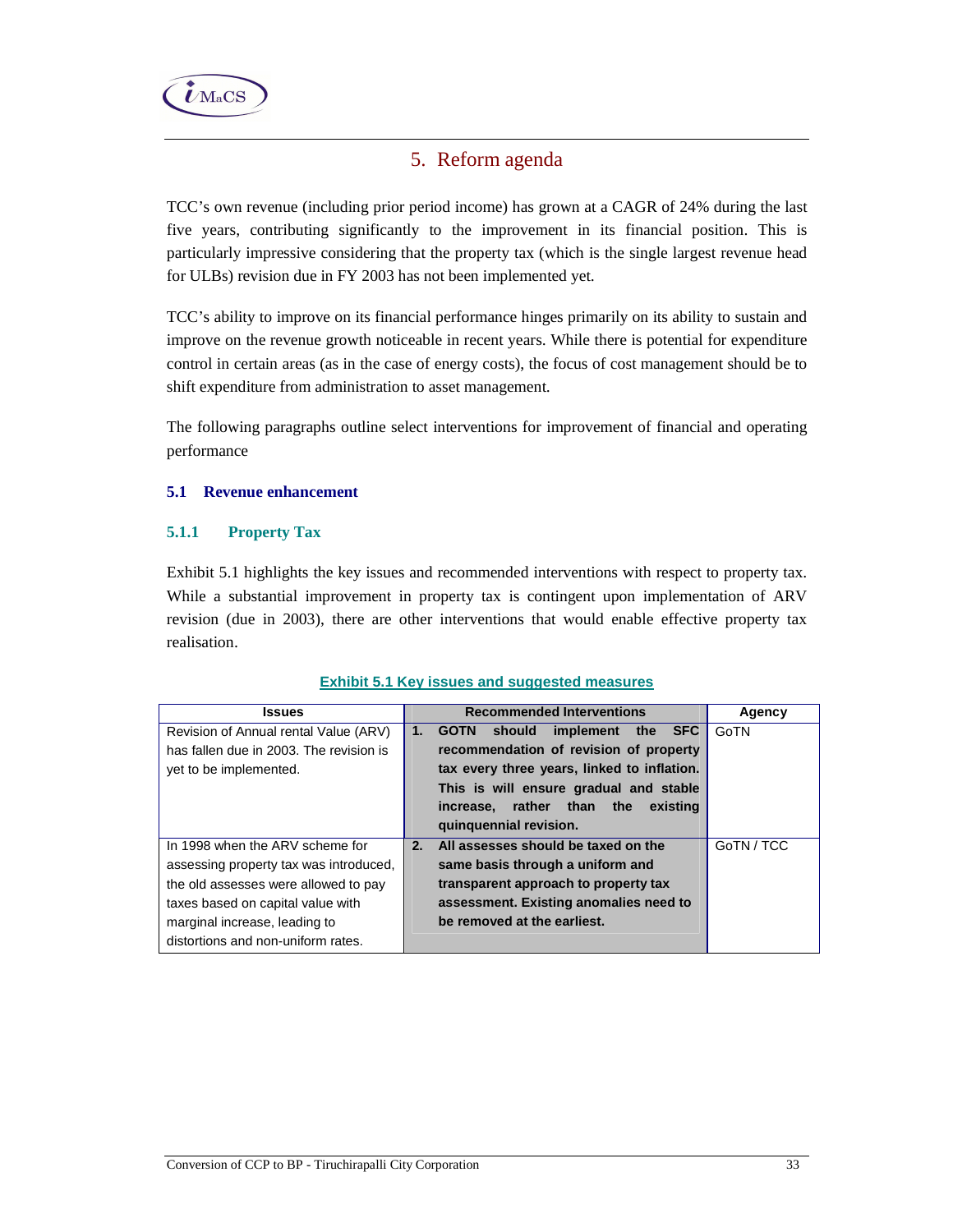

| <b>Issues</b>                              | <b>Recommended Interventions</b>                                             | <b>Agency</b> |
|--------------------------------------------|------------------------------------------------------------------------------|---------------|
| Survey of properties happens only          | 3.<br>Initiate a one-time survey to prepare a                                | <b>TCC</b>    |
| when the ARV revision takes place.         | comprehensive database of properties                                         |               |
|                                            | available with it with updated information                                   |               |
| Apart from addition in properties          | on the area / type and property tax details                                  |               |
| without getting assessed, addition to      | <b>Institutionalise</b><br>4.<br>$\mathbf{a}$<br>mechanism<br>for            |               |
| area in existing properties or             | conducting surprise checks on a sample                                       |               |
| conversion of property from residential    | basis in all the zones under<br>the                                          |               |
| to commercial category also goes           | corporation on an ongoing basis and                                          |               |
| unnoticed leading to revenue loss to       | mandatory re-assessment of properties                                        |               |
| Corporation                                | every five years.                                                            |               |
|                                            | Streamline procedures for assessment/<br>5.                                  |               |
|                                            | approvals of new properties / expansion                                      |               |
|                                            | of existing properties to encourage self-                                    |               |
|                                            | disclosure of property development /                                         |               |
|                                            | modification                                                                 |               |
|                                            | 6.<br>Computerise and web-enable property                                    |               |
|                                            | tax assessment and billing processes                                         |               |
|                                            | 7.<br>Develop a GIS based system for effective                               |               |
|                                            | data capture and monitoring                                                  |               |
| On an absolute basis, property tax         | Launch a focused drive on existing<br>8.                                     | GoTN/TCC      |
| arrears have shown an increasing<br>trend. | arrears<br>Conduct one time settlement scheme for                            |               |
|                                            | 9.                                                                           |               |
|                                            | old arrears and incentivise payments<br>through marginal rebates for arrears |               |
|                                            | pending for more than 5 years.                                               |               |
|                                            | 10. Work with GOTN to moot creation of a                                     |               |
|                                            | special tribunal for speedy disposal of                                      |               |
|                                            | properties under litigation                                                  |               |
|                                            | 11. Make provisions for the debtors and take                                 |               |
|                                            | steps for writing off bad debts                                              |               |
| While Property tax is payable on a         | 12. Implement Payment Due Date along with                                    | GoTN/TCC      |
| semi-annual basis, no interest /penal      | a 90 day grace period during which                                           |               |
| charges are levied on late payment.        | payments would involve a nominal                                             |               |
|                                            | interest payment.                                                            |               |
|                                            | 13. Payments beyond the grace<br>period                                      |               |
|                                            | should include a steep penal charge to                                       |               |
|                                            | encourage payments on time.                                                  |               |
| Tax Dispute cases where the assessee       | 14. In case of disputed property tax, the                                    | GoTN / TCC    |
| approaches legal recourse without          | assessee should first pay the tax under                                      |               |
| paying any tax.                            | protest as in the case of excise or                                          |               |
|                                            | customs and then take the necessary                                          |               |
|                                            | legal recourse. The Act should be<br>modified in such a way that no legal    |               |
|                                            | recourse should be available to the                                          |               |
|                                            | assessee without paying the tax under                                        |               |
|                                            | protest.                                                                     |               |
| <b>Blanket Exemptions to institutions</b>  | 15. Exemptions from tax should be provided                                   | GoTN / TCC    |
| reduce the property tax potential          | only to needy institutions. For example                                      |               |
|                                            | blanket<br>exemption<br>educational<br>to                                    |               |
|                                            | institutions (including large self-funded                                    |               |
|                                            |                                                                              |               |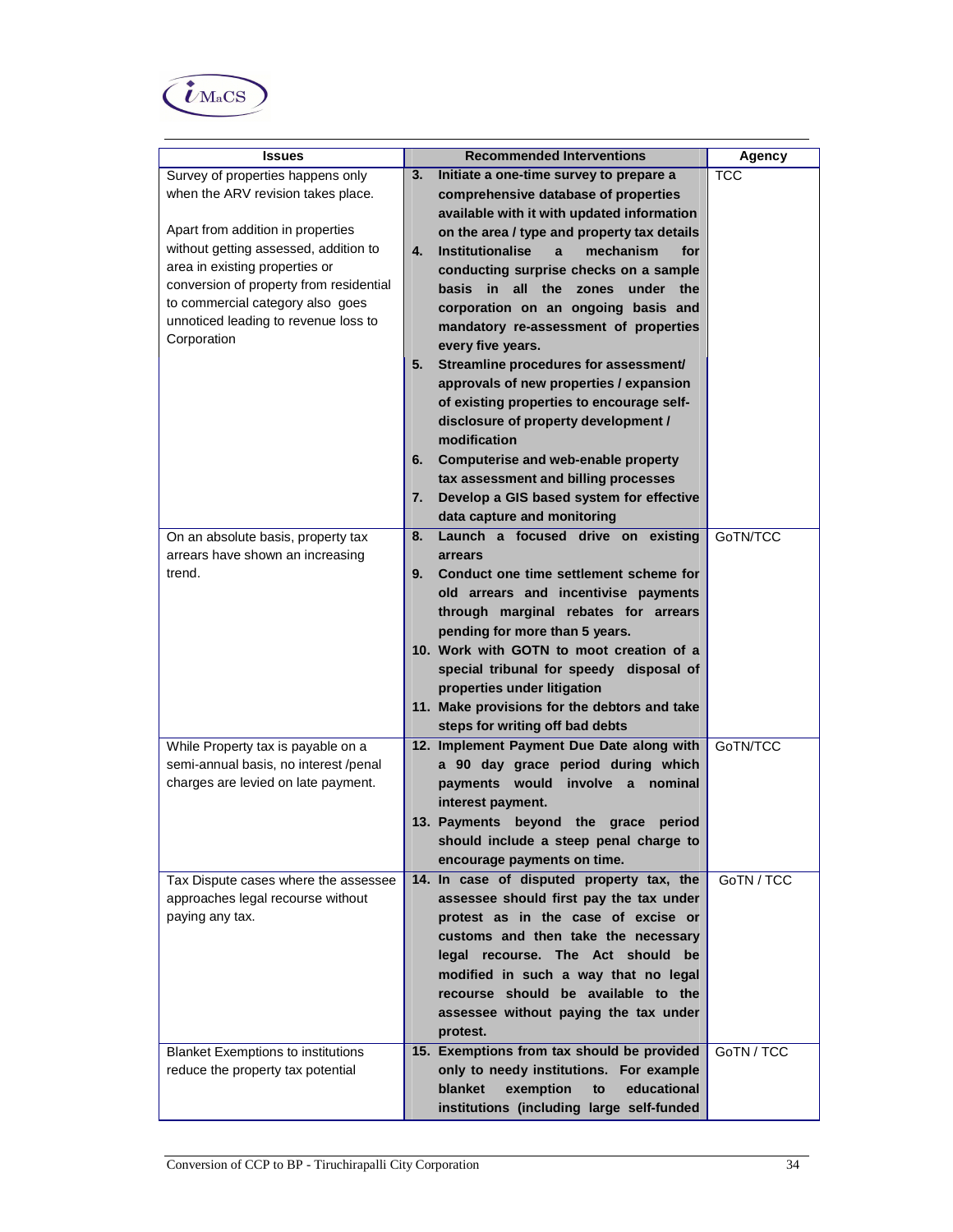

| <b>Issues</b> | <b>Recommended Interventions</b>             | Agency |
|---------------|----------------------------------------------|--------|
|               | private residential schools) should be       |        |
|               | reviewed.                                    |        |
|               | 16. All exemptions lead to a revenue loss to |        |
|               | the ULBs and should be compensated by        |        |
|               | GoTN.                                        |        |

## **5.1.2 Professional Tax**

The share of professional tax in TCC's revenue has doubled over the last five years and is becoming an important revenue stream. It is also a visible revenue stream and hence collection efficiency (especially on current demand) has been more than 90%.

- **17. TCC should focus on widening its professional tax base** by bringing more traders and independent professionals within the ambit of professional tax**.** Specifically, TCC should consider **tapping into databases of potential professional tax assesses** including
- **Professional associations** including Institute of Chartered Accountants of India (ICAI), the Bar Council, Medical Council etc.
- **Commercial Taxes Department, GoTN** to get details of sales tax registrations (existing and new) within TCC.

#### **5.1.3 User charges**

TCC has been fairly successful in progressively increasing user charges especially in the areas of water charges, which has grown at a CAGR of 14% over the last five years. With the commissioning of the new UGD system and proposed augmentation of the water supply system, User charges would need increased monitoring and follow-up given their potential to contribute to TCC's revenue.

## **Specifically TCC should**

- 18. **Increase penetration of connections for water supply.** Currently TCC has about 68,000 connections, which accounts for only 56% of the properties assessed. TCC should target achieving a total of 100,000 connections over the next five years.
- 19. **Providing water fountains only in areas with a predominantly low income population to minimise revenue loss to the corporation.**
- 20. **Improve revenue per connection through implementation of either a graded water tariff scheme (as is being considered by CMA, GoTN) or a metering based tariff (as is being envisaged by TCC).** While the metering based system would a better system in principle (charges on the basis of usage) and in terms of incentivising water conservation, ULBs have faced resistance in implementation of metered tariffs. TCC is contemplating implementation of meter based tariffs through involvement of Self Help Groups as meter readers.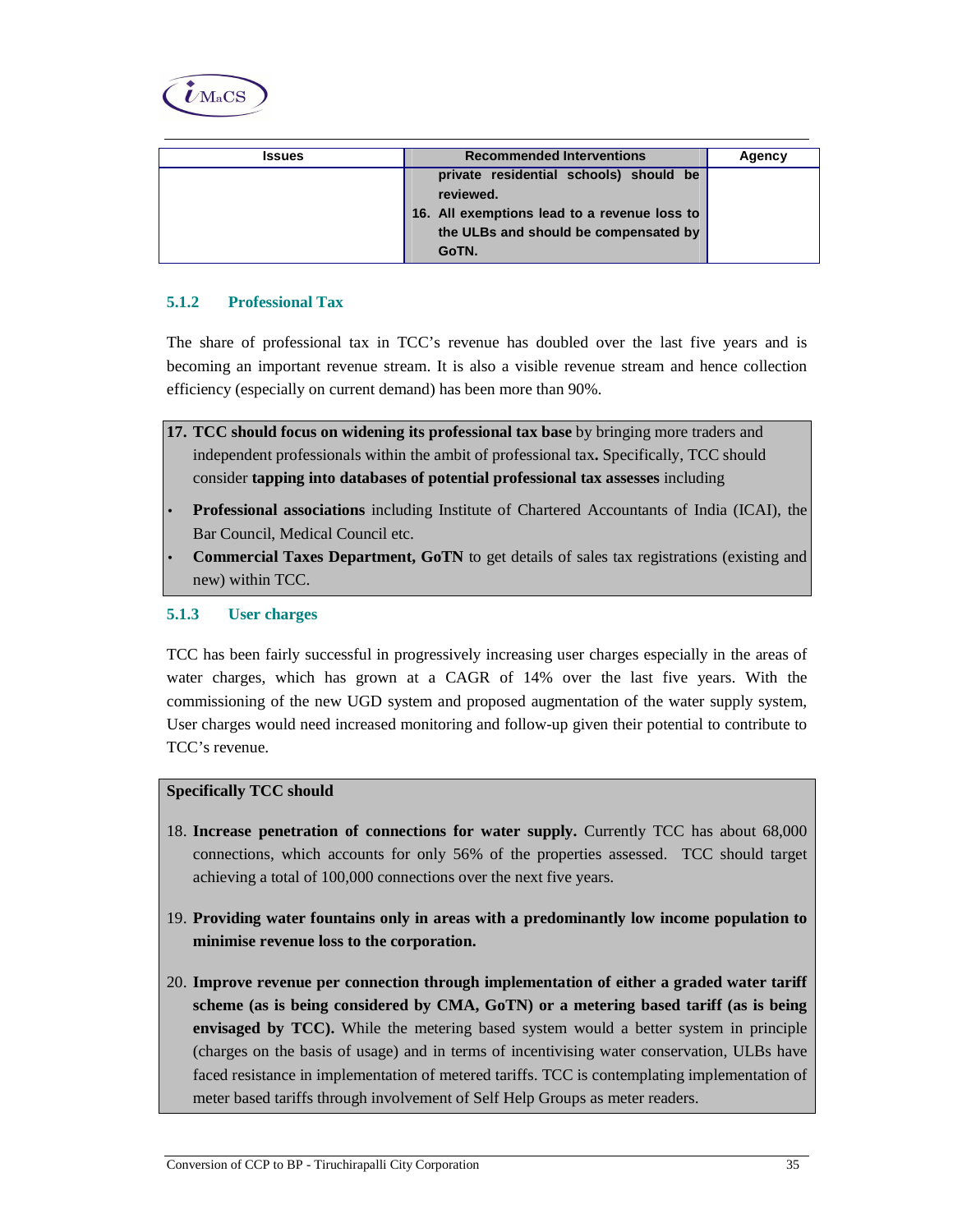

- 21. Consider implementing **user charges for door-to-door collection** of Solid Waste.
- 22. **Adopt measures to improve collection efficiency.** Overall collection efficiency at 55% needs to be improved. TCC should consider stiff penalties for non-payment of user charges. Specifically TCC should consider implementation of late payment fines and in case of extreme overdue situations, disconnecting supply.

#### **5.2 Measures for cost management**

## **5.2.1 Energy efficiency**

TCC needs to take steps to address its power costs which have shown a steep increase over the last three years. The following steps are needed in this direction:

- 23. TCC should conduct a **comprehensive energy audit** to identify areas for reducing power consumption and related costs.
- 24. TCC should implement **automatic time based dimmers** on street light network and ensure that all **pumps / motors are energy efficient.**
- 25. TCC indicated that leakages in its water supply network are in the region of 25-30%, as against a targeted level of 5-10%, which adds to overall cost of service delivery. A focused study is needed to assess the level of leakages and to recommend measures to minimise the same.
- 26. GoTN should also consider a **specific grant / capital subsidy scheme to incentivise energy conservation initiatives** for not just TCC, but for all ULBs.
- 27. **CMA, GoTN and TNUDF should develop and implement minimum standards related to energy conservation including installation of energy efficient motors, right sized pumps etc.**

#### **5.3 Other measures / interventions**

#### **5.3.1 Land Use management**

28. TCC should moot development of a **comprehensive Land Use Master Plan** (as suggested in the CCP prepared earlier).

## **5.3.2 Public private partnerships (PPP)**

We understand that TCC has already privatised door-to-door solid waste collection in select wards and is contemplating privatising operations and maintenance of the Sewerage Treatment Plant of its ongoing UGD scheme.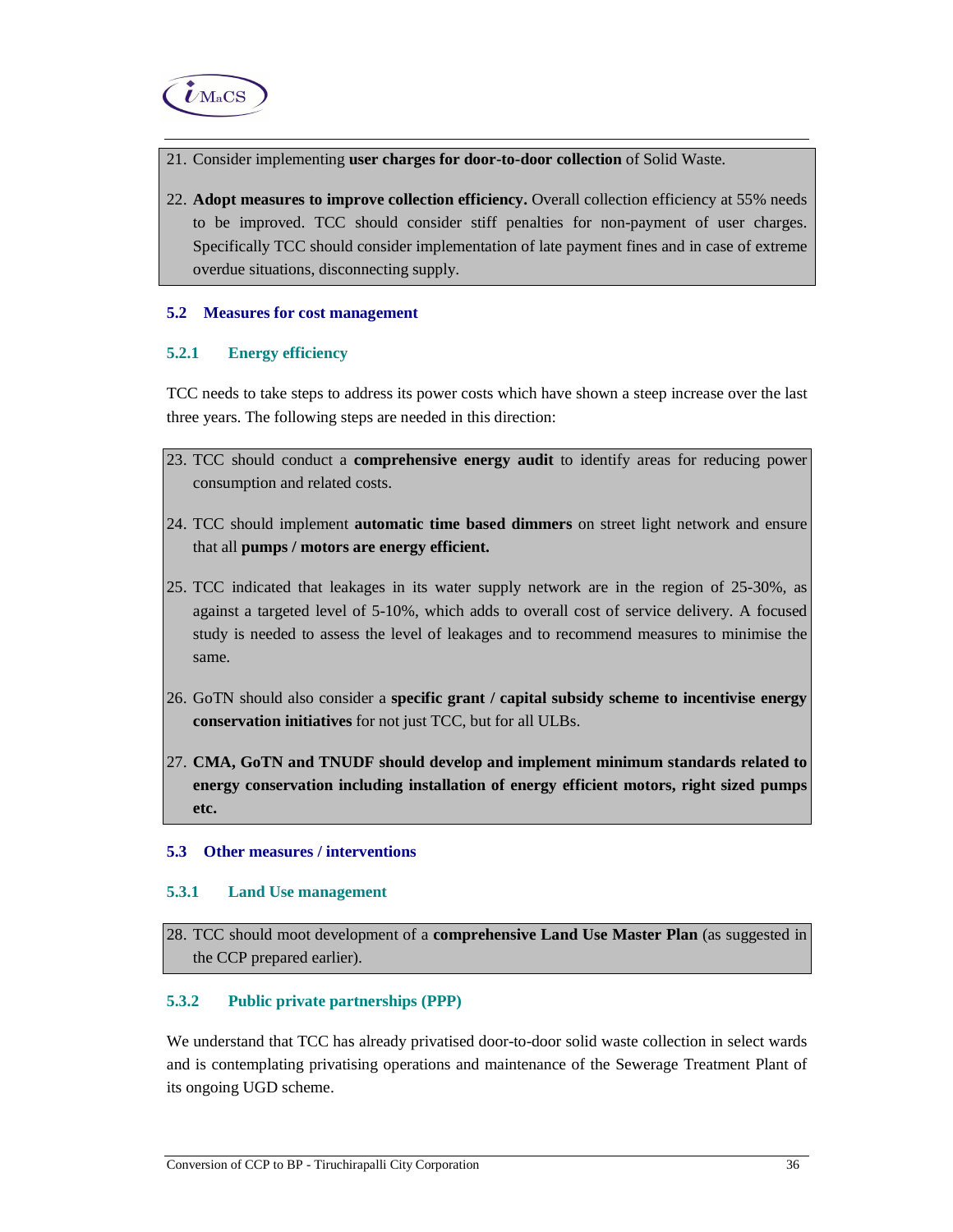

TCC should augment its own resources through PPPs developing remunerative projects. The practice of insisting on commitment through pre-construction deposits for remunerative projects is a good first step in this direction. However, it is necessary to encourage a deeper involvement of private sector (beyond financing) in the areas of design, development and operation of infrastructure. PPPs have been found to be very effective in addressing efficiency and asset management (through pre-defined service levels and accountability for operations and maintenance) aspects of infrastructure development.

- 29. TCC should develop its **proposed remunerative projects** namely, a) slaughter house, b) bus stand, c) commercial complex d) Marriage Halls and e) Integrated market complex through private participation.
- 30. TCC should actively encourage **corporate / NGO partnerships** for city beautification projects including bus stops, street lighting, parks
- 31. TCC should consider implementation of **pay-and-park zones** in congested high traffic areas in the city.
- 32. CMA, GoTN should develop a **framework for PPP** including specific policies and guidelines.
- 33. TNUIFSL should provide comprehensive assistance covering **necessary capacity building (in terms of evaluating mechanisms - BOT, SPV etc) and financing for developing projects**  through private sector participation.

## **5.3.3 Accounting /Audit**

While all ULBs in GoTN have implemented a double entry accounting system, most of the ULBs including TCC require significant improvement in their accounting practices. Several ULBs have redundant systems involving manual and computerised book keeping and errors often creep into MIS. Often, the MIS in the form of DCB statements and information provided in accounting statements are not reconciled.

- 34. CMA, GoTN should consider an **outlay for technical assistance** to ULBs to **improve their accounting systems and practices**.
- 35. Proper training should be given to the staff on the concepts of double entry book keeping.
- 36. The property tax system has been computerised but the software for accounting developed by TNUDF is not working in the field. TNUDF should take steps to complete the accounting software, which can be implemented and operated in the ULB's.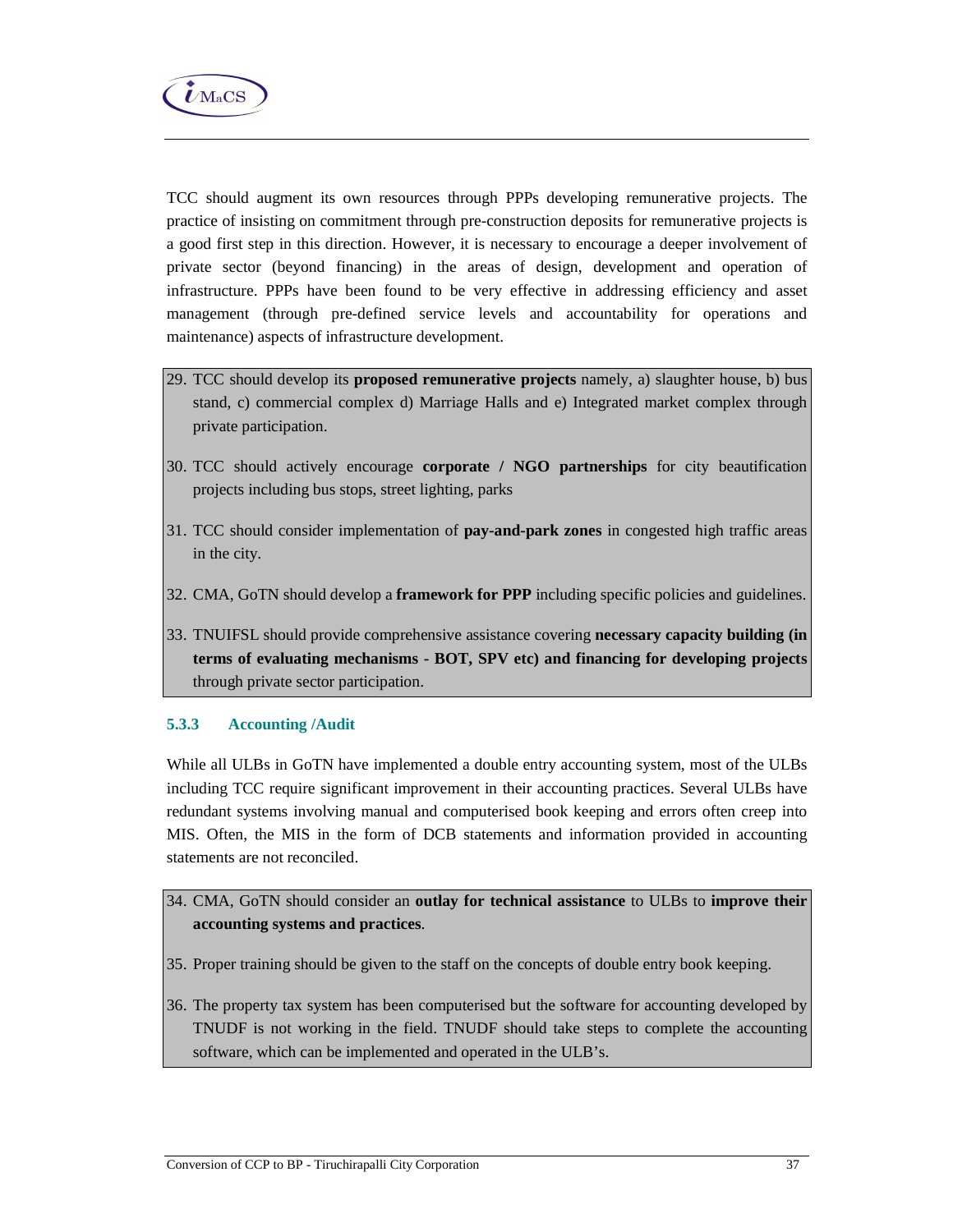

- 37. The government should come out with a order of phasing out manual books like the property tax DCB registers because the same data is being maintained both manually and also in computer database.
- 38. The LFA should also be given training in auditing through computer so that the manual books can be avoided in future.
- 39. If the FAS developed by TNUDF cannot be rectified then stop gap software like Tally can be introduced at the ULB level so that major portion of the accounting can be handled by the software.
- 40. The government should continue to provide for the payment of common accounts and computer assistant to work in the ULB which it was providing till date.
- 41. The government can look at a option of employing a local CA firm to give guidance and training to ULB staff on a regular basis. CMA, GoTN should **insist and implement closing of accounts and audit of the same within a fixed time period** subsequent to the completion of financial year.
- 42. TNUDF could consider a grading system to categorise ULBs on the basis of accounting and reporting practices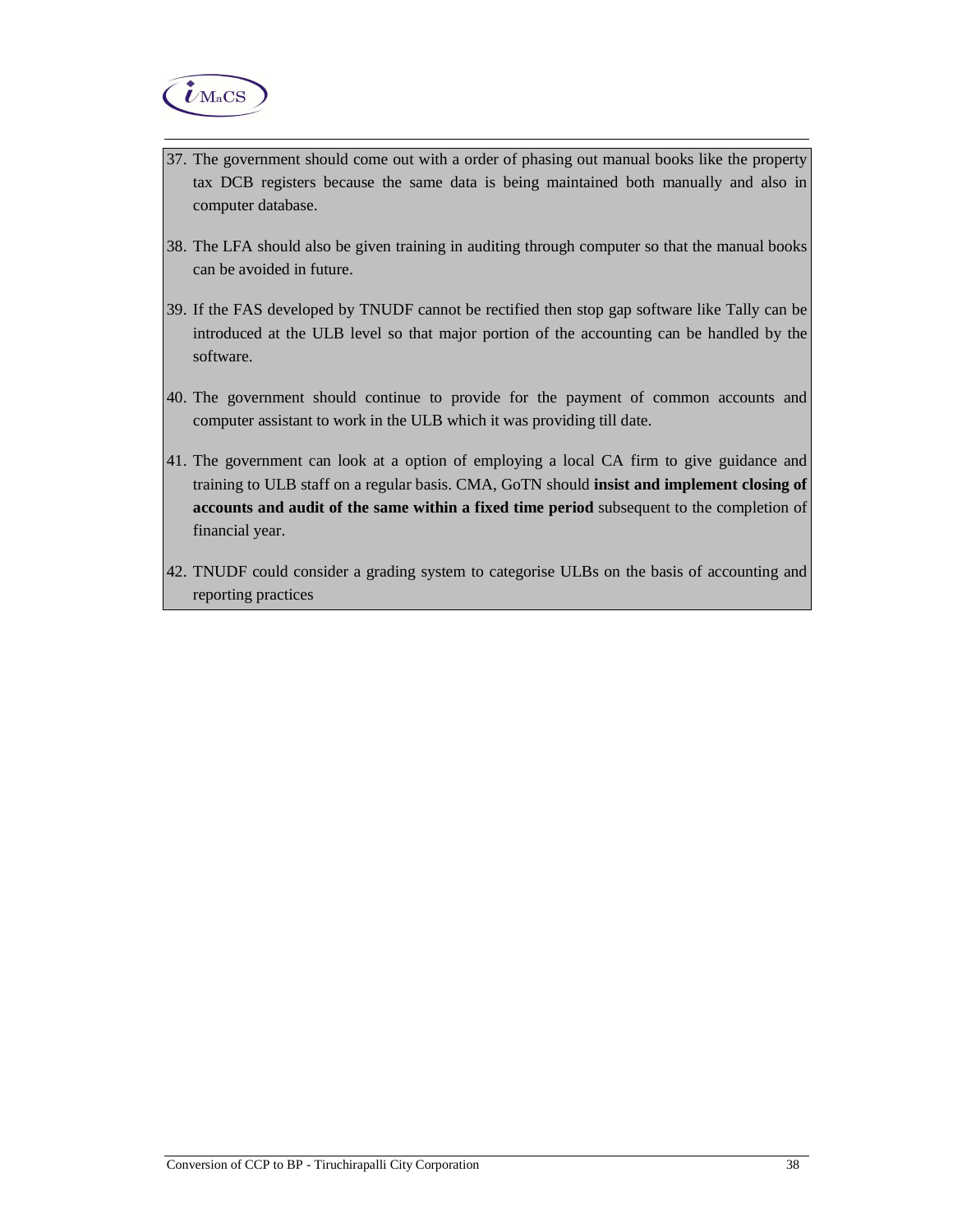

# 6. Financial and Operating Plan

## **6.1 Financial and Operating Plan – time horizon and scenarios**

The FOP has been prepared for a ten-year period i.e., FY 2006-2015 for 2 different scenarios as given below:

- **Scenario I -** Base projections
- **Scenario II –** Projections with 'potential improvements'

The basis and assumptions underlying income and expenditure projections for the FOP are detailed in section 6.2

#### **6.2 Basis and assumptions**

## **6.2.1 Revenues**

### **Property tax**

Property tax projections has been arrived at as a product of average tax per assessment and the number of properties assessed. Assumptions on these revenue drivers are given below:

### • *Scenario I –Base case*

- Assessments growth  $-4.5\%$  per annum (in line with the CAGR over the last five years), with a cap on the number of assessments at 200,000 properties.
- $\bullet$  Average tax per property Rs. 1386 per property assessed, in line with the average tax per property collected in FY 2005. A 5% revision in ARV in FY 2007 and FY 2012 are considered.
- Arrears collection efficiency 15 % for FY 2006 (maximum during FY 2001-05) in FY 2005 and assumed to increase by 2 % every year (17% in FY 2007 and so on)
- $\div$  Current collection efficiency 75 % (maximum during FY 2001-05) in FY 2005 and assumed to increase by 2 % every year (77% in FY 2006 and so on)
- *Scenario II with improvements* 
	- Assessments growth 6 % per annum (in line with the CAGR over the last five years), with a cap on the number of assessments at 250,000 properties.
	- $\div$  Average tax per property Rs. 1386 per property assessed in FY 2006 with a one-time upward revision of 25% in FY 2007
	- Collection efficiency are kept at the same levels as Scenario I

#### *Profession tax*

Profession tax has been arrived at as a product of average tax per assessee and the number of assessments. Assumptions on these revenue drivers are given below: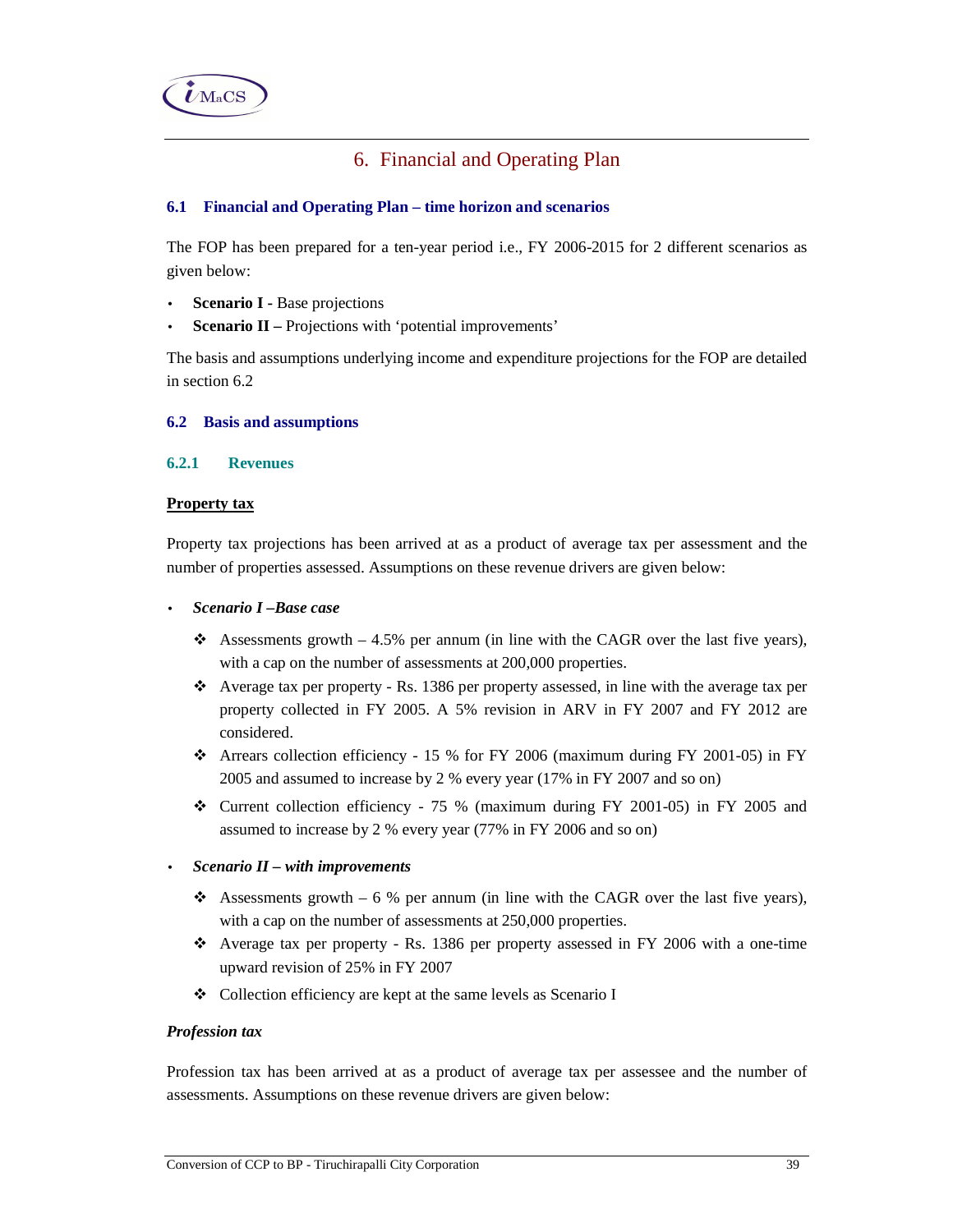

#### • *Scenario I –Base case*

- Assessments growth  $-8$  % per annum (in line with the CAGR over the last five years), with a cap on the number of assessments at 70,000
- Average tax per assessment Rs. 833 per assessment, in line with the average in FY 2005. No revision has been assumed for the base case.
- $\div$  Arrears collection efficiency 63 % for FY 2006 (maximum during FY 2001-05) in FY 2005 and assumed to increase by 2 % every year (65% in FY 2007 and so on)
- Current collection efficiency 91 % (maximum during FY 2001-05) in FY 2005 and assumed to increase by 1 % every year (92% in FY 2006 and so on)

### • *Scenario II – with improvements*

- Assessments growth  $-12$  % per annum (in line with the CAGR over the last five years), with a cap on the number of assessments at  $70,000$
- $\bullet$  Average tax per assessment Rs. 833 per assessment, in line with the average in FY 2005. No revision has been assumed for the base case.
- Collection efficiency are kept at the same levels as Scenario I

### *Water Charges*

Water charges have been arrived at as a product of average water charges per connection and the number of connections.

**Under scenario I**, the number of connections has been assumed to grow at 4.69 % per annum. Also the number of connections has been capped at the maximum level of 100,000 so that the FOP does not show infinite increase in the water charges. The average rate of water charges per connection has been worked as Rs.1041 per connection based on the data given by the ULB. The base collection efficiency for arrears is assumed at 33% (maximum achieved during FY 2001- 2005) with an increase of 2% every year. For current demand, collection efficiency is assumed at 75 % (maximum achieved during FY 2001-2005) with an increase of 2% every year.

**Under scenario II**, connections are assumed to grow at 8% per annum. Average tariff per connection in FY 2006 is assumed at Rs. 1041 per connection, with a tariff increase of 5% every two years. The base collection efficiency for arrears is assumed at 33% (maximum achieved during FY 2001-2005) with an increase of 5% every year and capped at 60%. Collection efficiency are kept at the same levels as Scenario I

#### *Other income*

The assumptions made in case of other income is summarised in the table below:

#### **Exhibit 6.1 Assumptions for other income**

| <b>Base Amount</b><br><b>Item</b><br>$(in$ Lakh $)$ | <b>Growth</b><br>(CAGR)<br>% | <b>Assumptions</b> |
|-----------------------------------------------------|------------------------------|--------------------|
|-----------------------------------------------------|------------------------------|--------------------|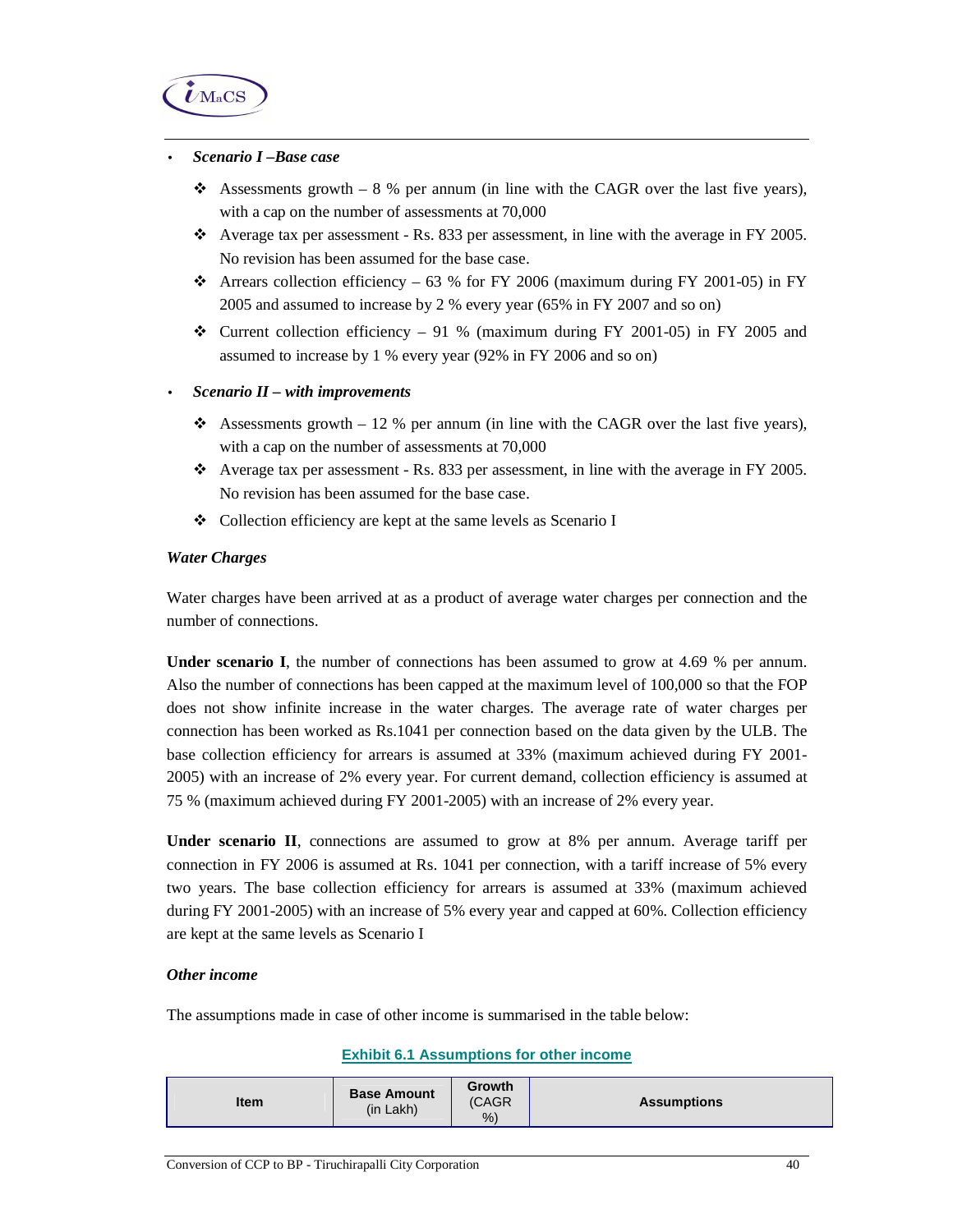

| <b>Item</b>                       | <b>Base Amount</b><br>(in Lakh) | <b>Growth</b><br>(CAGR)<br>%     | <b>Assumptions</b>                                                                                                                                                                                                                                                                                                                     |
|-----------------------------------|---------------------------------|----------------------------------|----------------------------------------------------------------------------------------------------------------------------------------------------------------------------------------------------------------------------------------------------------------------------------------------------------------------------------------|
| Sewerage Charges                  | Rs 5.82                         | 8.8%                             | 8.8% CAGR on base amount for FY 2005<br>$\bullet$<br>15000 new connections assumed to be<br>added by FY 2010 in Scenario I and 30,000<br>new connections in Scenario II.<br>Base tariff assumed at Rs. 20 per<br>$\bullet$<br>connection per month in Scenario I. In<br>Scenario II, tariff increase of 5% every two<br>years assumed. |
| <b>Devolution Fund</b>            | Rs 1651.23                      | 17.4%                            | CAGR of 5% in the base case and 10% in the<br>optimistic scenario.                                                                                                                                                                                                                                                                     |
| Service Charges & Fees            | Rs 518.14                       | 11.5%                            | CAGR of 5 % on the base amount for FY 2005.<br>Devolution fund has been                                                                                                                                                                                                                                                                |
| Other income                      | Rs 705.91                       | $-5%$                            |                                                                                                                                                                                                                                                                                                                                        |
| Assigned Revenue                  | Rs 821.54                       | $-2.6%$                          |                                                                                                                                                                                                                                                                                                                                        |
| <b>Grants &amp; Contributions</b> | Rs 116.08                       | 193% (low<br>base in<br>FY 2001) |                                                                                                                                                                                                                                                                                                                                        |

## **6.2.2 Assumptions - Expenditure**

The major assumption adopted for projection in revenue expenditure based on the past performance is as follows:

#### **Exhibit 6.2 Expenditure**

| <b>Item</b>                    | <b>Base Amount</b><br>(in Lakh) | Growth<br>(CAGR) | <b>Assumptions</b>                                                                                                                                                       |
|--------------------------------|---------------------------------|------------------|--------------------------------------------------------------------------------------------------------------------------------------------------------------------------|
| <b>Salaries</b>                | Rs 2427.06                      | $-3\%$           | CAGR of 3% with costs of FY 2005 as the base                                                                                                                             |
| <b>Operating Expenses</b>      | Rs 1351.76                      | 9.8%             | Expenditure assumed as 2.5% of the gross block<br>of fixed assets (in line with the average over the<br>last five years). An inflation of 5% has also been<br>considered |
| Programme expenses             | Rs 3.03                         | 2.8%             | CAGR of 2 % with costs of FY 2005 as the base                                                                                                                            |
| <b>Administrative Expenses</b> | Rs 584.29                       | 7.6%             | CAGR of 5 % with costs of FY 2005 as the base                                                                                                                            |
| Depreciation                   | Rs.1829.16                      | NA.              | Expenditure assumed as 3.4 % of the gross<br>block of fixed assets (in line with average over<br>previous five years)                                                    |
| Finance expenses               |                                 |                  | Refer 6.2.3 below                                                                                                                                                        |

#### **6.2.3 Assumptions - Assets and liabilities**

The major assumption adopted for projection of assets and liabilities is given below:

#### *Loans*

Most of the loans taken by the municipality are from TUFIDCO. All loans are long-term and the ULB has recently done loan swapping which will reduce the interest burden of the ULB. The ULB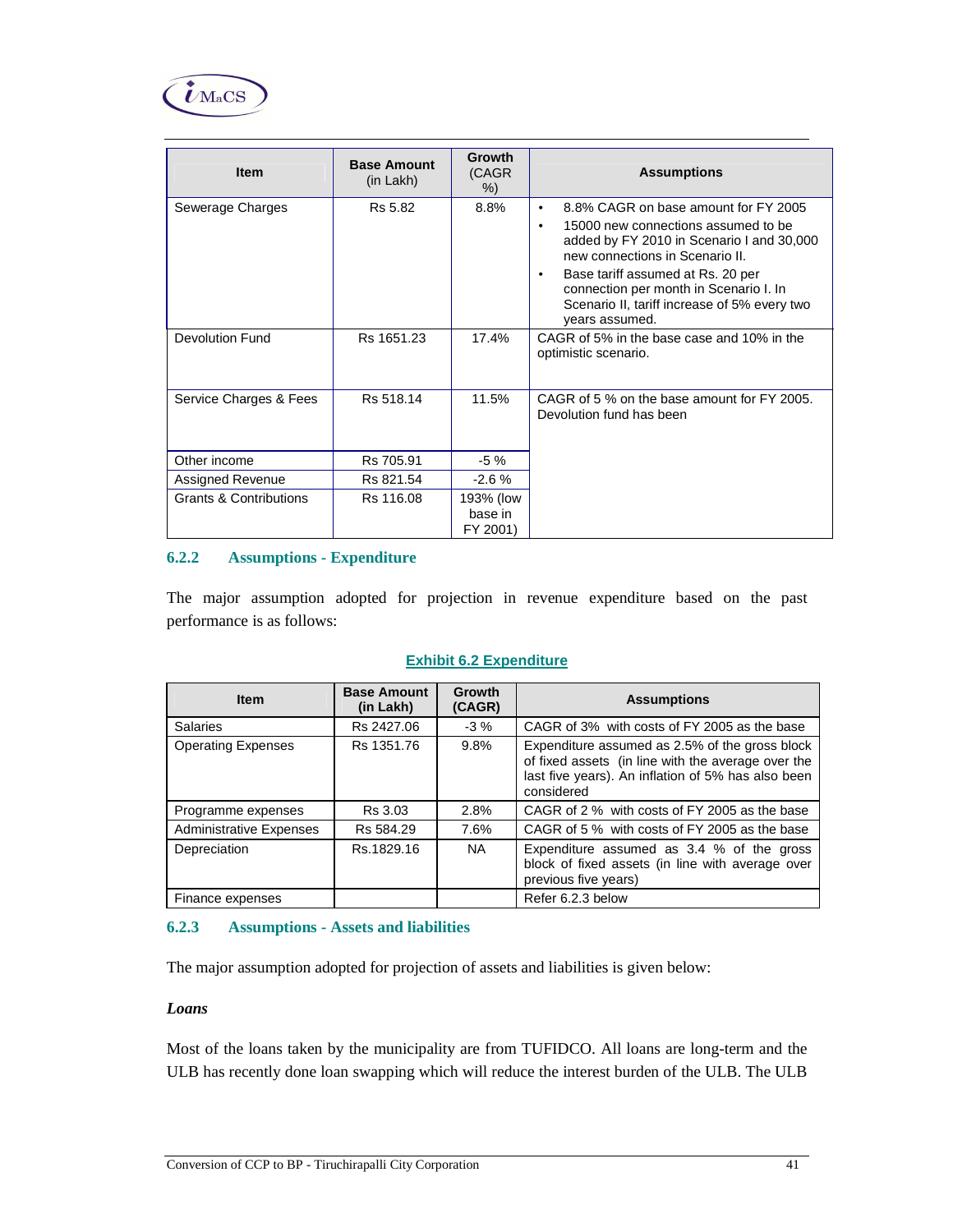

has a loan outstanding of Rs.4115 lakh and the scheduling of these loans and interest has been taken into account in the FOP.

|                                         | Rs. In Lakh       |                   |                           |                           |                          |          |        |                            |
|-----------------------------------------|-------------------|-------------------|---------------------------|---------------------------|--------------------------|----------|--------|----------------------------|
| <b>Lending Agency</b>                   | Amount<br>of Loan | Year of<br>drawal | <b>Interest</b><br>Rate % | Loan<br>period<br>(vears) | <b>Total loan repaid</b> |          |        | Outstanding<br>loan amount |
|                                         |                   |                   |                           |                           | Principal                | Interest | Total  |                            |
| <b>TUFIDCO (Swapping</b><br>of Loan)    | 3000.00           | 2005              | 8.00                      | 8                         | 0.00                     | 34.19    | 34.19  | 3000.00                    |
| TUFIDCO (Special<br>Road Works)         | 625.00            | 2003              | 10.50                     | 13                        | 0.00                     | 145.05   | 145.05 | 625.00                     |
| <b>Water Supply</b><br>Improvement Loan | 183.31            | 2003              | 10.50                     | 15                        | 0.00                     | 31.00    | 31.00  | 183.31                     |
| <b>Water Supply</b><br>Improvement Loan | 18.19             | 2003              | 10.50                     | 15                        | 0.00                     | 2.63     | 2.63   | 18.19                      |
| <b>Take Over Finance</b>                | 354.87            | 2003              | 10.25                     | 8                         | 66.10                    | 66.74    | 132.84 | 288.77                     |
| Total                                   | 4181.37           |                   |                           |                           | 66.10                    | 279.61   | 345.7  | 4115.27                    |

### **Exhibit 6.3: Loan Statement as on 30.09.2005**

#### *New Loans*

The requirement of new loans is related to capital expenditure (Capex) the ULB wants to execute. The loans has been taken as 50% of the total Capex while the grants is assumed at 40% and the own contribution by the ULB is pegged at 10% of the total Capex. The terms of the new loans is assumed as follows

#### **Exhibit 6.4 New loans**

| <b>Particulars</b>           | <b>Assumptions</b>                 |  |  |  |  |
|------------------------------|------------------------------------|--|--|--|--|
| Rate of Interest on new loan | 8% p.a.                            |  |  |  |  |
| Repayment Period of new loan | 15 years (exclusive of moratorium) |  |  |  |  |
| Principal moratorium period  | 2 years                            |  |  |  |  |

#### **6.3 Estimation of borrowing and investment capacity**

We have arrived at the borrowing capacity based on the Income and expenditure projections including debt servicing of existing loans as of FY ending 2005. We have arrived at the borrowing capacity of TCC as the minimum of

- NPV of 30% of revenue projections and
- NPV of Operating Surplus projections.

The overall financing mix has been assumed to include 50% loans, 40% Grants and 10% own funds in order to arrive at the overall investment capacity. Thus, we have computed the investment capacity as Borrowing capacity (arrived at as explained above) divided by 0.5.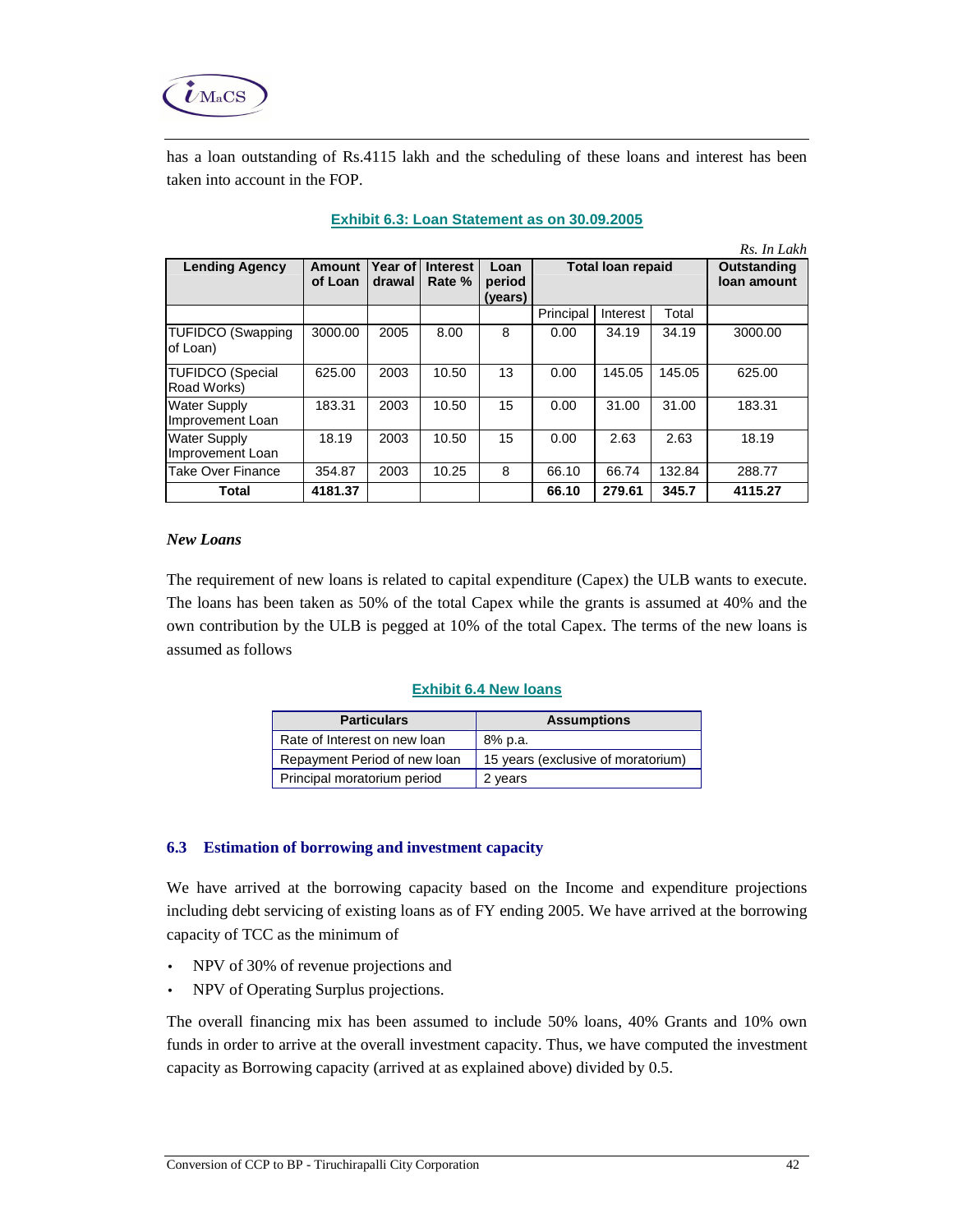

#### **6.4 Results of Financial projections**

### **6.4.1 Income and expenditure projections**

Exhibit 6.7 captures the Income and Expenditure projections for FY 2006-15 with potential improvements and sustainable borrowings

| <b>INCOME</b>                            | 2005-06  | 2006-07 | 2007-08        | 2008-09 | 2009-10        | 2010-11                  | 2011-12  | 2012-13                  | 2013-14                  | 2014-15        |
|------------------------------------------|----------|---------|----------------|---------|----------------|--------------------------|----------|--------------------------|--------------------------|----------------|
| <b>OWN INCOME</b>                        | 4,433    | 4,766   | 5.666          | 6,115   | 6,463          | 6,866                    | 7,183    | 7,562                    | 7,893                    | 8,298          |
| Property tax                             | 2,007    | 2,127   | 2,819          | 2,988   | 3,167          | 3,357                    | 3,558    | 3,772                    | 3,998                    | 4,238          |
| Profession tax                           | 319      | 358     | 400            | 449     | 502            | 563                      | 583      | 583                      | 583                      | 583            |
| <b>Water Charges</b>                     | 816      | 925     | 999            | 1,133   | 1,148          | 1,205                    | 1,205    | 1,265                    | 1,265                    | 1,329          |
| Sewerage Charges                         | 6        | 7       | 31             | 58      | 84             | 101                      | 114      | 133                      | 148                      | 154            |
| Service Charges & Fees                   | 544      | 571     | 600            | 630     | 661            | 694                      | 729      | 766                      | 804                      | 844            |
| Sale & Hire Charges                      | $\equiv$ |         | $\blacksquare$ |         | $\blacksquare$ | $\overline{\phantom{a}}$ | $\omega$ | $\overline{\phantom{a}}$ | $\overline{\phantom{a}}$ | $\blacksquare$ |
| Other Income                             | 741      | 778     | 817            | 858     | 901            | 946                      | 993      | 1,043                    | 1,095                    | 1,150          |
| <b>ASSIGNED REVENUE</b>                  | 863      | 906     | 951            | 999     | 1,049          | 1,101                    | 1.156    | 1,214                    | 1,274                    | 1,338          |
| <b>TRANSFERS</b>                         | 1,852    | 2,031   | 2,228          | 2,444   | 2,681          | 2,942                    | 3,228    | 3,543                    | 3,888                    | 4,268          |
| <b>Devolution Fund</b>                   | 1,730    | 1,903   | 2,093          | 2,302   | 2,533          | 2,786                    | 3,065    | 3,371                    | 3,708                    | 4,079          |
| Grants & Contributions                   | 122      | 128     | 134            | 141     | 148            | 156                      | 163      | 172                      | 180                      | 189            |
| <b>TOTAL</b>                             | 7.148    | 7.703   | 8.845          | 9,557   | 10.192         | 10.908                   | 11.567   | 12.318                   | 13.056                   | 13,904         |
| <b>EXPENDITURE</b> (excl. /Depreciation) |          |         |                |         |                |                          |          |                          |                          |                |
| <b>OPERATING EXPENSES</b>                | 4,631    | 4,990   | 5,391          | 5,821   | 6,282          | 6,736                    | 7,222    | 7,741                    | 8,296                    | 8,890          |
| <b>Salaries</b>                          | 2,500    | 2,575   | 2,652          | 2,732   | 2,814          | 2,898                    | 2,985    | 3,075                    | 3.167                    | 3,262          |
| Repairs & Maintenance                    | 1,515    | 1,768   | 2,042          | 2,340   | 2,662          | 2,970                    | 3,303    | 3,661                    | 4,048                    | 4,463          |
| Programme Expenses                       | 3        | 3       | 3              | 3       | 3              | 3                        | 3        | 4                        | 4                        | 4              |
| Administrative Expenses                  | 614      | 644     | 693            | 746     | 803            | 865                      | 931      | 1,002                    | 1,079                    | 1,161          |
| <b>FINANCE EXPENSES</b>                  | 605      | 823     | 1,024          | 1,206   | 1,371          | 1,467                    | 1,550    | 1,620                    | 1,691                    | 1,840          |
| <b>TOTAL</b>                             | 7,297    | 8,103   | 8,934          | 9,776   | 10,631         | 11,368                   | 12,124   | 12,900                   | 13,713                   | 14,642         |
| <b>Cash Surplus</b>                      | 1,911    | 1,889   | 2,430          | 2,530   | 2,539          | 2,705                    | 2,795    | 2,957                    | 3,069                    | 3,174          |

#### **Exhibit 6.6 Income and Expenditure projections**

#### **6.5 Impact of potential improvements**

**TCC's ability to improve on its financial performance hinges primarily on its ability to sustain and improve on the revenue growth noticeable in recent years.** Specific interventions with respect to revenue realisation and cost management are detailed in section 5 of the report. On an 'as-is' basis, TCC's own revenues (comprising taxes, user charges and other income) could grow from Rs. **4256 lakh** in FY 2005 to **Rs. 5409 lakh** by FY 2010, implying a absolute growth of **27 %**. We believe that TCC could potentially increase its own income to **Rs. 6360 lakh through focused interventions in the following areas** 

- **Property tax** through an enhanced revision in ARV, widening assessee base and closer scrutiny
- **Professional tax** sustaining a growth in assessments of 12% in the assessments as against 8% assumed in the 'as-is' scenario through widening tax base among traders and selfemployed professionals
- **User charges**  TCC could potentially generate nearly Rs. 220 lakh by adding another 25,000 water connections (increase of tariff by 5% every two years) and by achieving 30,000 sewerage connections (at a nominal fee of Rs. 20 per month per connection) by FY 2010.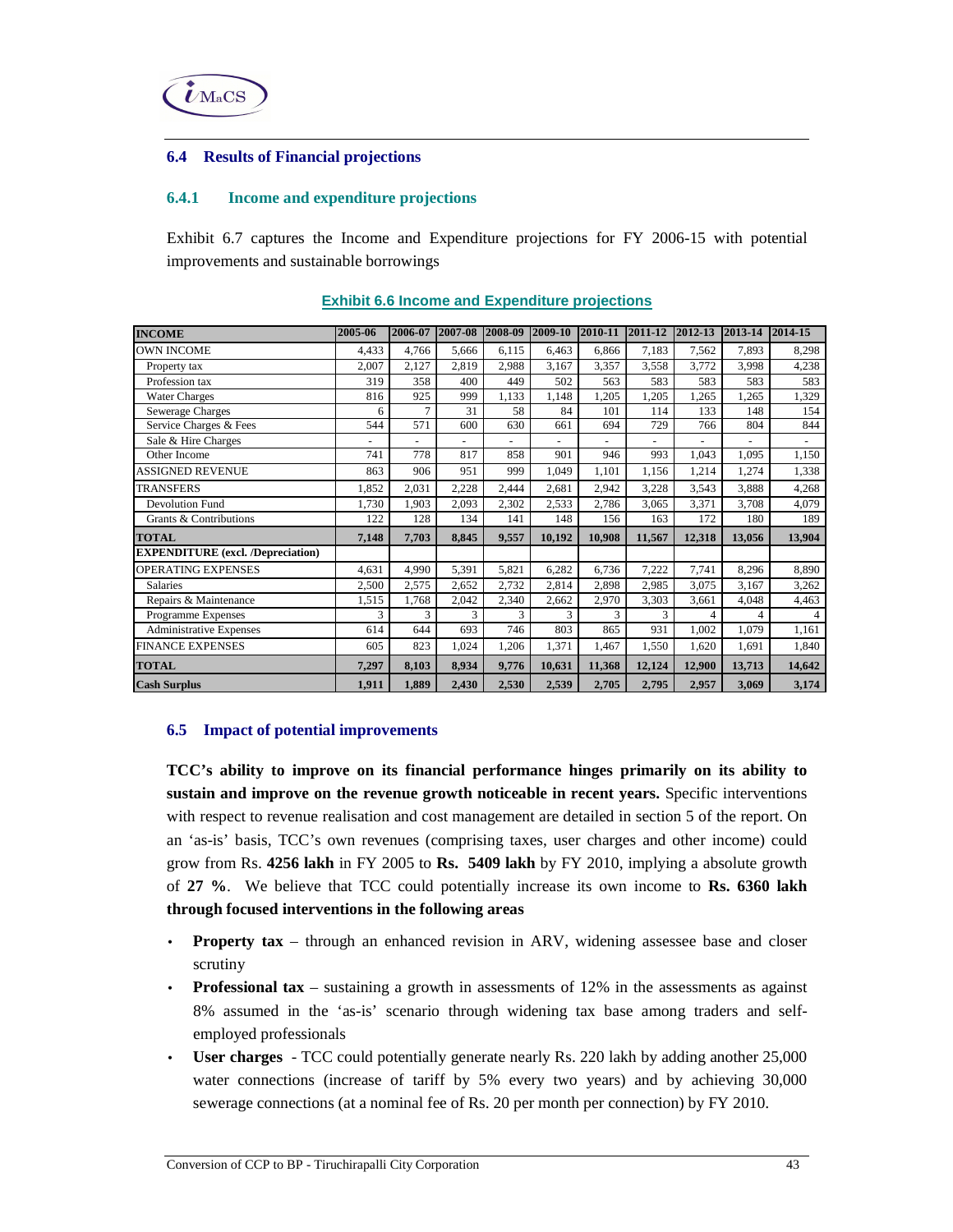



#### **Exhibit 6.7 - Potential for Revenue Improvement**

**TCC also needs to explore land development as a revenue enhancement mechanism and should focus on attracting private sector participation through appropriate BOT/ SPV structures.** Considering that TCC has identified development of bus stand infrastructure and other remunerative projects at an outlay of nearly Rs. 7500 lakh, there is a significant revenue potential in addition to that indicated. Development of Gandhi market as indicated earlier along could add to nearly Rs. 300 lakh in incremental revenues for TCC.

**TCC should aspire to increase its own revenues (other than state devolution and assigned revenues) to Rs. 6500 lakh – Rs. 7000 lakh within the next five years** 

While there is potential for expenditure control in certain areas (as in the case of energy costs and leakage in water supply), **the focus of cost management should be to shift expenditure from administration to better asset management and service levels.** While preparing the Financial and Operating Plan, we have not factored in any cost reduction and have assured that any savings generated from cost reduction would go into augmenting service levels and better asset management.

A comprehensive energy audit is required, given that TCC spends nearly Rs. 950 lakh on electricity charges. Plugging leakage in the water supply network and installation of timers and energy savers on the street light network are important interventions needed in the context of TCC's high power costs. A savings of 10-15% reduction in energy costs appears imminently achievable and **could translate to annual savings of nearly Rs. 100 lakh on the energy cost base for the year FY 2005.** 

#### **6.6 Summary of results**

The borrowing capacity has been computed as the minimum of NPV of operating surplus, 30% of revenues during the projection period and works out to Rs. 202 crore.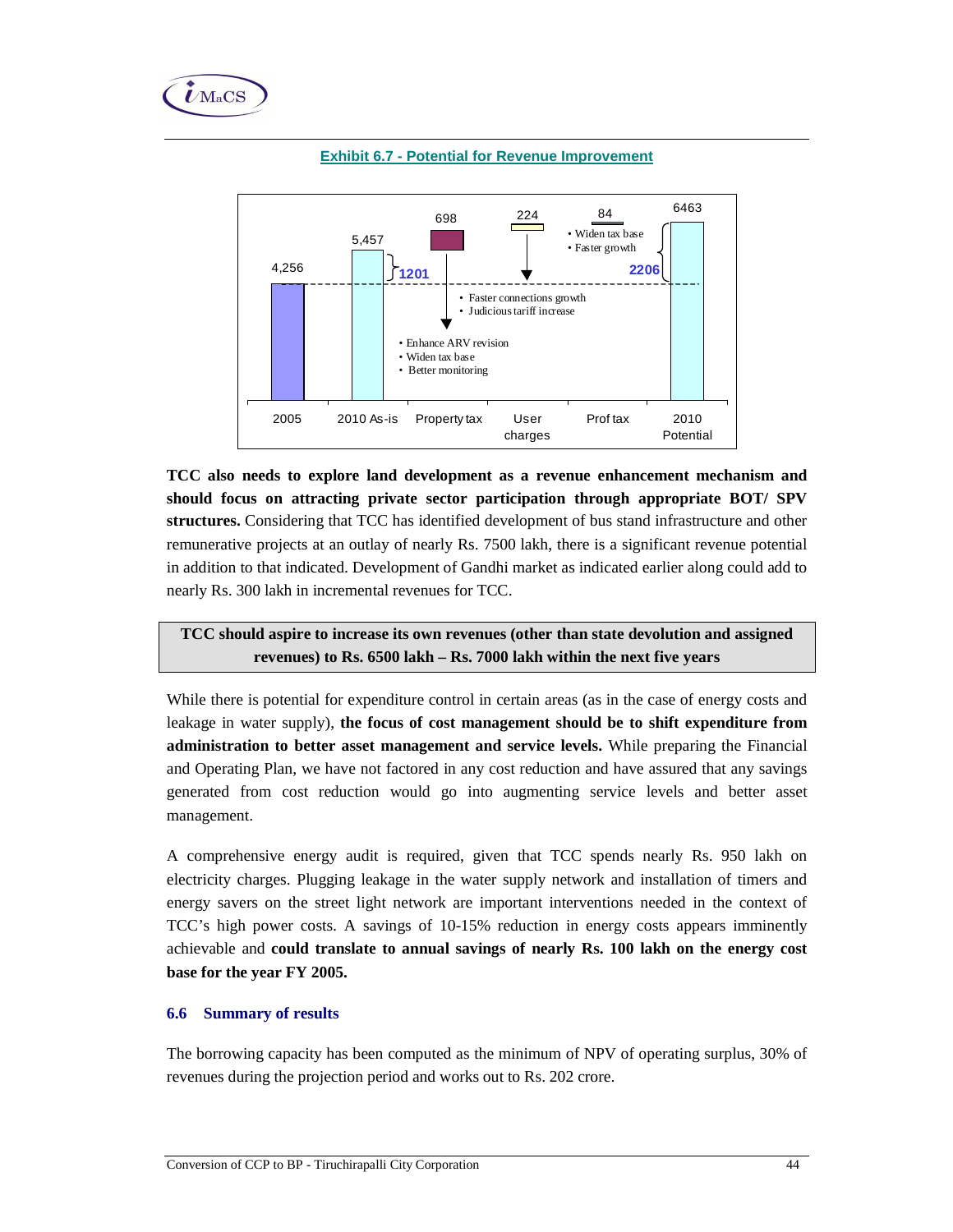

| <b>FOP summary</b>                                  |       |  |  |  |  |
|-----------------------------------------------------|-------|--|--|--|--|
| Revenues - FY 2010 (Rs.Crore)                       | 101   |  |  |  |  |
| Revenue CAGR % - FY 2006-15                         | 7.7%  |  |  |  |  |
| Avg. Op. Surplus (Rs. Crore)                        | 4,424 |  |  |  |  |
| Avg. TE /TR (%)                                     | 77 %  |  |  |  |  |
| Avg. DS /TR (%)                                     | 25 %  |  |  |  |  |
| Borrowing Capacity (Rs. crore) computed as NPV of   |       |  |  |  |  |
| Operating surplus projections                       | 320   |  |  |  |  |
| 30% of Revenue projections                          | 202   |  |  |  |  |
| <b>Summary of Investment and Borrowing Capacity</b> |       |  |  |  |  |
| <b>Borrowing Capacity (BC) - Rs. Crore</b>          | 202   |  |  |  |  |
| Investment Capacity (IC) - BC/0.4                   | 505   |  |  |  |  |
| Investment Requirement (IR)                         | 1224  |  |  |  |  |
| Sustainable investment capacity % - IC/IR           | 42%   |  |  |  |  |

#### **Exhibit 6.8 – Summary of results of FOP**

At an aggregate level, assuming loans to be equivalent to 40% of investment, sustainable investment capacity works out to Rs. 505 crore, which is only 42% of the total investment requirement. Exhibit 6.9 provides a suggested financing mix to meet the shortfall and implement the CIP in full.

|                             |         |         | <b>Phasing</b> | <b>Suggested Financing %</b> |       |                |  |
|-----------------------------|---------|---------|----------------|------------------------------|-------|----------------|--|
| <b>Segment</b>              | Outlay  | 2006-10 | 2011-15        | Loan                         | Grant | <b>Own/Pyt</b> |  |
| <b>Water Supply</b>         | 10,500  | 7,875   | 2,625          | 30%                          | 60%   | 10%            |  |
| Sewerage and Sanitation     | 62,700  | 37,200  | 25,500         | 15%                          | 75%   | 10%            |  |
| Solid Waste Management      | 600     | 500     | 100            | 30%                          | 50%   | 20%            |  |
| Roads                       | 19,350  | 8,675   | 10,675         | 30%                          | 50%   | 20%            |  |
| <b>Street Lights</b>        | 500     | 250     | 250            | 0%                           | 50%   | 50%            |  |
| Remunerative Infrastructure | 11,150  | 5,150   | 6,000          | 20%                          | 20%   | 60%            |  |
| Social Infrastructure       | 12,660  | 5,497   | 7,163          | $0\%$                        | 90%   | 10%            |  |
| Tourism                     | 3,000   | 1,333   | 1,667          | $0\%$                        | 90%   | 10%            |  |
| <b>Others</b>               | 2,000   | 1,000   | 1,000          | 0%                           | 90%   | 10%            |  |
| <b>TOTAL</b>                | 122,460 | 67,480  | 54,980         |                              |       |                |  |

While loans and own funds should be used to finance remunerative projects, TCC should leverage and utilize Grants from schemes like UIDSSMT and IHSDP to undertake non remunerative projects relating to slum development, canal desilting etc. Further, TCC could also consider involvement of private sector in implementing remunerative projects including bus-stands, markets and slaughter houses etc.